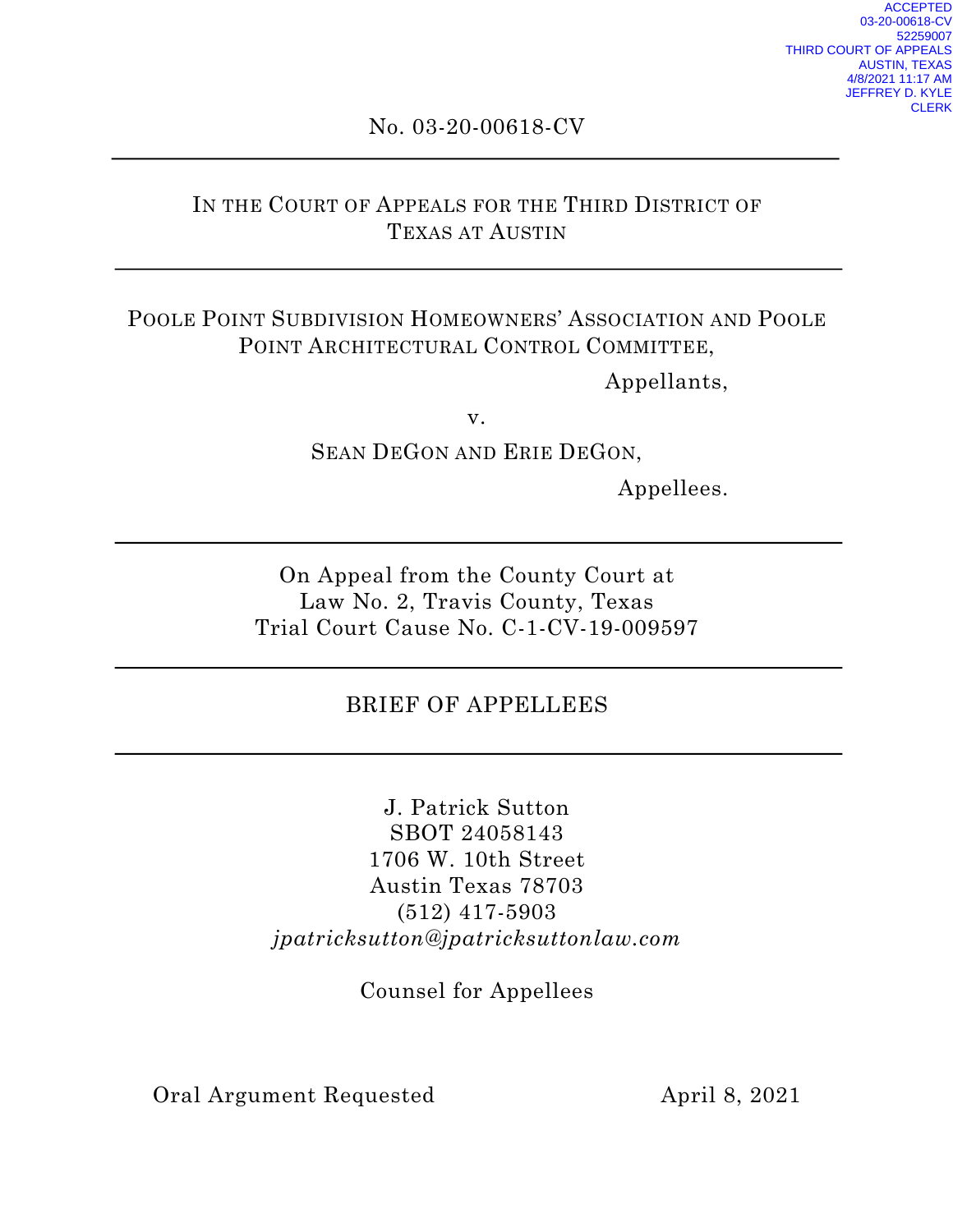# **TABLE OF CONTENTS**

| $\begin{minipage}{.4\linewidth} \textbf{STATEMENT OF FACTS} \end{minipage} \begin{minipage}{.4\linewidth} \textbf{0} \end{minipage} \begin{minipage}{.4\linewidth} \textbf{0} \end{minipage} \begin{minipage}{.4\linewidth} \textbf{0} \end{minipage} \begin{minipage}{.4\linewidth} \textbf{0} \end{minipage} \begin{minipage}{.4\linewidth} \textbf{0} \end{minipage} \begin{minipage}{.4\linewidth} \textbf{0} \end{minipage} \begin{minipage}{.4\linewidth} \textbf{0} \end{minipage} \begin{minipage}{.4\linewidth} \textbf{$ |
|------------------------------------------------------------------------------------------------------------------------------------------------------------------------------------------------------------------------------------------------------------------------------------------------------------------------------------------------------------------------------------------------------------------------------------------------------------------------------------------------------------------------------------|
|                                                                                                                                                                                                                                                                                                                                                                                                                                                                                                                                    |
|                                                                                                                                                                                                                                                                                                                                                                                                                                                                                                                                    |
|                                                                                                                                                                                                                                                                                                                                                                                                                                                                                                                                    |
|                                                                                                                                                                                                                                                                                                                                                                                                                                                                                                                                    |
| I. Restrictive covenants are not enforceable against buyers who                                                                                                                                                                                                                                                                                                                                                                                                                                                                    |
|                                                                                                                                                                                                                                                                                                                                                                                                                                                                                                                                    |
| II. Nearly all restrictive covenants are subject to amendment 12                                                                                                                                                                                                                                                                                                                                                                                                                                                                   |
| III. New restrictions cannot be imposed on existing owners.  15                                                                                                                                                                                                                                                                                                                                                                                                                                                                    |
| A. Texas common law allows amendments which remove                                                                                                                                                                                                                                                                                                                                                                                                                                                                                 |
| restrictions on property use or further the purposes of existing                                                                                                                                                                                                                                                                                                                                                                                                                                                                   |
|                                                                                                                                                                                                                                                                                                                                                                                                                                                                                                                                    |
| 1. Existing restrictions can be removed by amendment 16                                                                                                                                                                                                                                                                                                                                                                                                                                                                            |
| 2. An enforceable amendment is one which furthers the                                                                                                                                                                                                                                                                                                                                                                                                                                                                              |
|                                                                                                                                                                                                                                                                                                                                                                                                                                                                                                                                    |
| B. Most states do not enforce new restrictions against existing                                                                                                                                                                                                                                                                                                                                                                                                                                                                    |
|                                                                                                                                                                                                                                                                                                                                                                                                                                                                                                                                    |
|                                                                                                                                                                                                                                                                                                                                                                                                                                                                                                                                    |
|                                                                                                                                                                                                                                                                                                                                                                                                                                                                                                                                    |
|                                                                                                                                                                                                                                                                                                                                                                                                                                                                                                                                    |
|                                                                                                                                                                                                                                                                                                                                                                                                                                                                                                                                    |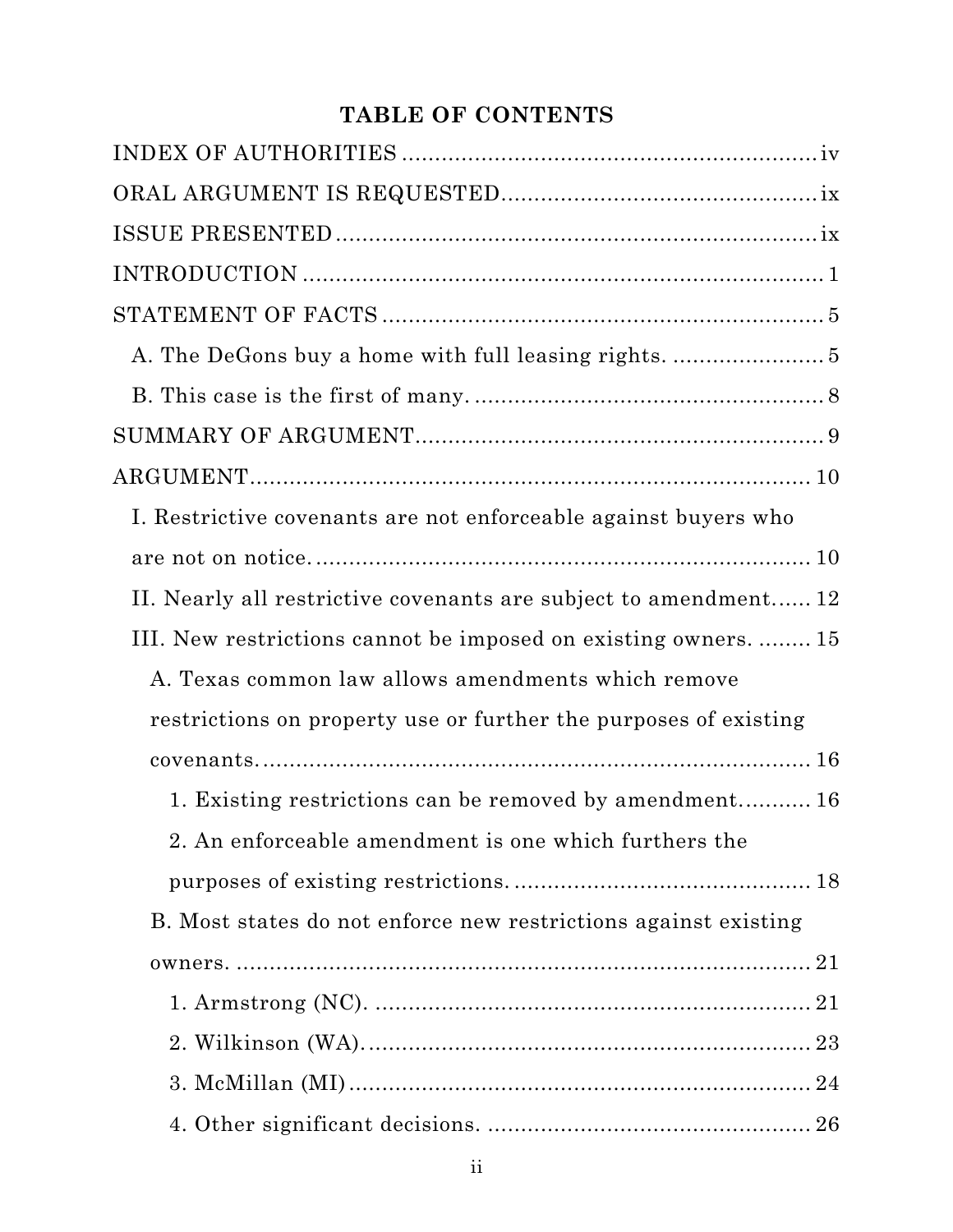| C. Assessment (tax) protest cases do not inform this case 28   |
|----------------------------------------------------------------|
| D. The pure contract case are wrong, but also irrelevant in    |
|                                                                |
| 1. No Texas case supports a pure-contract approach 31          |
|                                                                |
| IV. The HOA's case authorities are unpersuasive 32             |
|                                                                |
| B. Condominium cases do not inform subdivision cases 34        |
| V. The DeGons never agreed to unknowable future amendments. 36 |
| VI. The HOA's real contention is more insidious37              |
| A. The new restrictions destroy the original scheme 37         |
| B. The HOA's specific rationales for the new restrictions are  |
|                                                                |
| VII. The 2019 Amendment's physical, continuous occupancy       |
|                                                                |
| VIII. The HOA waived the contention that the DeGons should     |
|                                                                |
|                                                                |
|                                                                |
|                                                                |
|                                                                |
|                                                                |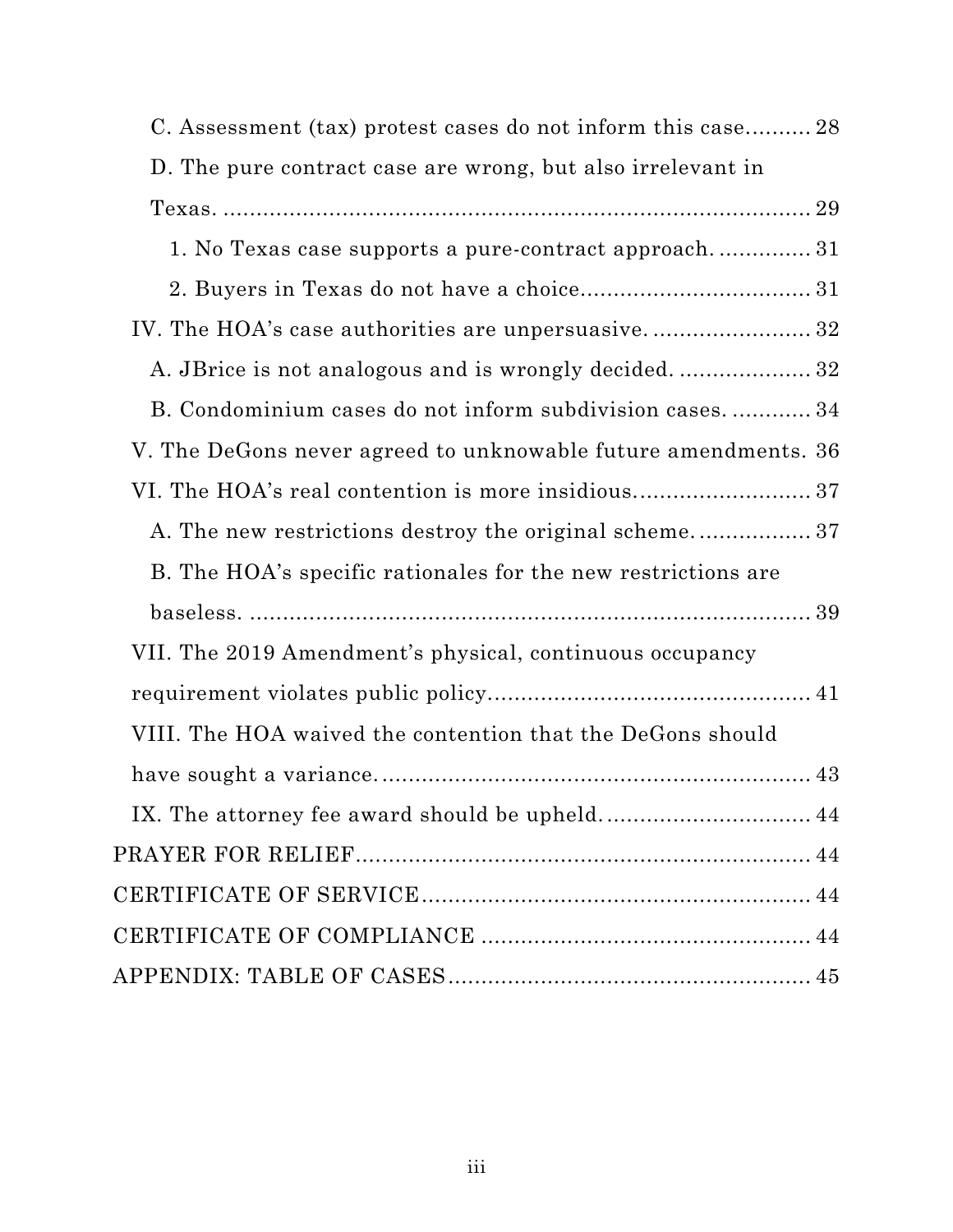# **INDEX OF AUTHORITIES**

# <span id="page-3-0"></span>**Cases**

| Allan v. Nersesova, 307 S.W.3d 564 (Tex. App. – Dallas 2010, no          |
|--------------------------------------------------------------------------|
|                                                                          |
| <i>Anding v. City of Austin, No.</i> 03-18-00307-CV, 2020 WL 2048255     |
|                                                                          |
| Baldwin v. Barbon Corp., 773 S.W.2d 681 (Tex. App. – San Antonio         |
|                                                                          |
| Benard v. Humble, 990 S.W.2d 929 (Tex. App.—Beaumont 1999,               |
|                                                                          |
| Board of Directors of By the Sea Council of Co-Owners, Inc. v.           |
| Sondock, 644 S.W.2d 774, 776 (Tex. App.—Corpus Christi 1982,             |
|                                                                          |
| Boatner v. Reitz, No. 03-16-00817-CV, 2017 WL 3902614 (Tex. App.         |
|                                                                          |
| <i>Bryant v. Lake Highlands Dev. Co. of Texas, 618 S.W.2d 921 (Tex.</i>  |
|                                                                          |
| <i>Calcasieu Lumber Co. v. Harris, 77 Tex. 18, 13 S.W. 453 (1890) </i> 1 |
| Carrizales v. Texas Dep't of Protective & Regulatory Servs., 5           |
|                                                                          |
| Couch v. Southern Methodist Univ., 10 S.W.2d 973 (Tex. Comm'n            |
| App. 1928, judgm't adopted) (setting out common law                      |
|                                                                          |
| DeGon v. Poole Pointe Subdiv. Homeowners' Assoc., No. 03-20-             |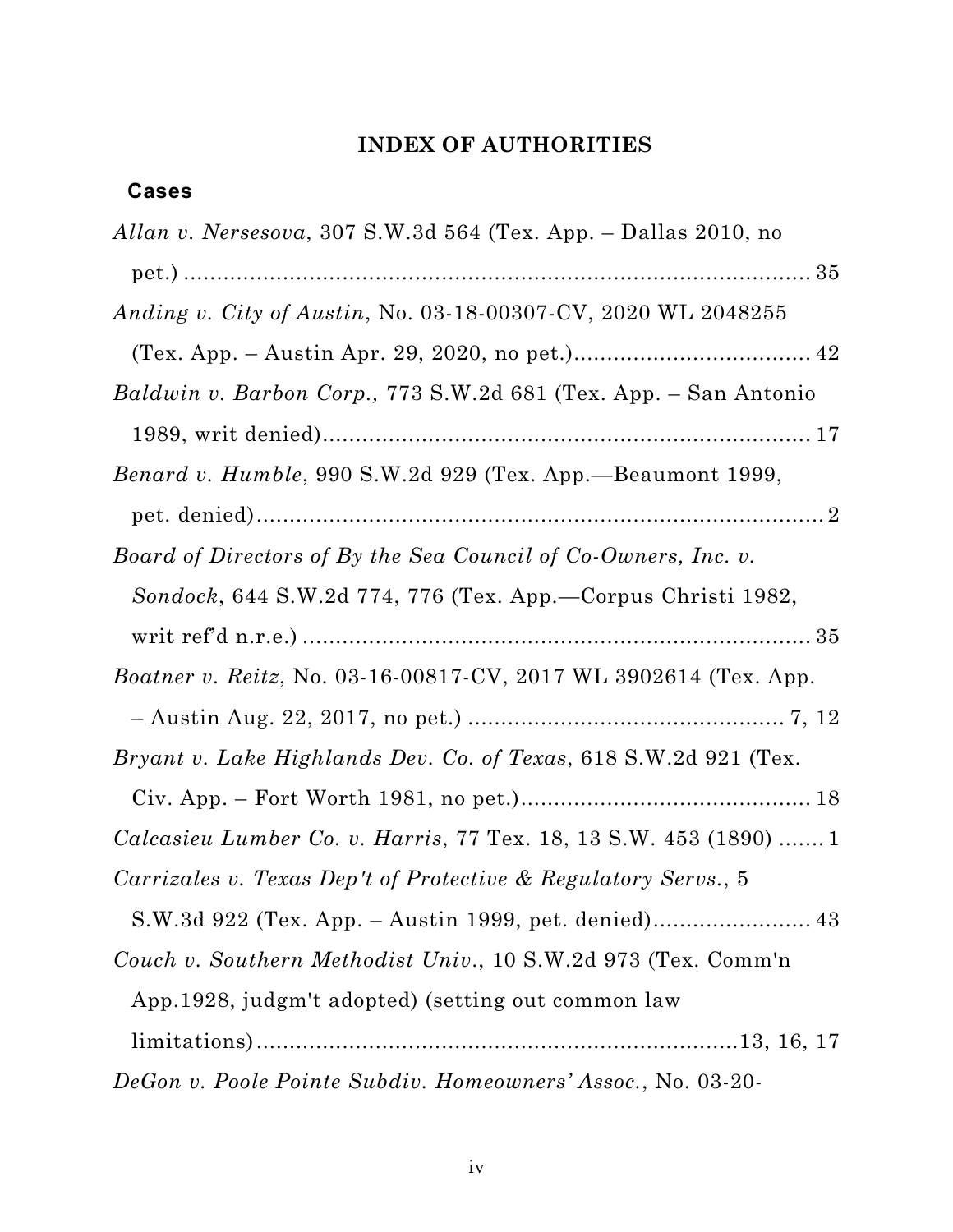| French v. Diamond Hill-Jarvis Civic League, 724 S.W.2d 921 (Tex.   |
|--------------------------------------------------------------------|
|                                                                    |
| Harrison v. Air Park Estates Zoning Comm., 533 S.W.2d 108 (Tex.    |
|                                                                    |
| Nguyen v. Breckinridge Farms Homeowners' Assoc., Inc., No. 429-    |
|                                                                    |
| Scoville v. SpringPark Homeowner's Ass'n, Inc., 784 S.W.2d 498     |
|                                                                    |
| Sunday Canyon Prop. Owners Ass'n v. Annett, 978 S.W.2d 654 (Tex.   |
|                                                                    |
| Tarr v. Timberwood Park Owners Ass'n, Inc., 556 S.W.3d 274 (Tex.   |
|                                                                    |
| Treadway v. Enclave on Cedar Creek Homeowners' Assoc., No.         |
| 00064-CCL2-20 (Henderson County Court at Law 2)                    |
| Valdes v. Moore, 476 S.W.2d 936 (Tex. Civ. App. 1972, writ refused |
|                                                                    |
| Winter v. Bean, No. 01-00-00417-CV, 2002 WL 188832 (Tex. App. -    |
|                                                                    |
| Zaatari v. City of Austin, 615 S.W.3d 172 (Tex. App. - Austin Nov. |
|                                                                    |
| Zgabay v. NBRC Prop. Owners Ass'n, No. 03-14-00660-CV, 2015 WL     |
|                                                                    |
| $5097116$ (Tex. App. – Austin Aug. 28, 2015, pet. denied)  12      |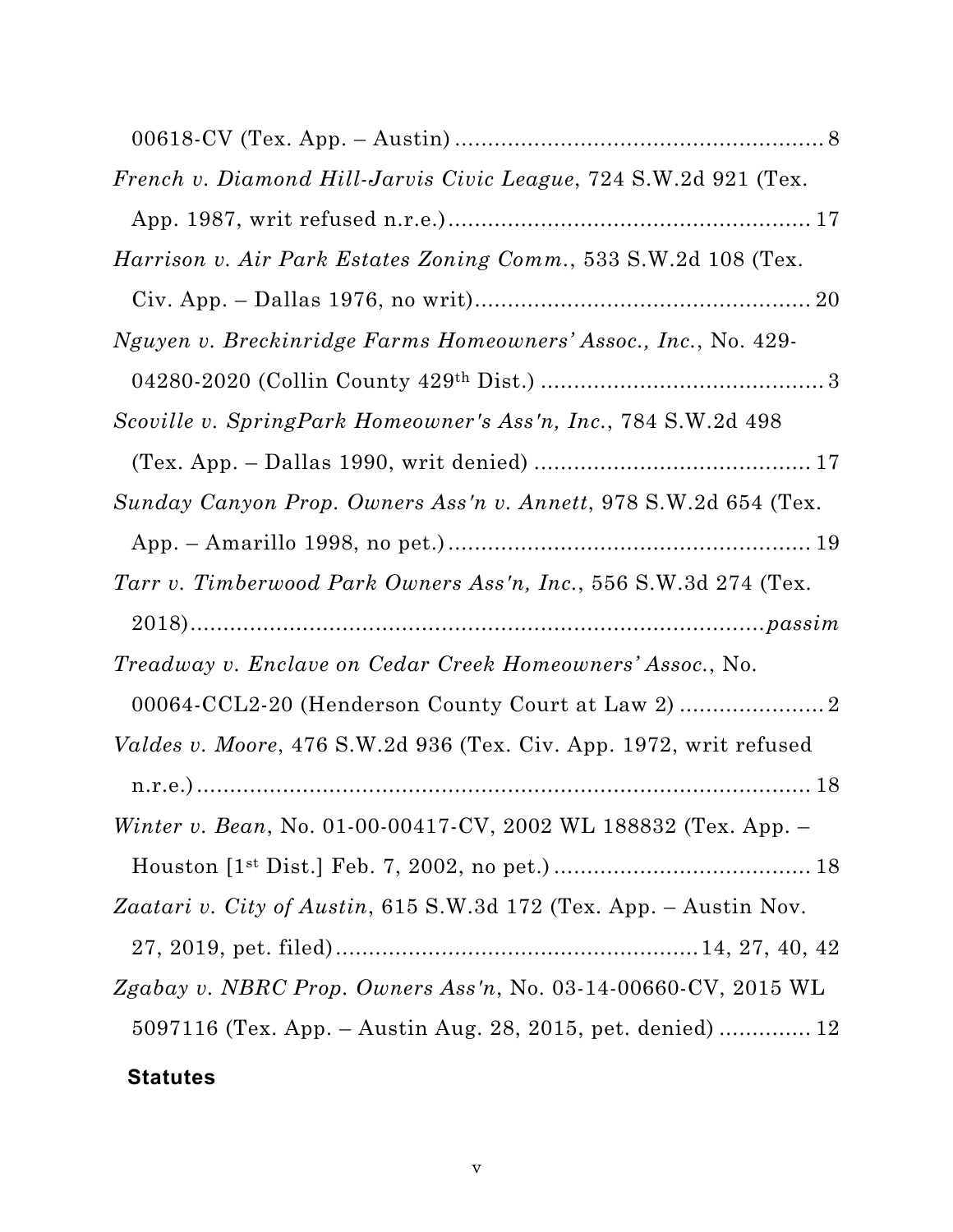# **Other Authorities**

| Commun. Assocs. Inst., Commun. Assocs. Fact Book 2018 13        |
|-----------------------------------------------------------------|
| Foundation for Community Assoc. Research, 2017 Community        |
|                                                                 |
| Stewart E. Sterk, Minority Protection in Residential Private    |
|                                                                 |
| Thomas Ross, Metaphor and Paradox, 23 Ga. L. Rev. 1053, 1056    |
|                                                                 |
| U.S. DEP'T OF HOUS. AND URBAN DEV., Office of General           |
| Counsel Guidance on Application of Fair Housing Act Standards   |
| to the Use of Criminal Records by Providers of Housing and Real |
|                                                                 |
| <b>Rules</b>                                                    |
|                                                                 |

# **Treatises**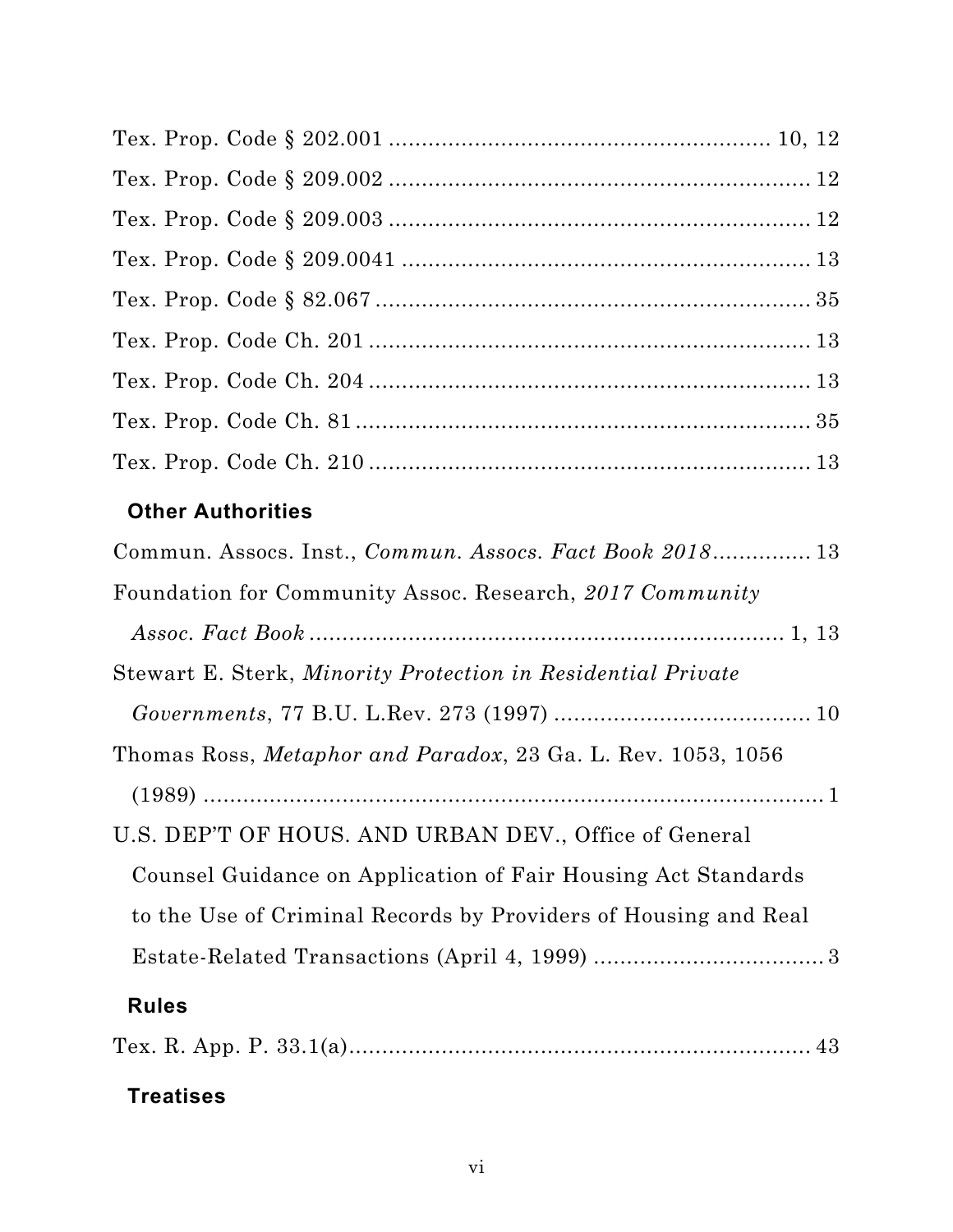| Gregory S. Cagle, Texas Homeowners Association Law (3rd. Ed.                |
|-----------------------------------------------------------------------------|
|                                                                             |
| <b>Non-Texas Cases</b>                                                      |
| Adams v. Kimberley One Townhouse Owner's Ass'n, Inc., 158 Idaho             |
|                                                                             |
| Armstrong v. Ledges Homeowners Assoc., Inc., 360 N.C. 547, 633              |
|                                                                             |
| Boyles v. Hausmann, 246 Neb. 181, 517 N.W.2d 610 (1994) 23, 28              |
| <i>Brockway v. Harkleroad, 273 Ga. App. 339, 615 S.E.2d 182 (2005) . 18</i> |
| Caughlin Ranch Homeowners Ass'n v. Caughlin Club, 109 Nev. 264,             |
|                                                                             |
| <i>Dreamland Villa Cmty. Club, Inc. v. Raimey, 224 Ariz. 42, 226 P.3d</i>   |
|                                                                             |
| Evergreen Highlands Ass'n v. West, 73 P.3d 1 (Colo. 2003) 19, 29            |
| Grace Fellowship Church, Inc. v. Harned, 2013-Ohio-5852, ¶ 32, 5            |
|                                                                             |
| <i>Hughes v. New Life Dev. Corp.</i> , 387 S.W.3d 453 (Tenn. 2012) 29       |
| Kalway v. Calabria Ranch HOA, LLC, No. 2 CA-CV 2019-0106,                   |
|                                                                             |
| Lakeland Prop. Owners Ass'n v. Larson, 121 Ill. App. 3d 805, 459            |
|                                                                             |
| <i>McMillan v. Iserman</i> , 120 Mich. App. 785, 327 N.W.2d 559 (1982). 17, |
| 24                                                                          |

*Miller v. Miller's Landing, L.L.C.*, 29 So. 3d 228 (Ala. Civ. App.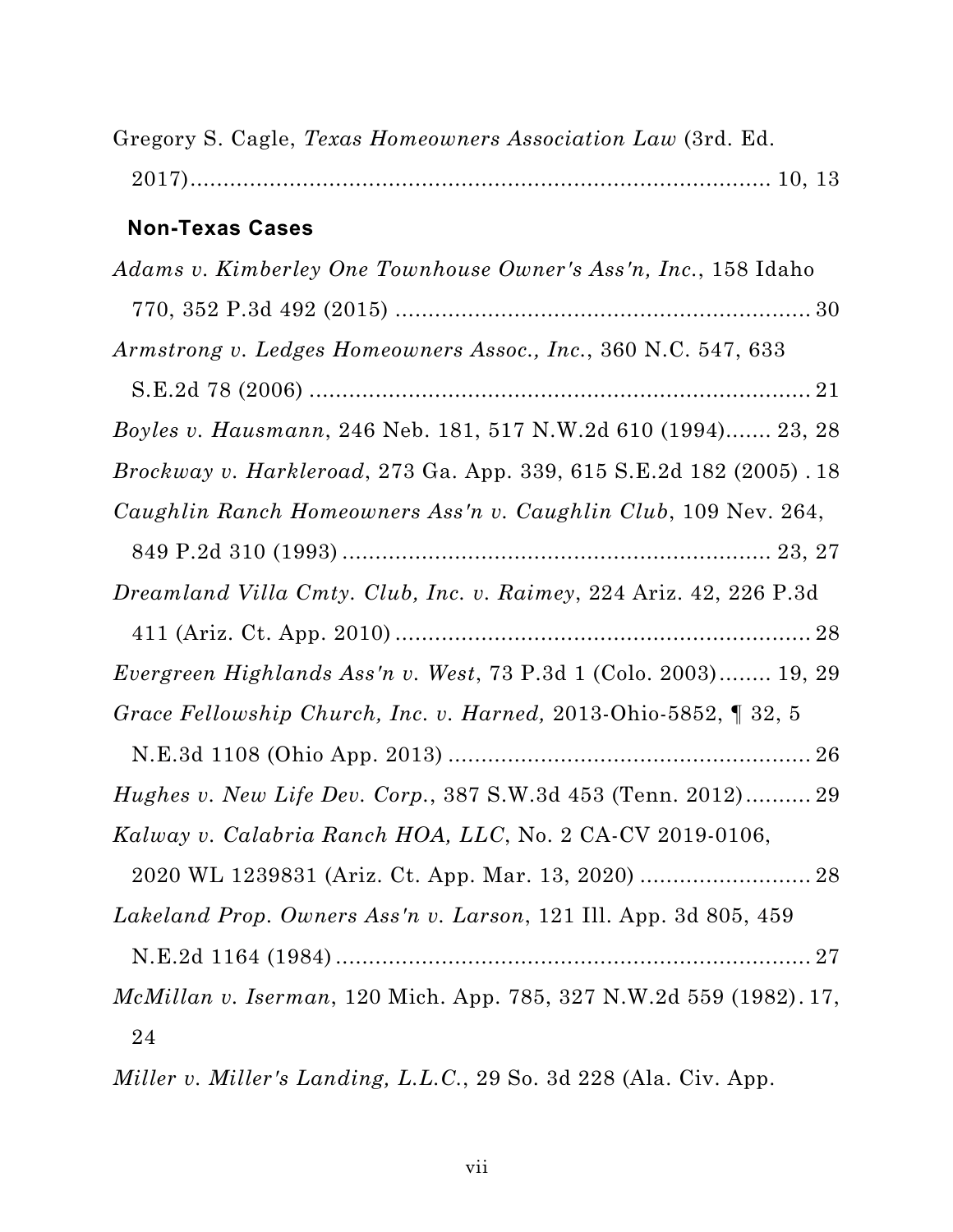| Stop & Shop Supermarket Co. v. Urstadt Biddle Props., 433 Mass.      |  |
|----------------------------------------------------------------------|--|
|                                                                      |  |
| Trustees of Clayton Terrace Subdivision v. 6 Clayton Terrace, LLC,   |  |
|                                                                      |  |
| Wilkinson v. Chiwawa Communities Ass'n, 180 Wash. 2d 241, 327        |  |
|                                                                      |  |
| Zito v. Gerken, 225 Ill.App.3d 79, 167 Ill.Dec. 433, 587 N.E.2d 1048 |  |
|                                                                      |  |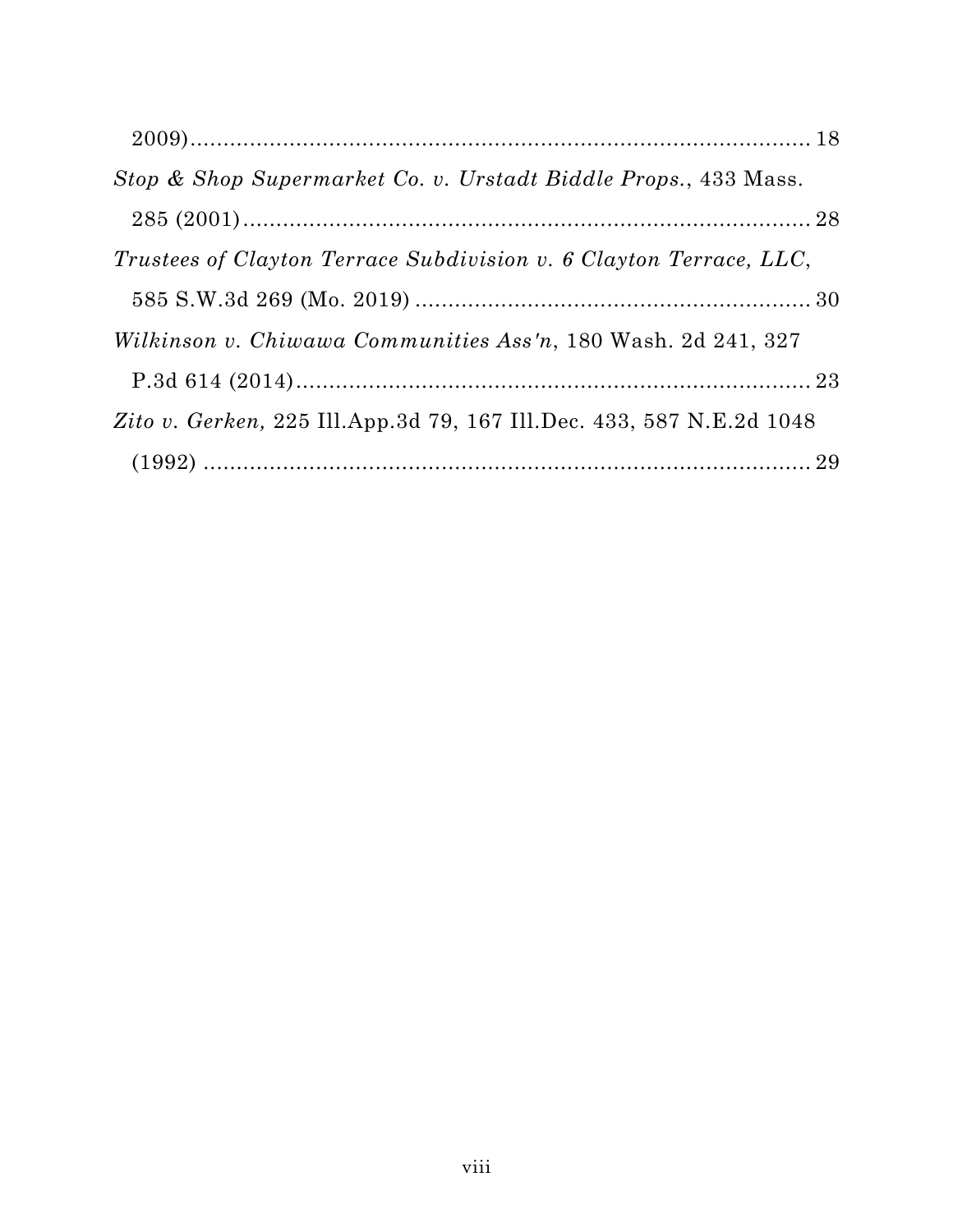#### **ORAL ARGUMENT IS REQUESTED**

<span id="page-8-0"></span>This case presents a novel, important question of property rights law. The question is arising in multiple appellate districts. Oral argument is warranted.

#### **ISSUE PRESENTED**

Can a majority of owners in a subdivision, by adopting new deed restrictions, deprive existing owners of the bundle of rights they purchased under prior restrictions?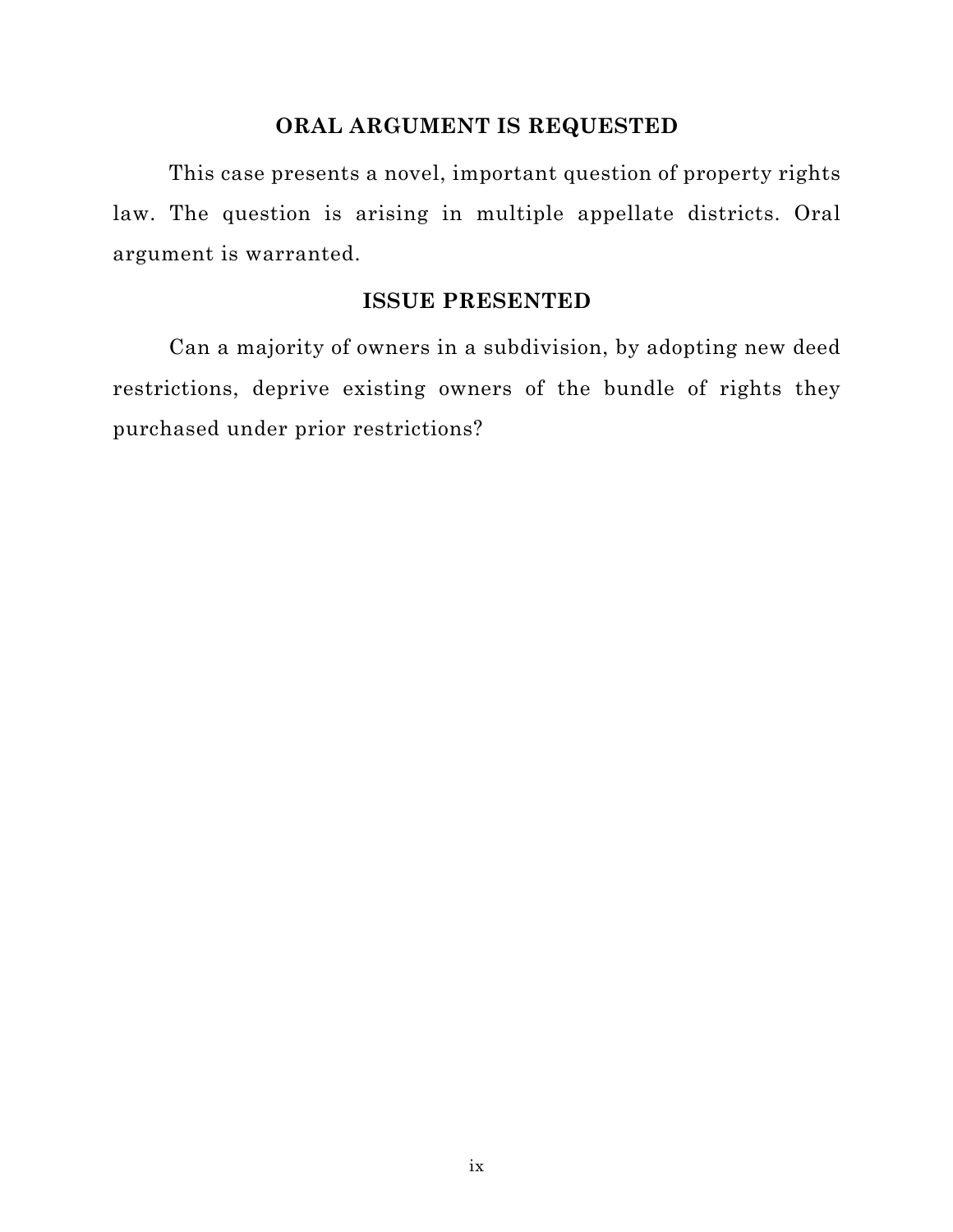#### **INTRODUCTION**

<span id="page-9-0"></span>This case and others like it across the state arise specifically in the context of short-term home leasing, but the implications go far beyond that. At stake is whether the traditional "bundle of sticks" and other important property rights can be summarily taken away from existing owners by a majority of property owners in a subdivision. Thomas Ross, *Metaphor and Paradox*, 23 Ga. L. Rev. 1053, 1056 (1989) (noting that "rights to sell, lease, give, and possess" property "are the sticks which together constitute" the metaphorical bundle); *see Calcasieu Lumber Co. v. Harris*, 77 Tex. 18, 13 S.W. 453, 454 (1890) ("The ownership of land, when the estate is a fee, carries with it the right to use the land in any manner not hurtful to others; and the right to lease it to others, and therefore derive profit, is an incident of such ownership.").

These cases are arising now because the Texas Supreme Court held in 2018 that short-term leasing is an ordinary "residential use" under common deed restriction wordings going back decades, to the dawn of mass subdivision development after WWII. *See Tarr v. Timberwood Park Owners Ass'n, Inc.*, 556 S.W.3d 274 (Tex. 2018); Foundation for Community Assoc. Research, *2017 Community Assoc. Fact Book* ("CAI 2017 Fact Book").<sup>1</sup> As short-term leasing became more popular with the advent of the Web, opponents of short-term rentals pursued a theory that short-term leasing had always been banned in

<sup>1</sup> Accessed 1/18/21 at: https://foundation.caionline.org/wpcontent/uploads/2018/08/TX2017.pdf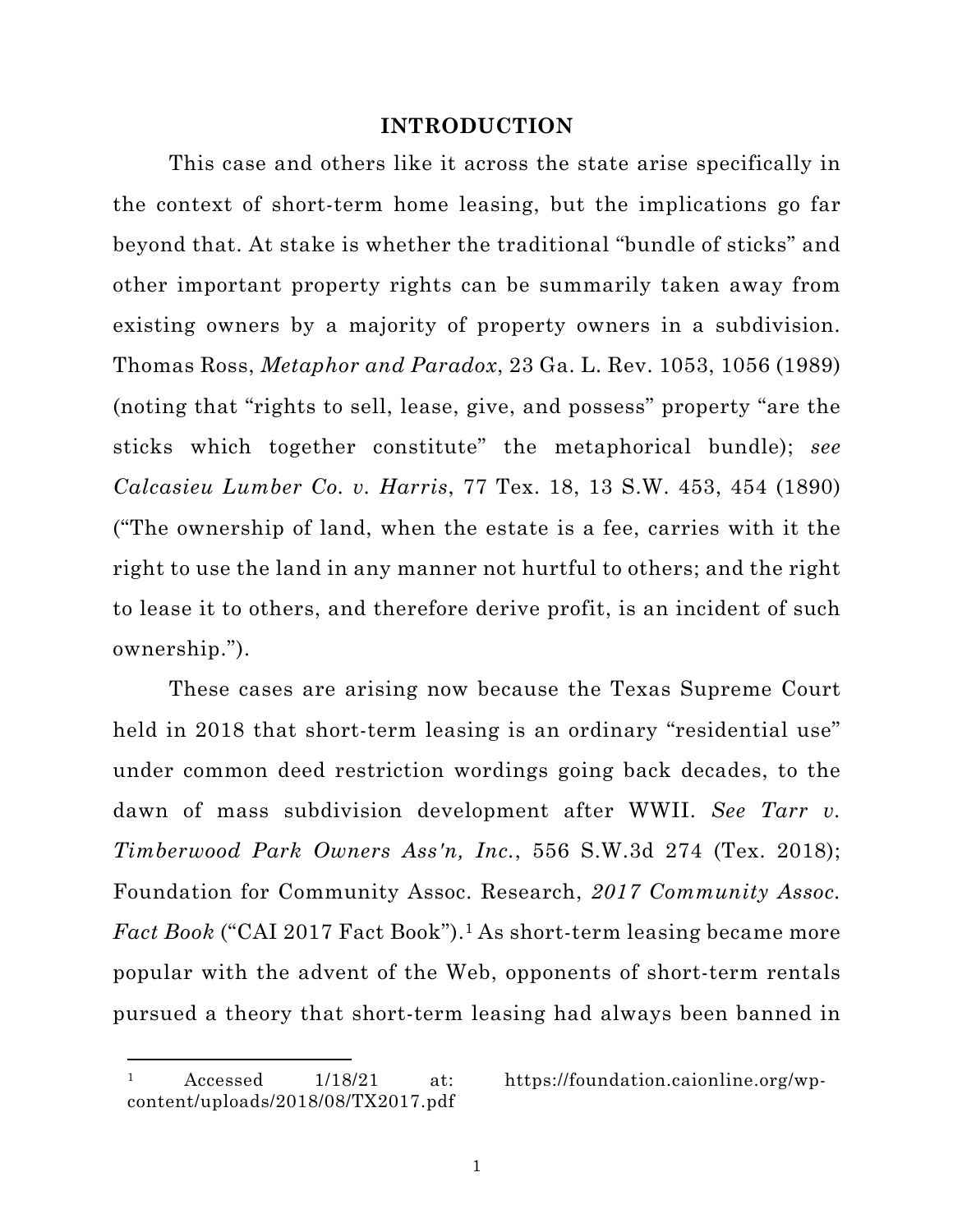<span id="page-10-0"></span>subdivisions. *See*, *e.g.*, *Benard v. Humble*, 990 S.W.2d 929 (Tex. App.— Beaumont 1999, pet. denied) (abrogated by *Tarr*). When *Tarr* rejected that troubling, logically insupportable notion in 2018,<sup>2</sup> opponents of short-term leasing turned their attention to adopting new restrictions in the guise of "amendment." They seek to enforce those new restrictions against owners who bought and expected to keep wideopen leasing rights.

At the heart of this case, therefore, lies a simple, profound question: if someone buys land in reliance on a particular bundle of rights endowed by restrictive covenants, can the other owners in the subdivision summarily take those rights away? A few examples illustrate why that cannot be the law and, indeed, has never been the law in Texas:

A family buys property on acreage to keep horses. After the family builds the barn and fencing, and buys two horses, a majority in the subdivision votes to ban horses, horizontal wood fencing, and barns.

After an owner purchases a home with unrestricted leasing rights, a majority in the subdivision votes to ban 90% of all owners from leasing and imposes fines for doing so, the nonpayment of which allows foreclosure.3

<sup>2</sup> Opponents of short-term leasing made interrelated arguments that (1) "transient persons" do not qualify as "residents" if they do not continuously and permanently occupy a home, and (2) a lease for a short term transforms a home into a commercial establishment.

<sup>3</sup> *See*, *e.g.*, *Treadway v. Enclave on Cedar Creek Homeowners' Assoc.*, No. 00064-CCL2-20 (Henderson County Court at Law 2). The foreclosure provision there flatly contravenes Tex. Prop. Code § 209.009, barring foreclosure for fines.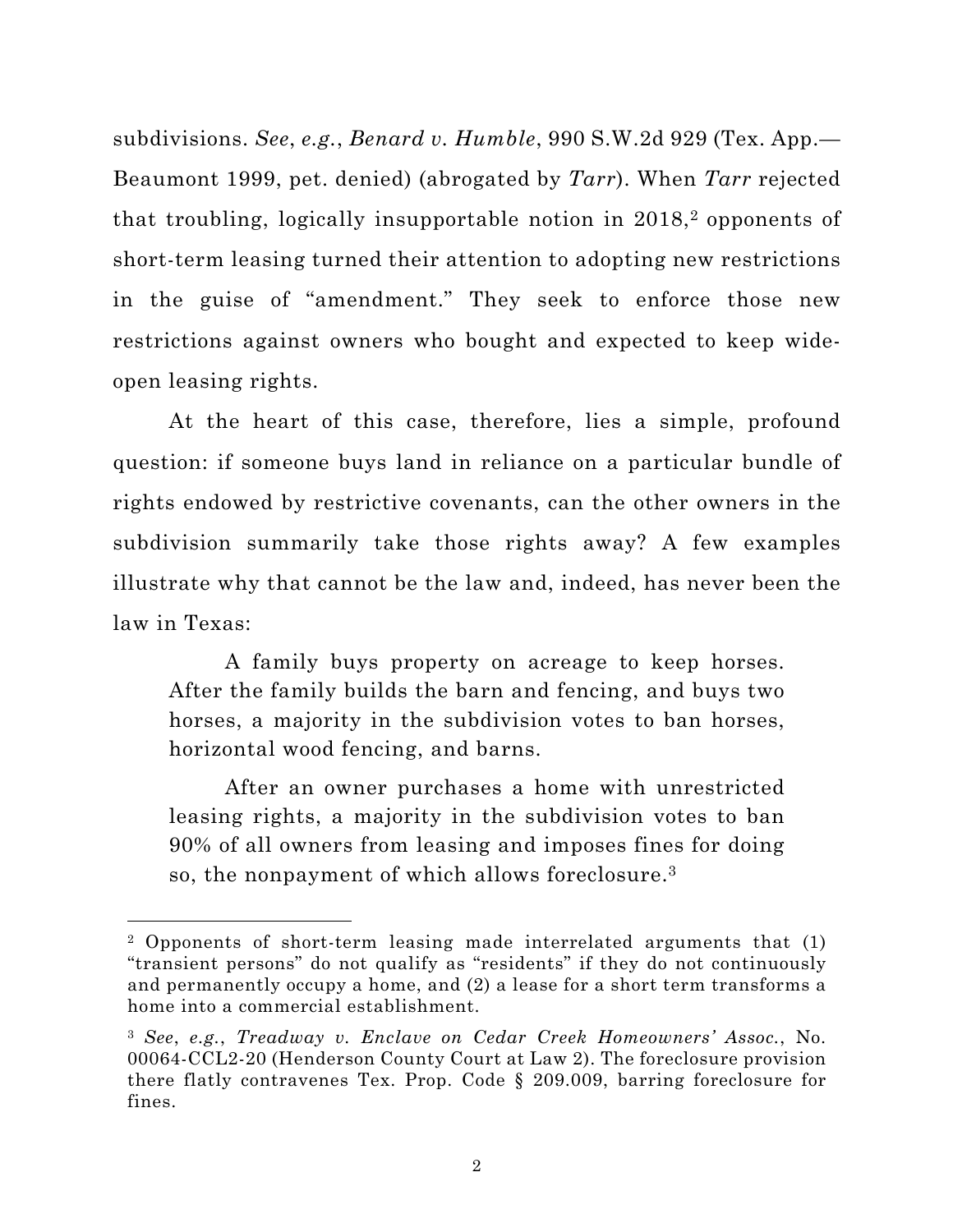<span id="page-11-0"></span>After an owner purchases a home as an investment rental home, a majority votes to require owner occupancy.4

An airline pilot purchases a home near an international hub, relying on the rental income from other short-term users like herself. Her neighbors then vote to bar short-term rentals.5

An owner buys one of the few lots in a subdivision which allows commercial uses. Later, a majority votes to limit those lots to residential use only.

Examples from the deed restrictions at issue in this case are equally disturbing:

The deed restrictions here entitle an owner to combine contiguous lots into one, allowing a much larger home to be built given the mandatory boundary-line setbacks. Appellants' Tab 3 at 1-2 (Art. II preamble),  $2 \times 3$ ,  $3 \times 12$ . Could a majority take that right away after someone buys two lots in reliance on the restriction?

A couple buys a small patch of land to build a small, affordable home using all their resources. A month later, a majority of their neighbors increase the minimum square footage requirement for homes from 1500 square feet to 5000 square feet, making it effectively impossible for the

<sup>4</sup> *See*, *e.g.*, *Nguyen v. Breckinridge Farms Homeowners' Assoc., Inc.*, No. 429- 04280-2020 (Collin County 429th Dist.). The new restriction includes a bar on leasing to anyone ever convicted of a felony, a blatantly discriminatory provision which presumptively violates the Texas and federal fair housing laws. *See* U.S. DEP'T OF HOUS. AND URBAN DEV., Office of General Counsel Guidance on Application of Fair Housing Act Standards to the Use of Criminal Records by Providers of Housing and Real Estate-Related Transactions (April 4, 1999) at 1, *https://www.hud.gov/sites/documents/HUD\_OGCGUIDAPPFHASTANDCR .PDF*.

<sup>5</sup> *See*, *e.g.*, *Tarr v. Timberwood Park*, No. 16-1005 (oral arg., question by Green, J., at 20:10-20:30 re: traveling salesman).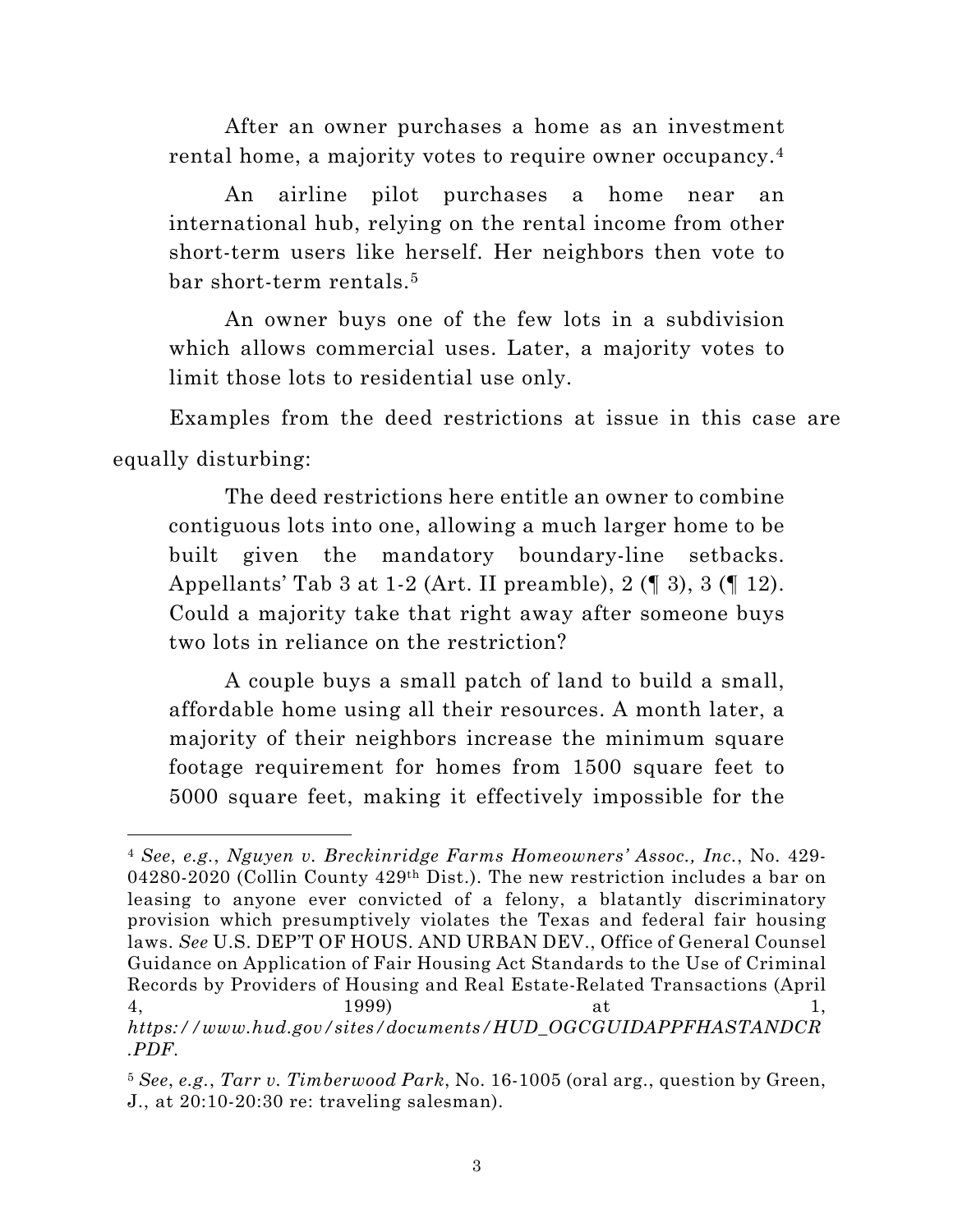couple to build their home. Appellants' Brief Tab 3 at 3 (¶ 7).

The examples are legion, but the pattern is the same: an abrupt new restriction defeats the reasonable expectations of owners who purchased under prior restrictions.

The contentious short-term rental issue is what has brought this issue to the fore, but it could be any vital property right. For that matter, it could be a new restriction which requires all homes to be painted purple. As a result of *Tarr*, subdivisions across the state are racing to block owners from renting out their properties the way they were always entitled to do. And as subdivisions test how far they can go with "amendments," they are testing the limits of how they may exclude whole classes of persons from staying in homes in the subdivision.<sup>6</sup> If such "amendments" are enforceable, no property rights are safe.

While no Texas court has squarely addressed the issue presented by this case, of the fourteen states which have, eleven do not allow a new restriction to deprive existing owners of the rights they purchased. The three states which go the other way rely on a pure contract approach, holding that buyers cannot complain of an amendment clause they had notice of at the time of purchase. But

 $6$  In a pending case involving rulemaking rather than amendment, the  $HOA's$ board forbade 75% of all leasing, required owner-occupancy for a year after purchase, and endowed itself with power to approve and evict tenants, the last of which is flatly in violation of Chapter 209. *See* Tex. Prop. Code § 209.016; *Kiiru v. Kings Crossing (Little Elm) Homeowners' Assoc., Inc.*, No. 20-10580- 362 (Denton 362nd Dist. 2021).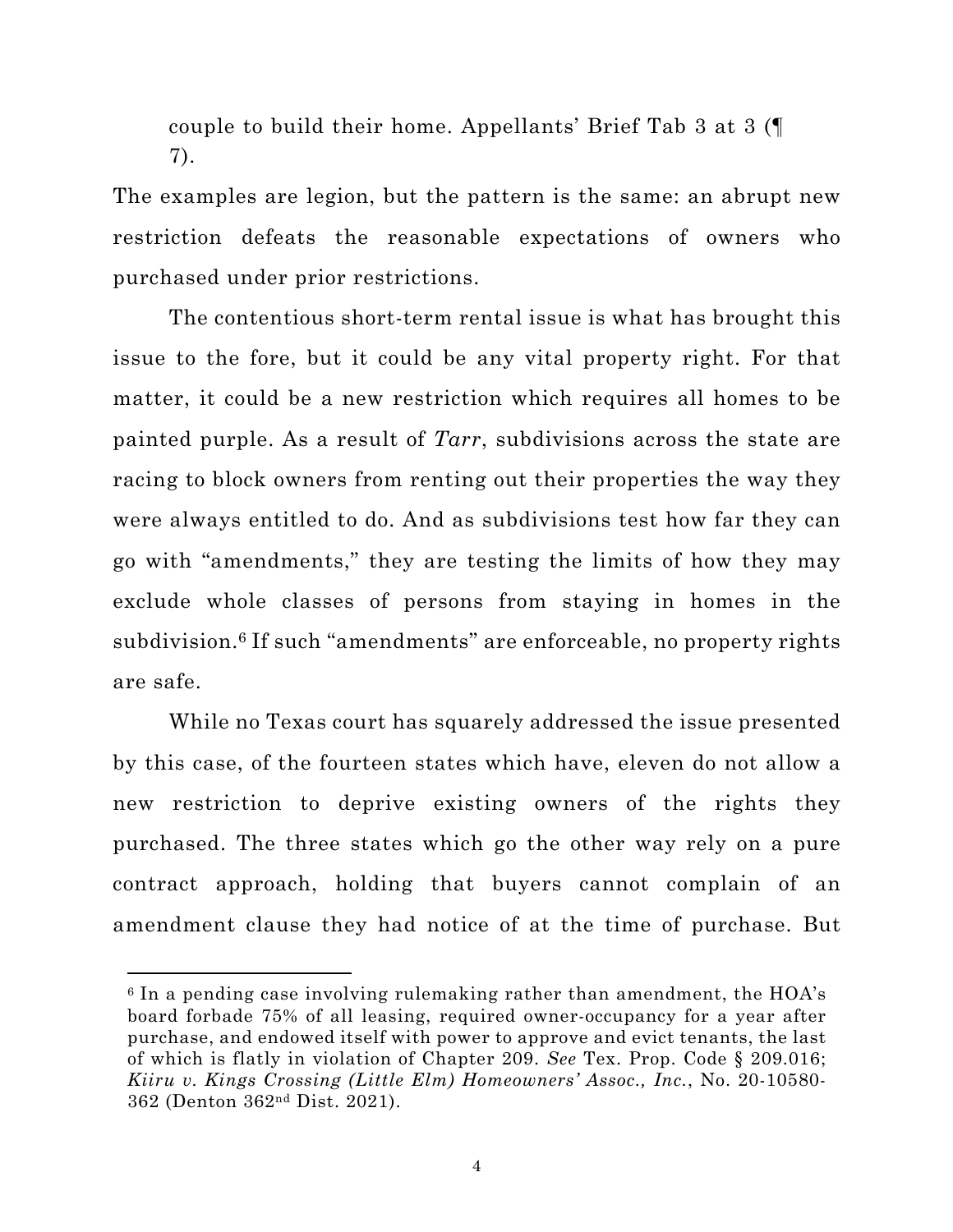<span id="page-13-0"></span>because Texas law allows deed restrictions to be amended with or without an amendment clause, buyers have no real choice in the matter. This court should adopt the majority view that protects settled expectations.

#### **STATEMENT OF FACTS7**

### **A. The DeGons buy a home with full leasing rights.**

The facts were stipulated. Appellants' Brief Tab 5 (CR65-67). The Poole Pointe subdivision lies on Lake Travis. Tab 3 at 3 (¶ 1) (Lake Travis easement), 3 (¶ 3) (boat docks). Wide-open leasing rights were important to the DeGons when they bought their lakefront home and invested more money to improve it for short-term rentals. Appellants' Brief Tab  $5$  ( $\sqrt{6}$ ).

The HOA's brief tries to downplay the significance of the deed restrictions' leasing rights – so much so that the HOA actually contends that restricting leasing is "consistent with, improves, and strengthens the original Declaration's plan of development." That is demonstrably false. The developer8 not only made the right to lease express, but went out of the way to describe the narrow limitations on that right. The main grant of leasing rights reads as follows:

1. All property . . . shall be used, devoted, improved and occupied exclusively to Single Family Residential Use.9

2. No business and/or commercial activity to which the

<sup>7</sup> The stipulations for the agreed case are at Appellants' Appellants' Tab 5 (CR67).

<sup>8</sup> Aka, "Declarant." **Appellants' Tab 3** at 1.

 $9$  Appellants' Tab 3 at 2 ( $\P$  $[$  1-2), 3 ( $[$  1).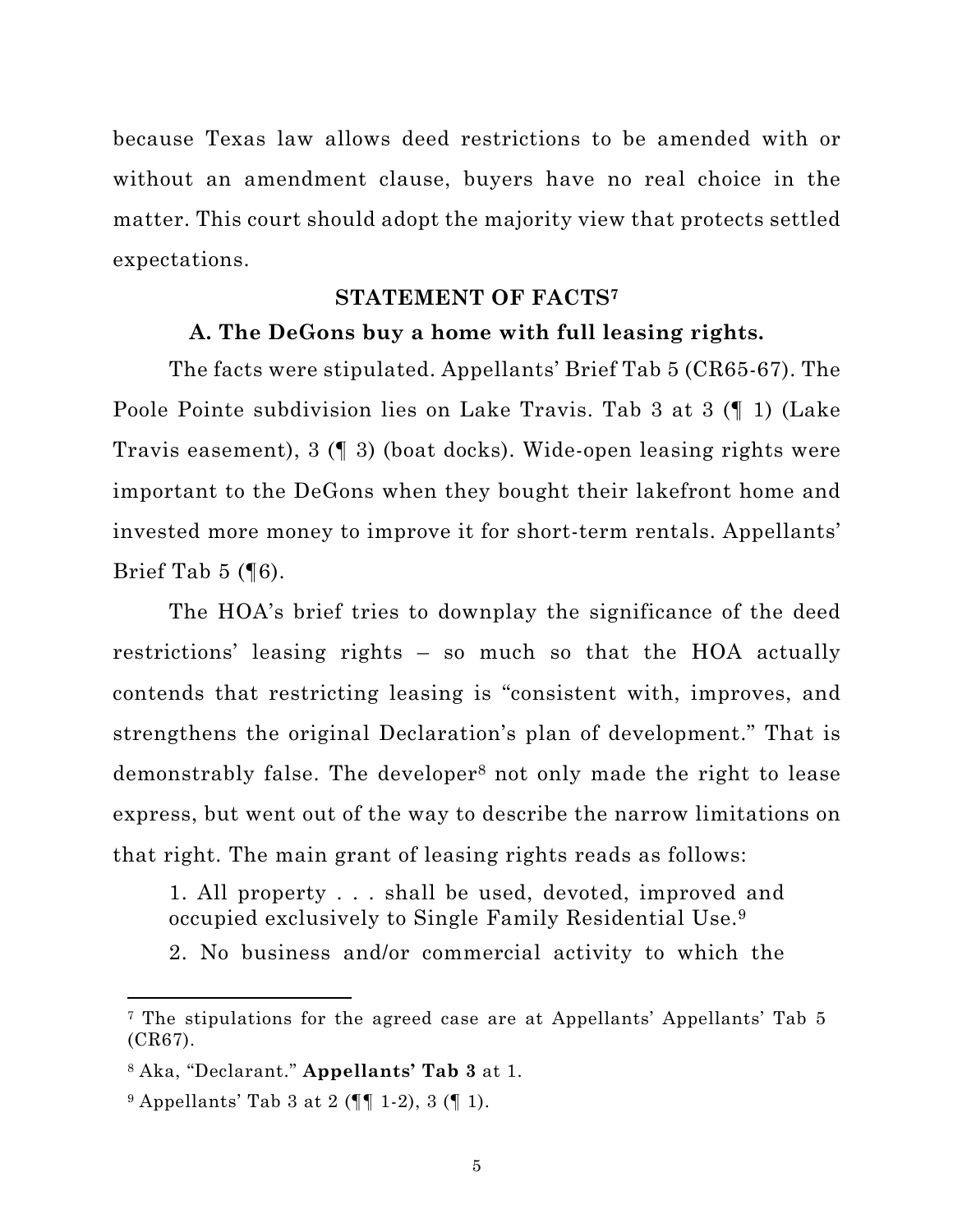general public is invited shall be conducted within Poole Point; except that this shall not be read to prevent the leasing of a single family dwelling unit by the Owner thereof, subject to all the provisions of this Declaration.10

In two additional provisions, the developer set out the limitations on leasing. While expressly allowing leasing of the main dwelling, the developer forbade it in ancillary buildings. Appellants' Brief Tab 3 at  $3 \left( \mathbb{I} \right)$  2).<sup>11</sup> And while allowing "temporary" residency in the main dwelling, the developer expressly barred it anywhere else on a lot. Appellants' Brief Tab 3 at 2 (¶ 13).

With broad leasing rights as the backdrop, the developer reassured buyers that their investment was protected. In language the HOA itself points to (Brief of Appellants at 1), the developer assured buyers that the broad grant of leasing rights was foundational:

The property described above is encumbered by the terms of this Declaration to ensure, in Declarant's opinion, the best use and most appropriate development and improvement of each lot within Poole Point; to prevent haphazard or inharmonious improvements; . . . and in general, to provide for development meant to enhance the value of investments made by Owners.

Most certainly there is, as the HOA contends, a uniform scheme of development, but it is premised on unrestricted leasing rights and a welcome mat for tenants.

The DeGons' reliance on the broad grant of leasing rights was

 $10$  Appellants' Tab 3 at 2 ( $[2]$ ).

<sup>11</sup> Other wording touching upon leasing has to do with the size of "for rent" signs. **Appellants' Tab 3** at 2 (¶ 14).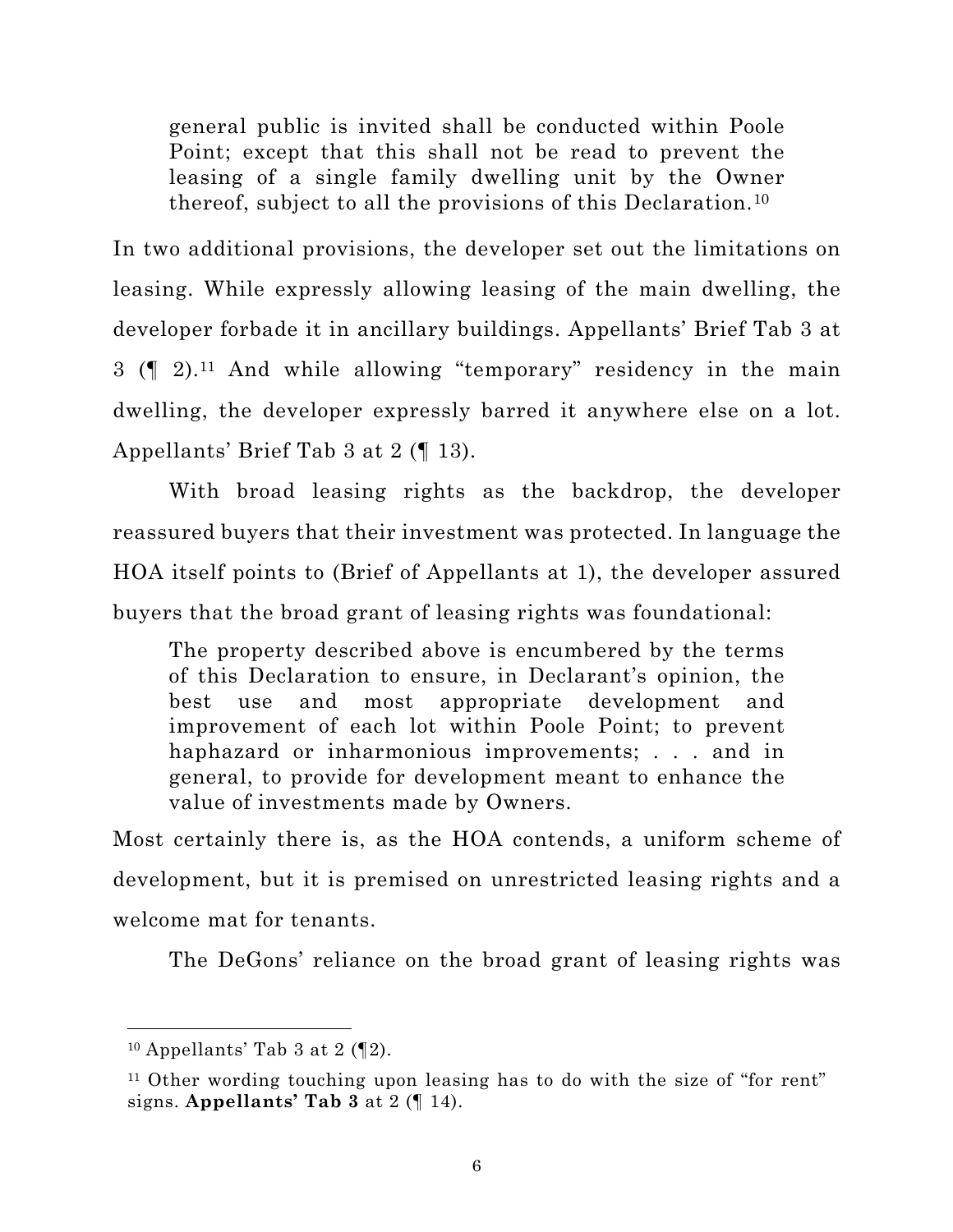<span id="page-15-0"></span>vindicated in 2018, when the Texas Supreme Court, resolving a split of authority, held that short-term rentals, in the absence of clear restrictions to the contrary, are an ordinary residential use. *Tarr*, 556 S.W.3d at 276. Further, that when restrictive covenants do not expressly restrict leasing, courts may not "inject restrictions into covenants under the guise of judicial interpretation." *Id.* at 276. Opponents of short-term leasing, who had for years contended that such rentals are a "business use," saw their central contention fail.

Not that that changed everyone's mind, however. The HOA here, for example, still insists, in an obvious attempt to keep litigating *Tarr*, that a home becomes a business establishment if leased for less than some magic number of days.12 But deeds matter more than words: in 2019, a majority of the owners in the Poole Pointe subdivision turned to the amendment process rather than renew the *Tarr* fight.13 The new restrictions bar leasing for less than 180 days and require physical, continuous occupancy by tenants. Appellants' Brief Tabs 4, 5. Owners, it bears pointing out, need not satisfy any continuing occupancy requirement and thus remain free to use their own lakefront vacation homes intermittently or on weekends, or to loan them to whomever they wish. It is, precisely, *tenants* who must pass the new residency

<sup>&</sup>lt;sup>12</sup> Brief of Appellants at 1 (reciting prohibition on business use), 3 n. 1 (canard rejected in *Tarr* and *Boatner v. Reitz*, No. 03-16-00817-CV, 2017 WL 3902614 (Tex. App. – Austin 2017, no pet.) that "residence" requires intention to remain long-term), 5 ("The Amendment . . . prevent[s] commercial use."), 6 ("residential atmosphere" requires long-term, physical occupancy by tenants), 8 (entire page).

<sup>13</sup> Joint Exhibit 2.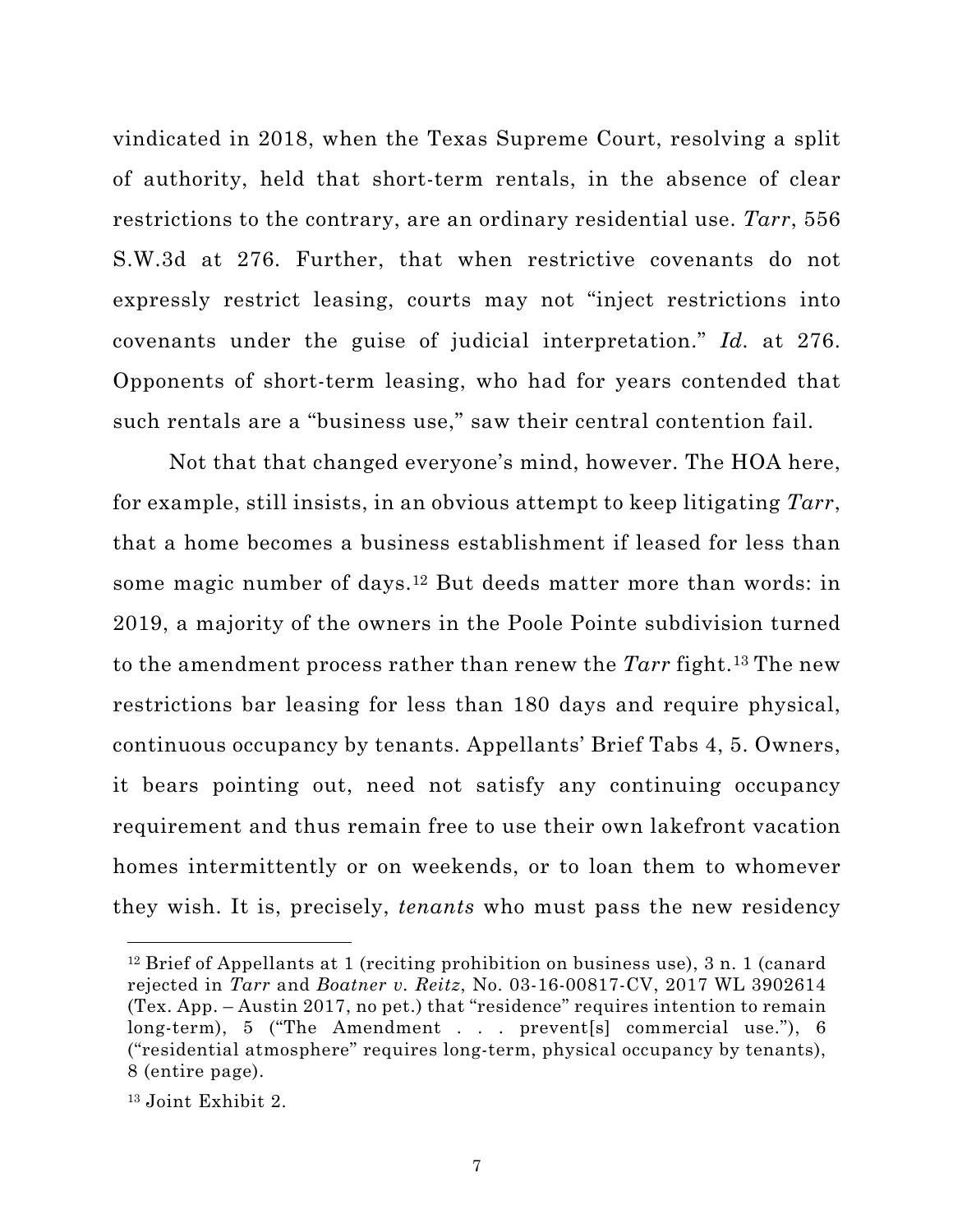<span id="page-16-0"></span>test by staying put in their homes for six months.

After recording the new restrictions, the HOA threatened the DeGons with suit. Appellants' Brief Tab 5 (¶ 9). The DeGons filed suit first, for a declaratory judgment that the 2019 Amendment cannot be enforced against them. The HOA counterclaimed for breach of the new restrictions. Following briefing and arguments of counsel on the Rule 263 agreed case, the trial court declared that the new leasing restrictions could not be enforced against the DeGons. Appellants' Brief Tab 1.14

### **B. This case is the first of many.**

Undersigned counsel represents the homeowners in at least 15 active cases like this across the state. In a case proceeding along the same appellate timeline in Houston, it was the HOA which prevailed at trial. *See Chu v. Windermere Lakes Homeowners' Association, Inc.*, No. 14-21-00001-CV (Tex. App. – Houston [14th] Dist.) (opening brief filed).

The trial court below recently tried another case like this one, and multiple other such cases are pending in the same court as well as elsewhere in this appellate district.15

 $14$  It is not clear from the new instrument that all the owners who signed it intended it to apply to existing owners. It says it is binding "on all persons *acquiring* property in the Subdivision" as opposed to "all owners who *have acquired or may acquire* property in the Subdivision."

<sup>&</sup>lt;sup>15</sup> An earlier attempt by undersigned counsel for plaintiffs in all these cases to consolidate them statewide was denied. *See In re Restrictive Covenant Amendment Litigation*, No. 20-0767 (Texas MDL Panel Dec. 29, 2020).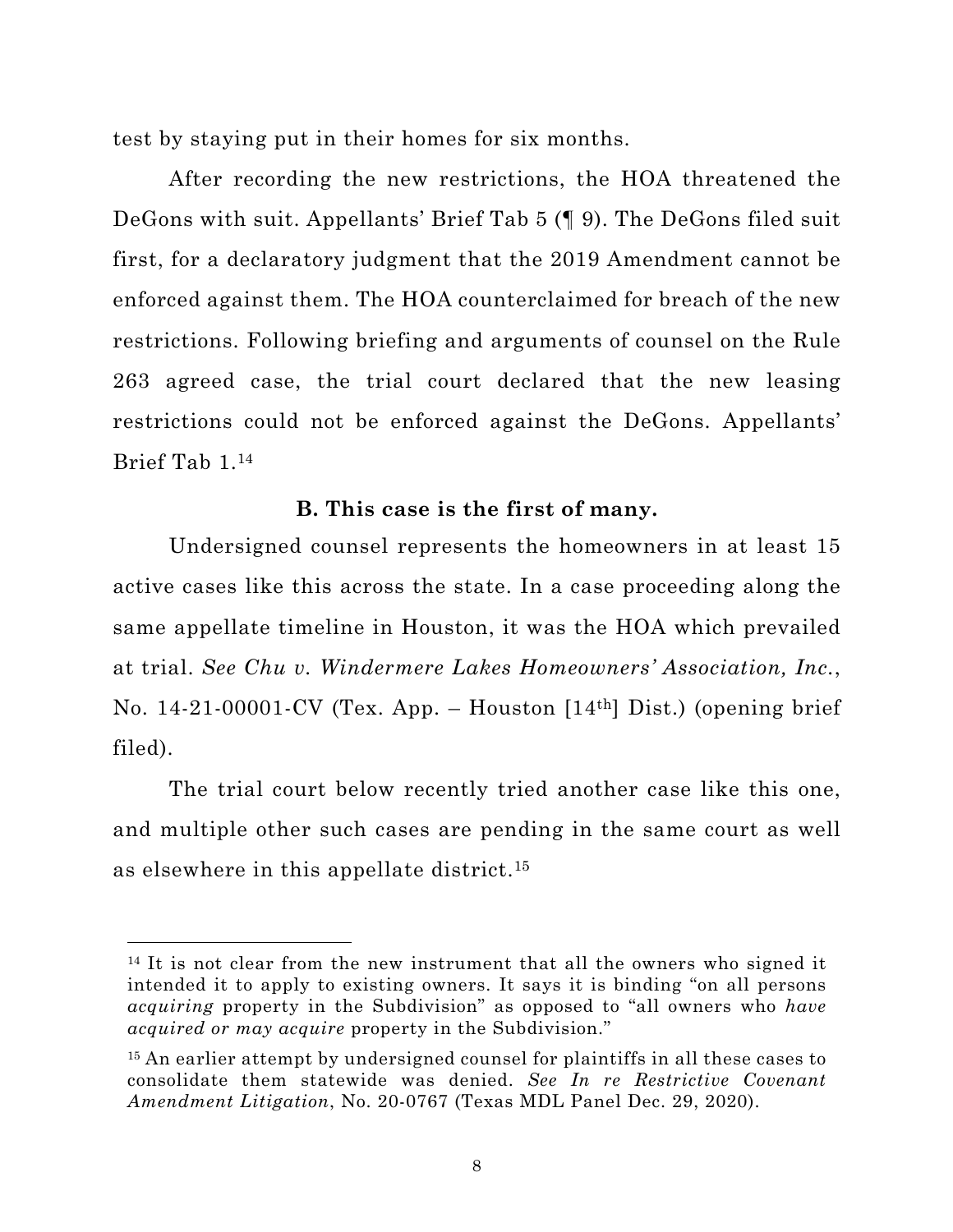#### **SUMMARY OF ARGUMENT**

<span id="page-17-0"></span>Restrictive covenants bind purchasers who are on notice. Covenants are enforceable if both consistent with the development scheme and unambiguous. The law historically disfavors restrictions on the use of land, so silence or ambiguity cannot be interpreted to restrict property use.

Nearly all restrictive covenants in Texas are subject to amendment, whether by statute or recorded deed restrictions, so home buyers have no meaningful way to avoid amendment. The common-law solution for protecting the reasonable expectations of buyers from the effect of new restrictions which eliminate property rights is grandfathering – or in less freighted terminology, *legacying* buyers into the rights they purchased.

Under the common law, Texas enforces amendments which (1) remove restrictions or (2) further the original developer's overall scheme. No Texas case has addressed whether a new restriction adopted by amendment can deprive existing owners of the bundle of rights they purchased.

The large majority of other states which have addressed the issue do not allow a new restriction adopted by amendment to deprive existing owners of the bundle of rights they purchased. A minority "pure contract" approach holds that a buyer on notice of an amendment provision is bound by any amendment. This does not accord with Texas law in letter or spirit. It also does not account for the fact that, in Texas uniquely, buyers are subject to amendment

9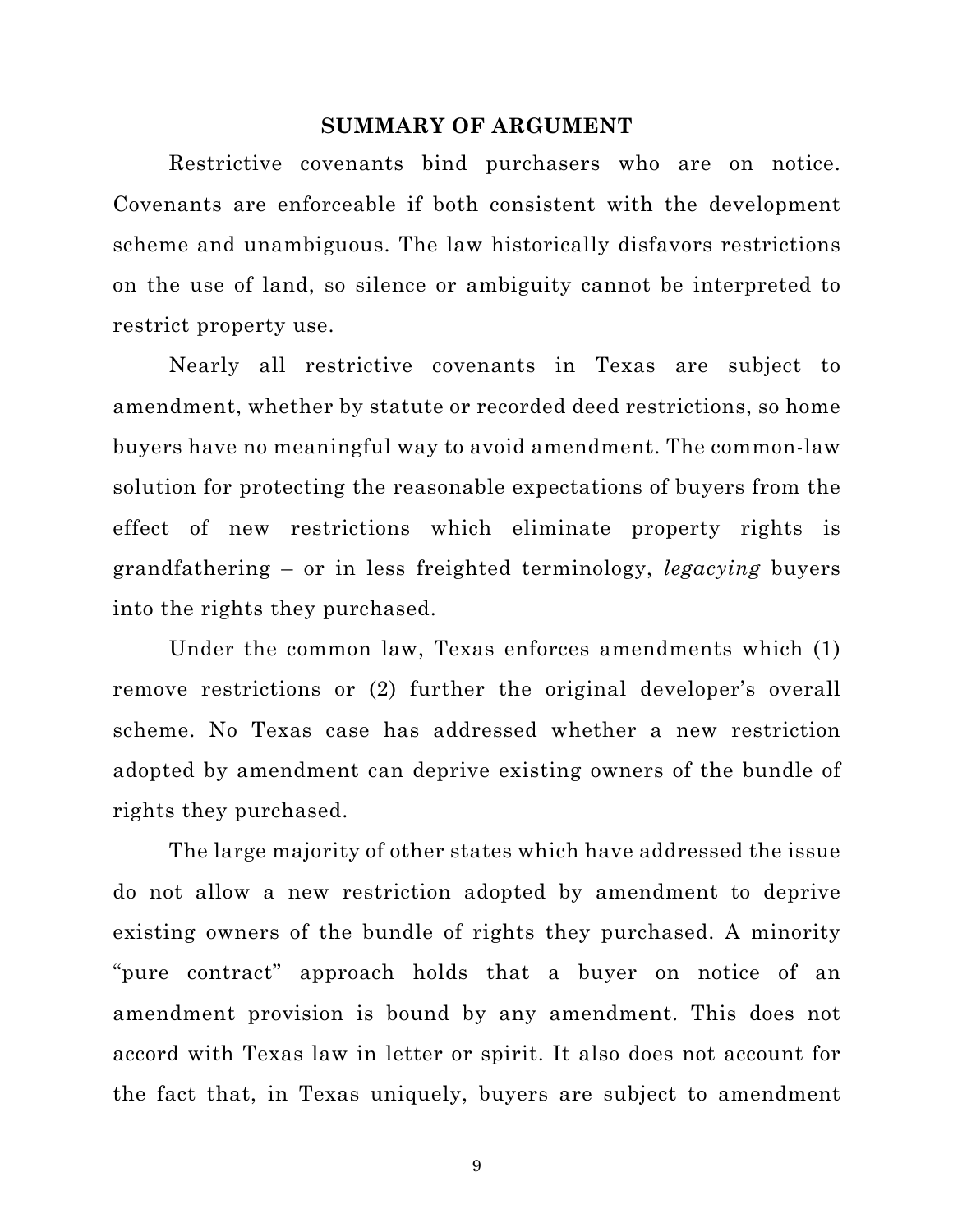<span id="page-18-0"></span>whether they agreed to it or not.

Based on the foregoing, the new restrictions which a majority of owners in the DeGons' subdivision adopted by amendment cannot be enforced against them.

In addition, among the new restrictions in this case are physical occupancy and residency requirements imposed solely on tenants. These trample on constitutional rights and are thus void as against public policy.

#### **ARGUMENT**

#### **I. Restrictive covenants are not enforceable against buyers who are not on notice.**

In subdivisions, a developer plats home lots and records restrictive covenants to create a uniform scheme of development. *See generally* Gregory S. Cagle, *Texas Homeowners Association Law* § 9.1 (3rd Ed. 2017) ("Cagle"); Stewart E. Sterk, *Minority Protection in Residential Private Governments*, 77 B.U. L.Rev. 273, 277 (1997).

Restrictive covenants, in essence, are private agreements which limit how land may be used. *See Tarr*, 556 S.W.3d at 279; Tex. Prop. Code § 202.001(4). When clear, they are enforced like contracts between and among the involved parties. *Tarr* at 280.

The *Tarr* decision provides a comprehensive summary of the history and law surrounding the interpretation of restrictive covenants. *Id.* at 279-284. *Tarr* noted three important limitations which apply specifically to the enforcement of restrictive covenants:

1. Silence is not a restriction: "No construction, no matter how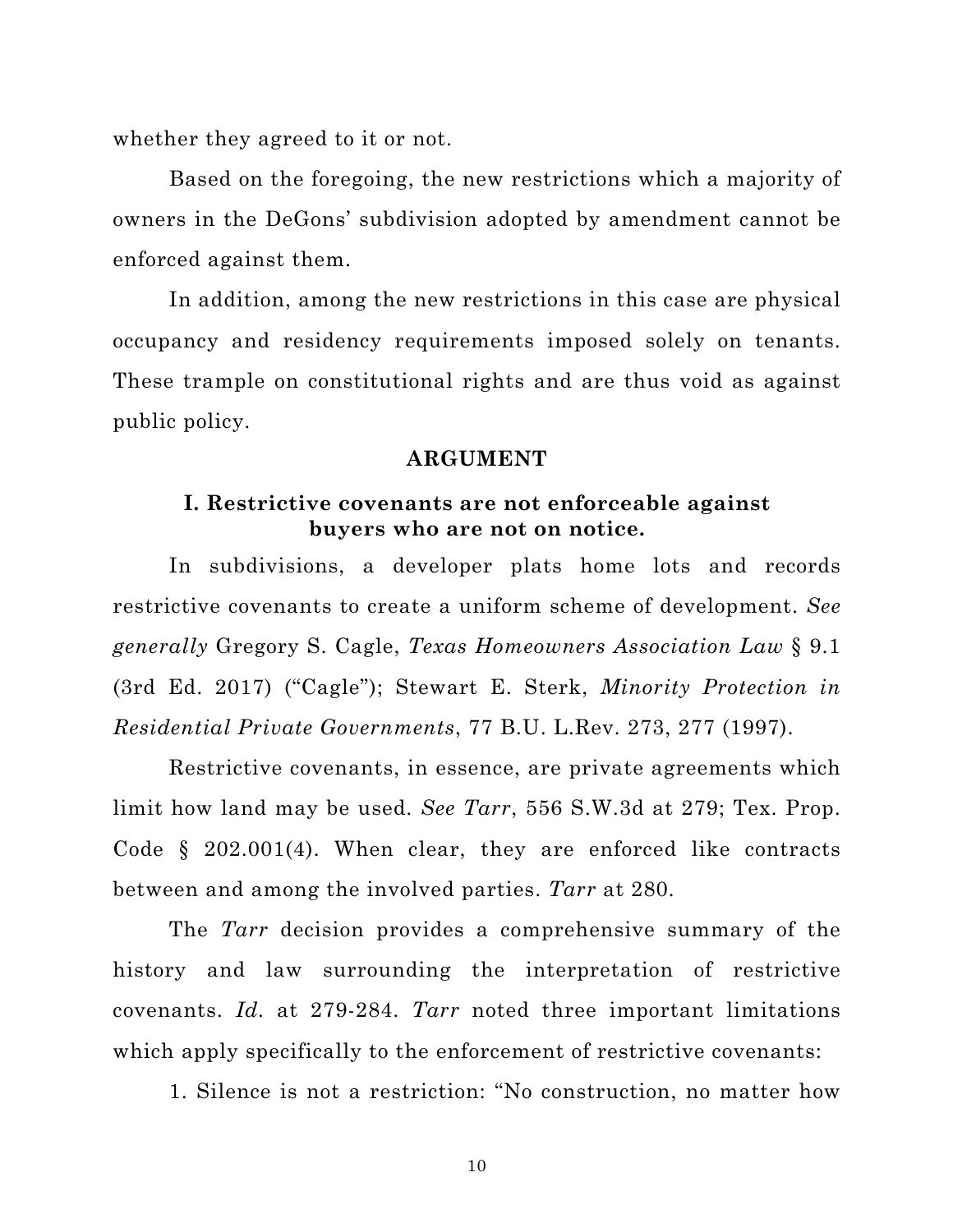liberal, can construe a property restriction into existence when the covenant is silent as to that limitation." *Id.* at 285.

- 2. Restrictive covenants are enforceable to the extent they further "a general building scheme or plan for the development of a tract of land." *Id.* at 280 (cleaned up).
- 3. Restrictive covenants are disfavored in the law because they prevent property from being used to its fullest, so they cannot be foisted on someone who purchased without notice:

Covenants restricting the free use of property are not favored because the right of individuals to use their own property as they wish remains one of the most fundamental rights that individual property owners possess. As such, we have limited this mandate to enforce restrictive covenants to instances where purchasers of real property buy with actual or constructive knowledge of the scheme, and the covenant was part of the subject-matter of his purchase. If, however, one purchases for value and without notice, he takes the land free from the restriction. Whether the purchaser had notice is determined at the date of the inception of the general plan or scheme, which is the time at which the restrictions were filed in the county's property records.

*Id.* at 280–81 (cleaned up).

In this case, the words on the page and the silences are equally important. The developer created a lakefront subdivision premised on leasing. *That* is the original, uniform scheme. The developer took pains to be clear that there were no restrictions on the leasing of the main dwelling, and the developer set out clearly the narrow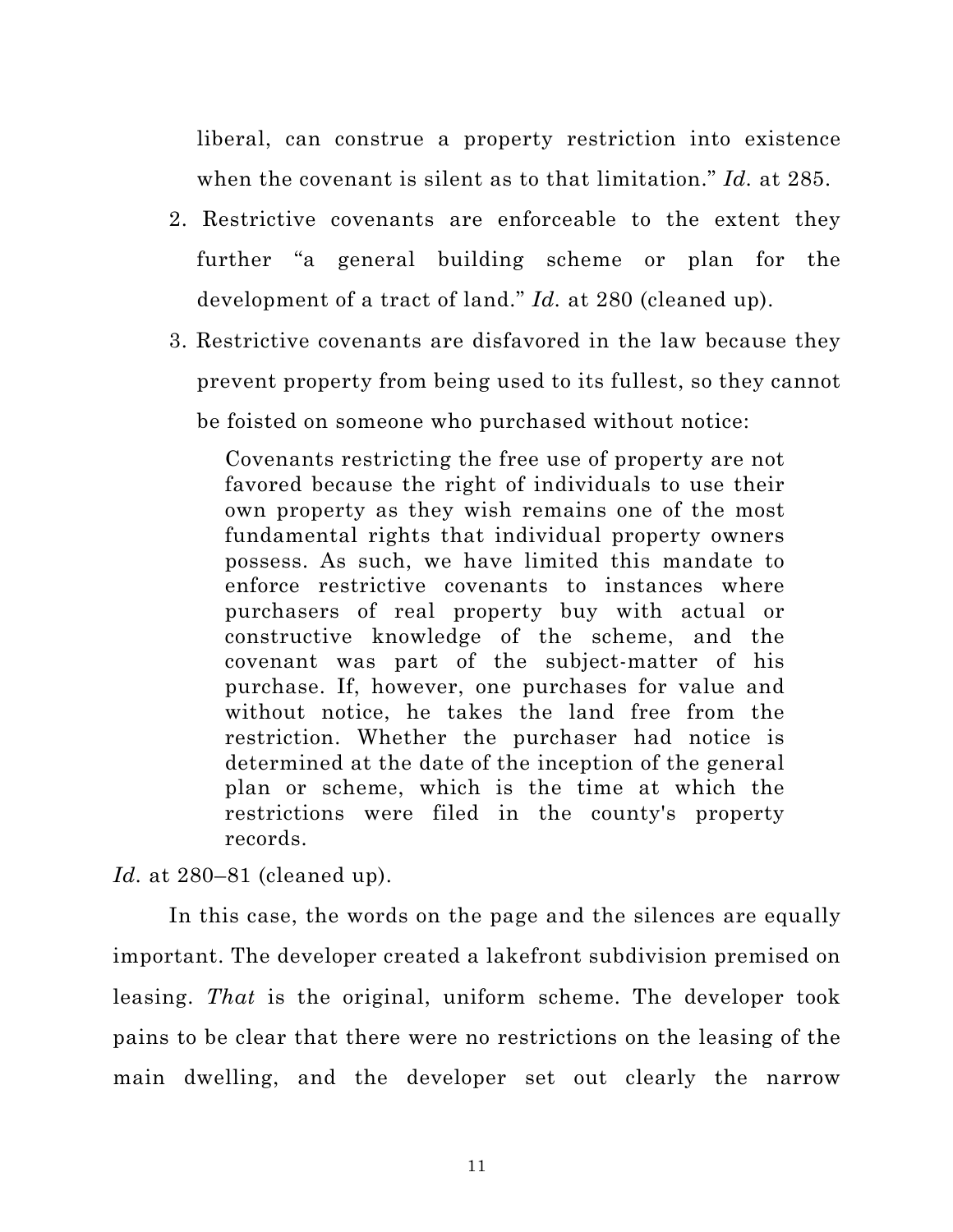<span id="page-20-0"></span>restrictions which were intended. The only leasing restriction applies to ancillary structures, which cannot be leased at all, and the only restriction on *duration* of occupancy likewise applies only to ancillary structures, which cannot be lived in for short terms. *See Zgabay v. NBRC Prop. Owners Ass'n*, No. 03-14-00660-CV, 2015 WL 5097116, at  $*2-3$  (Tex. App. – Austin Aug. 28, 2015, pet. denied) (mem. op.) (where restrictions excluded temporary residency in structures other than the main dwelling, short-term leasing was allowed as a residential use). Thus, the express leasing rights are broad and the express limitations narrow. The developer's original scheme contemplated leasing of the main dwelling for whatever duration an owner wished, which is not surprising in a lakefront community. *Id*.; *see also Boatner v. Reitz*, No. 03-16-00817-CV, 2017 WL 3902614, at \*1 (Tex. App. – Austin Aug. 22, 2017, no pet.) (reaffirming *Zgabay*).

#### **II. Nearly all restrictive covenants are subject to amendment.**

What happens after a developer leaves the scene? Are rights fixed forever? No: the vast majority of subdivision deed restrictions can be amended through one procedure or another.

1. In most subdivisions, like the one at issue here where a mandatory homeowners' association has the power to levy assessments,16 Chapter 209 of the Property Code allows amendment no matter what the restrictions say. *See* Tex.

<sup>16</sup> *See* Tex. Prop. Code §§ 202.001(1), 209.002(4), (4-a), (8)-(9), 209.003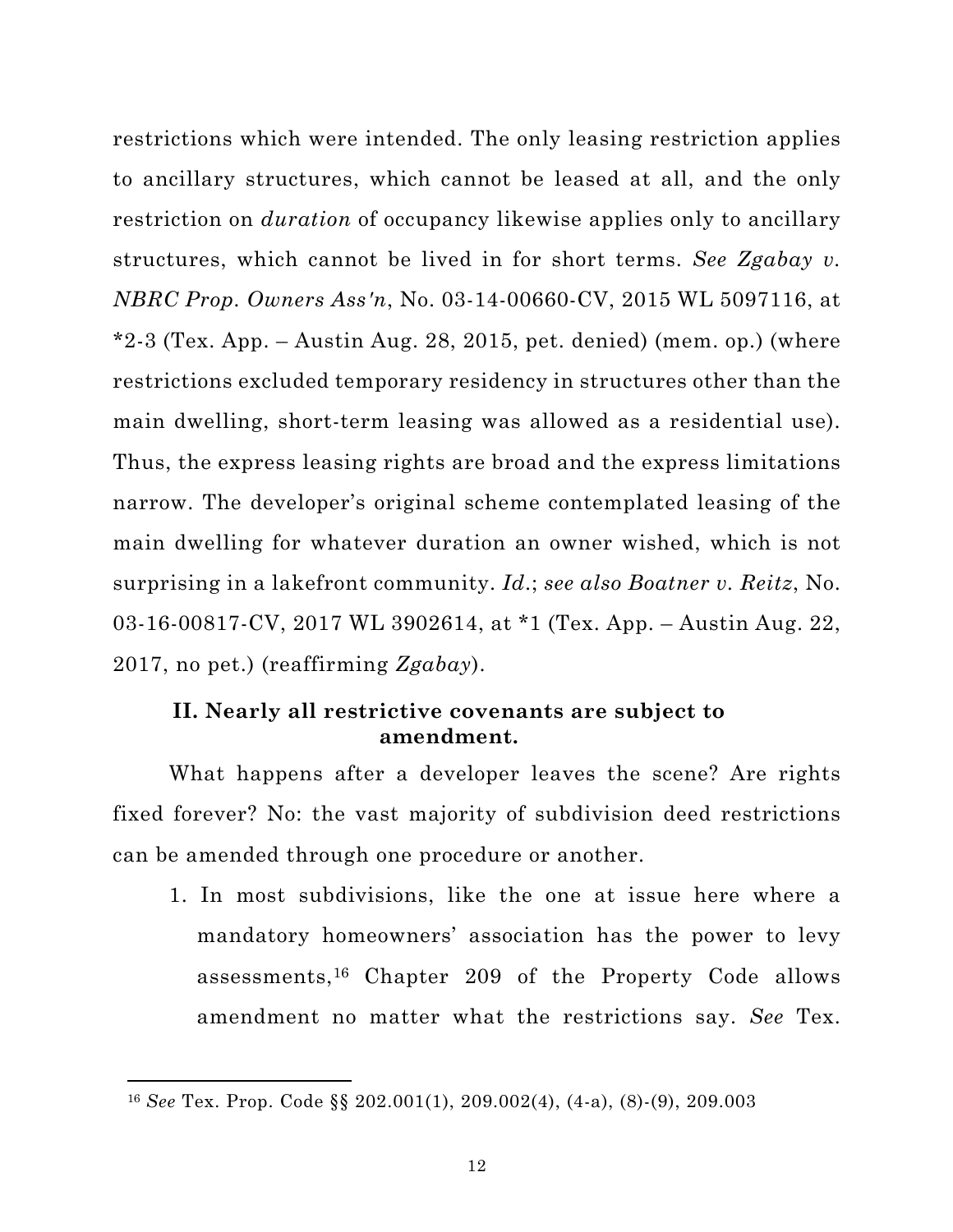<span id="page-21-0"></span>Prop. Code § 209.0041 (West 2015).17

- 2. If the deed restrictions do contain an amendment provision, it is enforceable subject to the limitations imposed by Chapter 209 and the common law. *See id.*; Cagle § 11.5 (survey of amendment routes); *Couch v. Southern Methodist Univ*., 10 S.W.2d 973, 974 (Tex. Comm'n App.1928, judgm't adopted) (setting out common law limitations)). Nearly all modern deed restrictions, from about the mid-1970's onward, contain an amendment clause. *See* Cagle § 11.1 ("The procedures for amending . . . will almost always be found within the . . . document.").
- 3. In subdivisions in and around most urban areas, large and small, there are alternative statutory procedures for amendment irrespective of any amendment clauses in the deed restrictions. *See* Tex. Prop. Code Chs. 201, 204, 210; *see generally* Cagle Ch. 11.

The upshot is that only in rural areas or very small subdivisions to which no restrictive covenant amendment clause or statutory scheme applies does every owner have to approve an amendment.

Certainly, the DeGons had notice when they purchased their

 $17$  As of 2018, some 5,657,000 Texans lived in 1,552,000 homes in more than 20,000 HOA's. Commun. Assocs. Inst., *Commun. Assocs. Fact Book 2018*, Texas Facts & Figures Infographic (accessed 1/18/21 at: *https://www.caionline.org/Advocacy/Resources/Documents/Infographics/T X\_FactsFigures\_Info.pdf*). That represents a majority of all Texas homes. *See*  CAI 2017 Fact Book, *supra* at 1-2.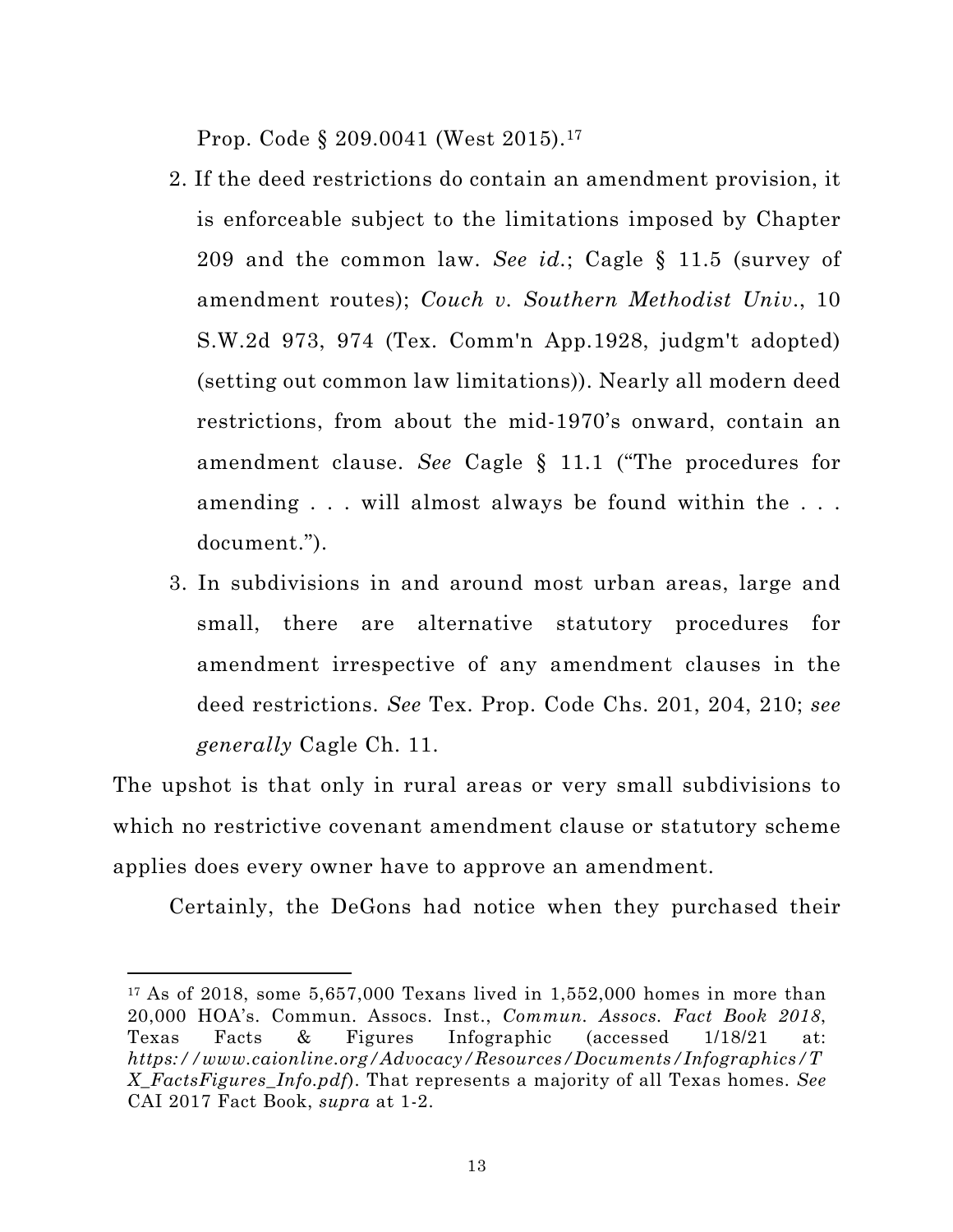<span id="page-22-0"></span>home in late 2013 that their deed restrictions could be amended. But they were never on notice that an amendment could operate retroactively to deprive them of rights they already purchased. It strains credulity, given the importance of leasing rights historically, to suggest that people who buy land with broad leasing rights understand "amendment" to mean that those rights can disappear tomorrow. Leasing is one of the most important rights in the traditional bundle of sticks, a *sine qua non* of what it means to own real property and a foundation of liberty. A law, ordinance, or restriction which seeks to deprive someone of that right after they purchased it is inherently suspect. *See Zaatari v. City of Austin*, 615 S.W.3d 172, 188-91 (Tex. App. – Austin Nov. 27, 2019, pet. filed) (invalidating ordinance which took away historical right to lease for short durations).

And now, even express amendment provisions are largely irrelevant because few buyers can escape them. In 2015, the Legislature put all home buyers in subdivisions with mandatory HOA's (which, as noted above, is most subdivisions) on notice that their deed restrictions can be amended. The question therefore becomes, given that:

(a) the vast majority of deed restrictions allow amendment in the first place; and

(b) by statute, most Texans cannot avoid having their restrictions amended:

*What, exactly, is a purchaser on notice of when covenants do not restrict* 

14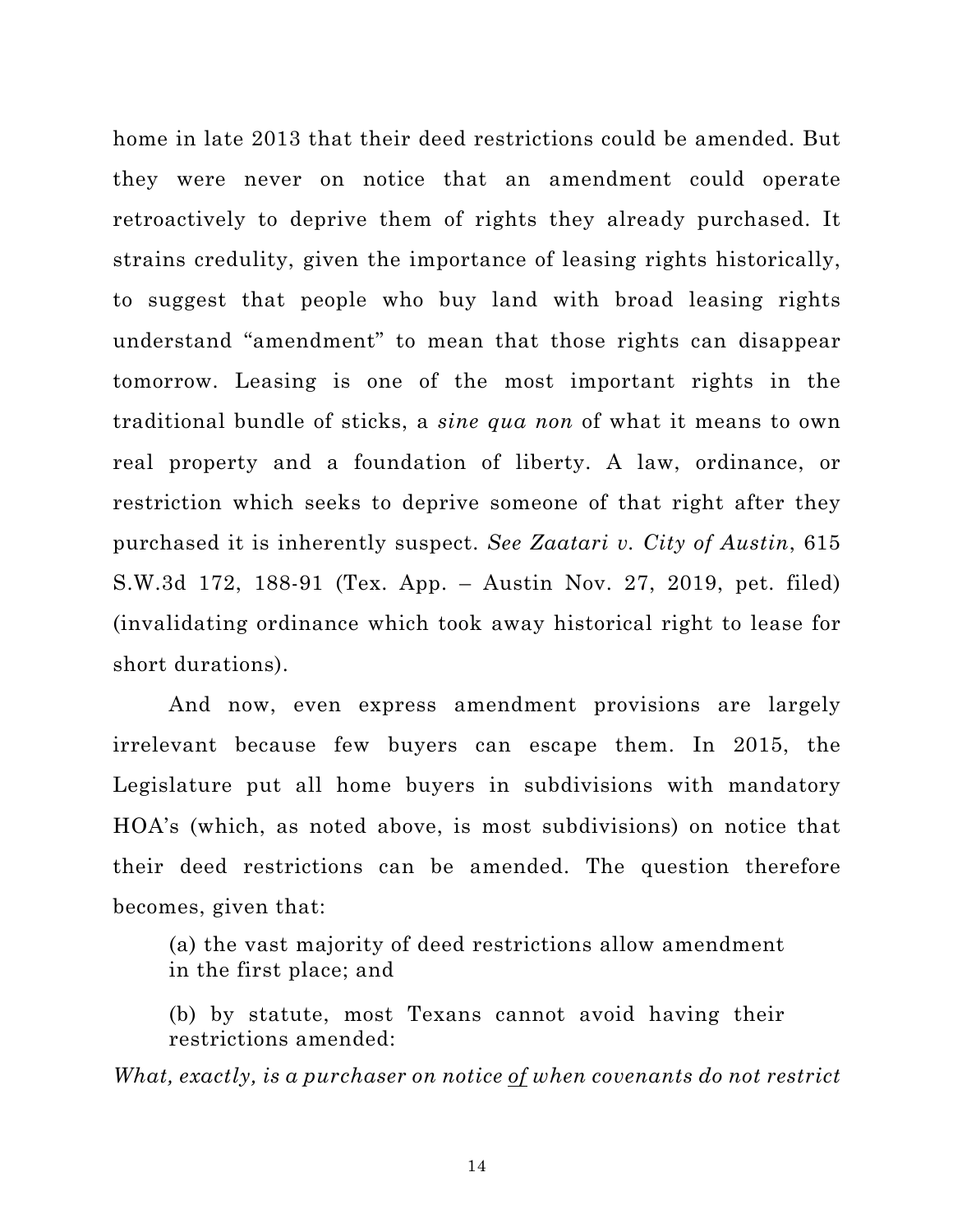#### <span id="page-23-0"></span>*a property use yet can be amended at any time?*

The DeGons contend that ordinary purchasers are not fairly on notice of a completely new restriction, particularly one which takes away important property rights endowed by prior restrictions.

### **III. New restrictions cannot be imposed on existing owners.**

Courts around the country pursue two formal approaches to deciding whether a new restriction can be imposed on an existing owner by amendment procedures. One approach focuses on the definition of "amendment" and whether that term encompasses new restrictions. The other focuses on what is fair and reasonable when a majority seizes on the amendment process to take away property rights.18 The two formal approaches can be merged for purposes of analyzing Texas law because the Legislature has decreed that deed restrictions can be "amended." The question thus boils down to whether existing owners can be subjected to new restrictions – whether "amendment" encompasses changes owners would not have expected to apply retroactively.

The DeGons first address the Texas jurisprudence, which has not squarely addressed the question. They then turn to the cases nationwide, which overwhelmingly favor protecting owners from new

<sup>18</sup> There are deed restrictions which lack an amending clause but which allow a vote to, for example, "nullify" existing restrictions. Such clauses should be enforced as written, but in many cases the new provisions at Chapter 209 would still allow amendment.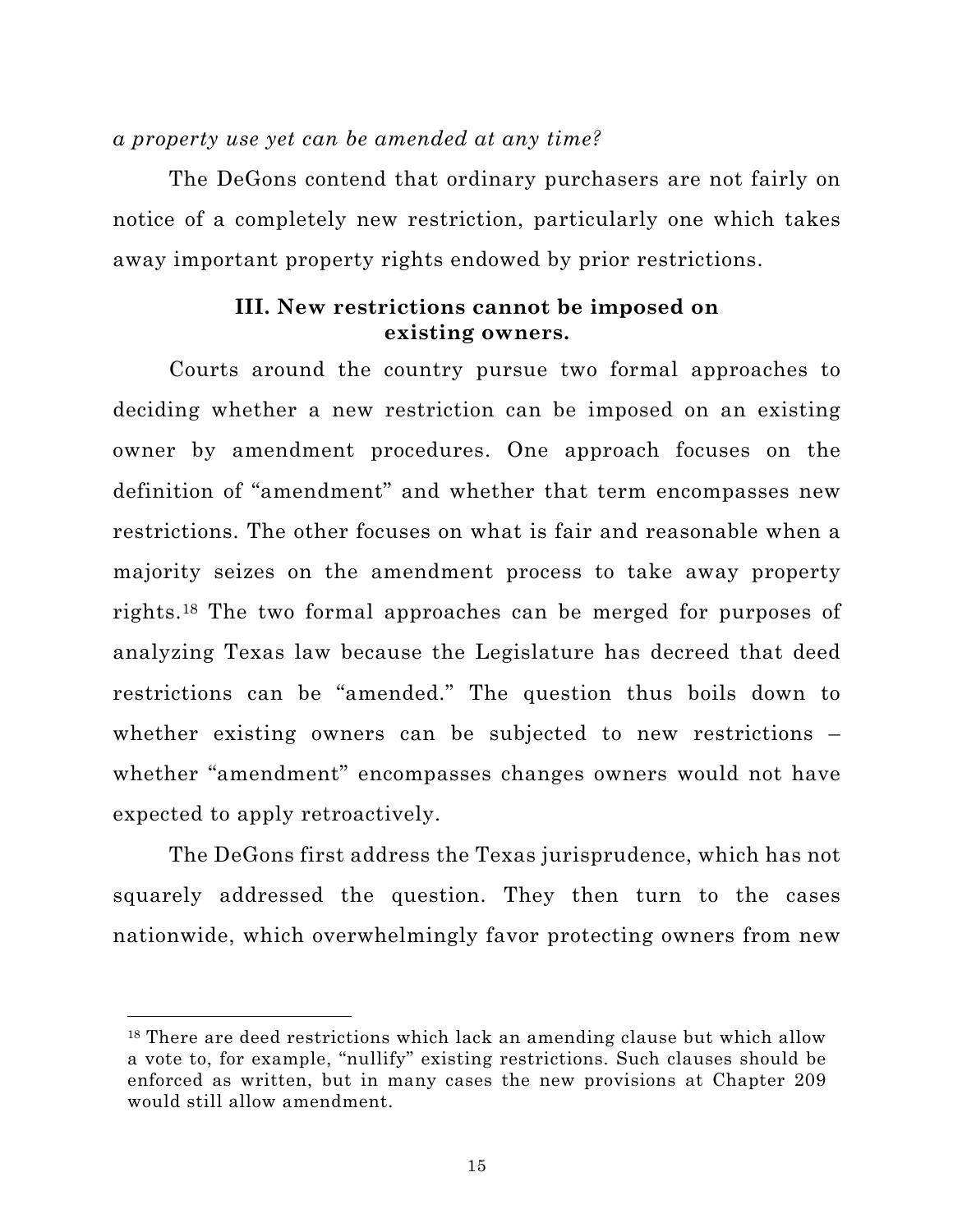<span id="page-24-0"></span>restrictions which take away existing rights.19

## **A. Texas common law allows amendments which remove restrictions on property use or further the purposes of existing covenants.**

Texas cases are readily summarized: a restrictive covenant adopted by amendment may: (1) remove restrictions, or (2) further the purposes of existing restrictions. No Texas case to date has allowed a majority to take away important property rights from owners who purchased in reliance on those rights.

# *1. Existing restrictions can be removed by amendment.*

The seminal Texas case from 1928 allowed a supermajority of owners in a subdivision to free up property use by removing a "residential use only" restriction for a subset of homes in the subdivision. *Couch v. S. Methodist Univ.*, 10 S.W.2d at 974 (reversing 290 S.W. 256, 259 (Tex. Civ. App. – Dallas 1926) (underlying case reciting facts in more detail)). The homes at issue bordered increasing traffic and development. That, concluded the court, allowed a relaxation of the original restrictions since affected owners would otherwise be stuck with properties whose values would be "materially impaired." *Id*.

The *Couch* court recited the rule that, "generally speaking, the right to amend a contract implies only those changes contemplating a correction, improvement, or reformation of the agreement rather than

<sup>&</sup>lt;sup>19</sup> The table in the attached Appendix sets out and condenses the cases.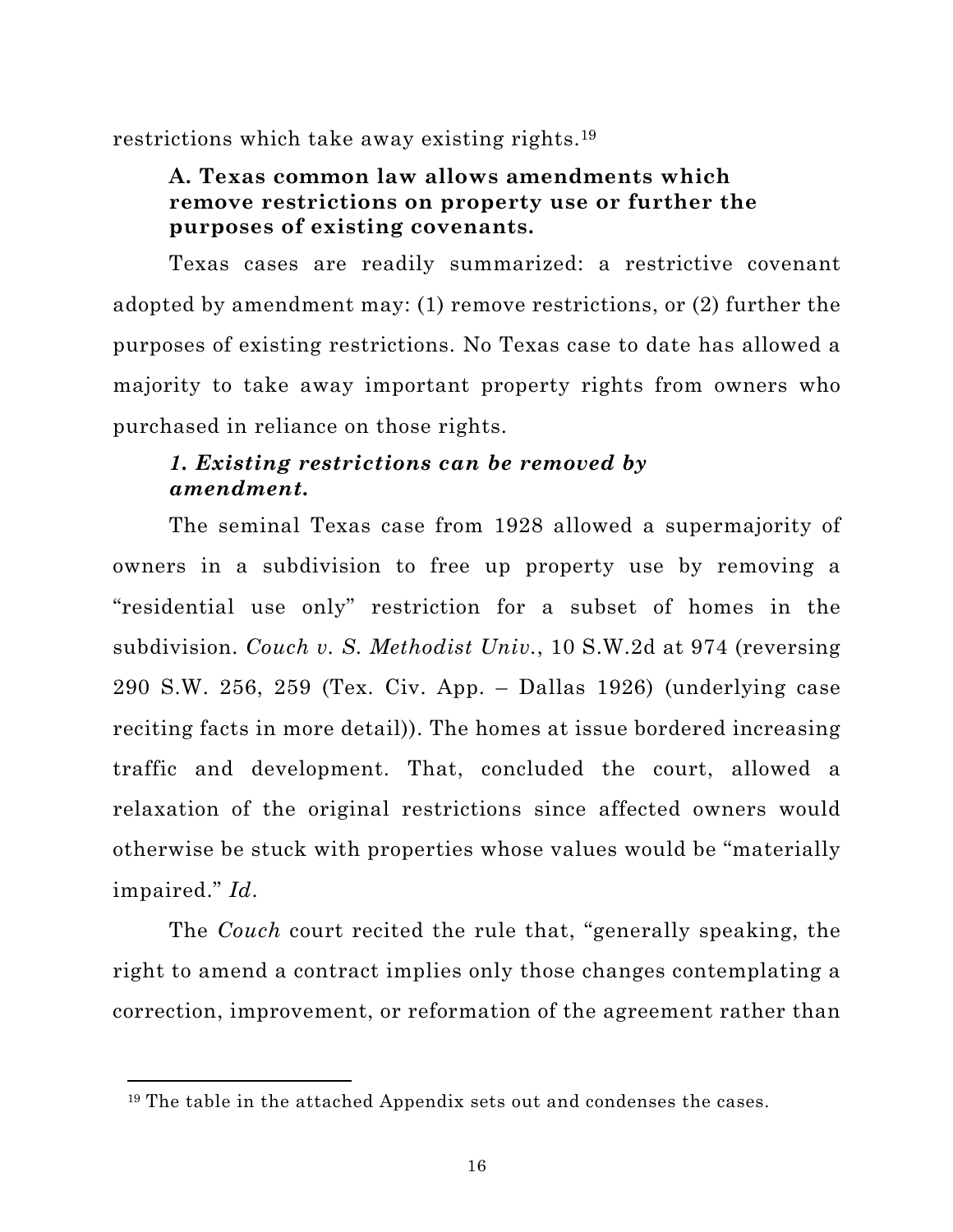<span id="page-25-0"></span>a complete destruction of it." *Id*.; *see also Scoville v. SpringPark Homeowner's Ass'n, Inc.*, 784 S.W.2d 498, 504 (Tex. App. – Dallas 1990, writ denied) ("the plain meaning of the term 'amend' is to change, correct or revise."). However, said the court,

The universal rule of construction of deeds, where there is uncertainty, is to adopt that construction most favorable to the grantee [buyer], for the grantor selects his own language, and the policy of the law frowns upon forfeitures, conditions, and limitations, and favors the utmost freedom of titles.

*Id*.

The *Couch* court ultimately concluded that the "public policy which favors the utmost liberty of contract and freedom of land titles" allowed restrictions to be removed to make room for new uses. *Id*.; *accord French v. Diamond Hill-Jarvis Civic League*, 724 S.W.2d 921, 924 (Tex. App. 1987, writ refused n.r.e.) (relying on *Couch* to allow majority to abolish restrictions); *McMillan v. Iserman*, 120 Mich. App. 785, 791, 327 N.W.2d 559, 561 (1982) (citing *Couch* for the proposition that "other cases dealing with challenges to amended deed restrictions usually involved an amendment which is less restrictive").

Other cases, in Texas and elsewhere, have also allowed restrictions to be "improved" by removing use restrictions. *See*, *e.g.*, *Baldwin v. Barbon Corp.,* 773 S.W.2d 681, 686 (Tex. App. – San Antonio 1989, writ denied) (restriction which required ranchland to have a house could be removed); *French v. Diamond Hill-Jarvis Civic League*, 724 S.W.2d at 924 (owners had the power to remove restrictive

17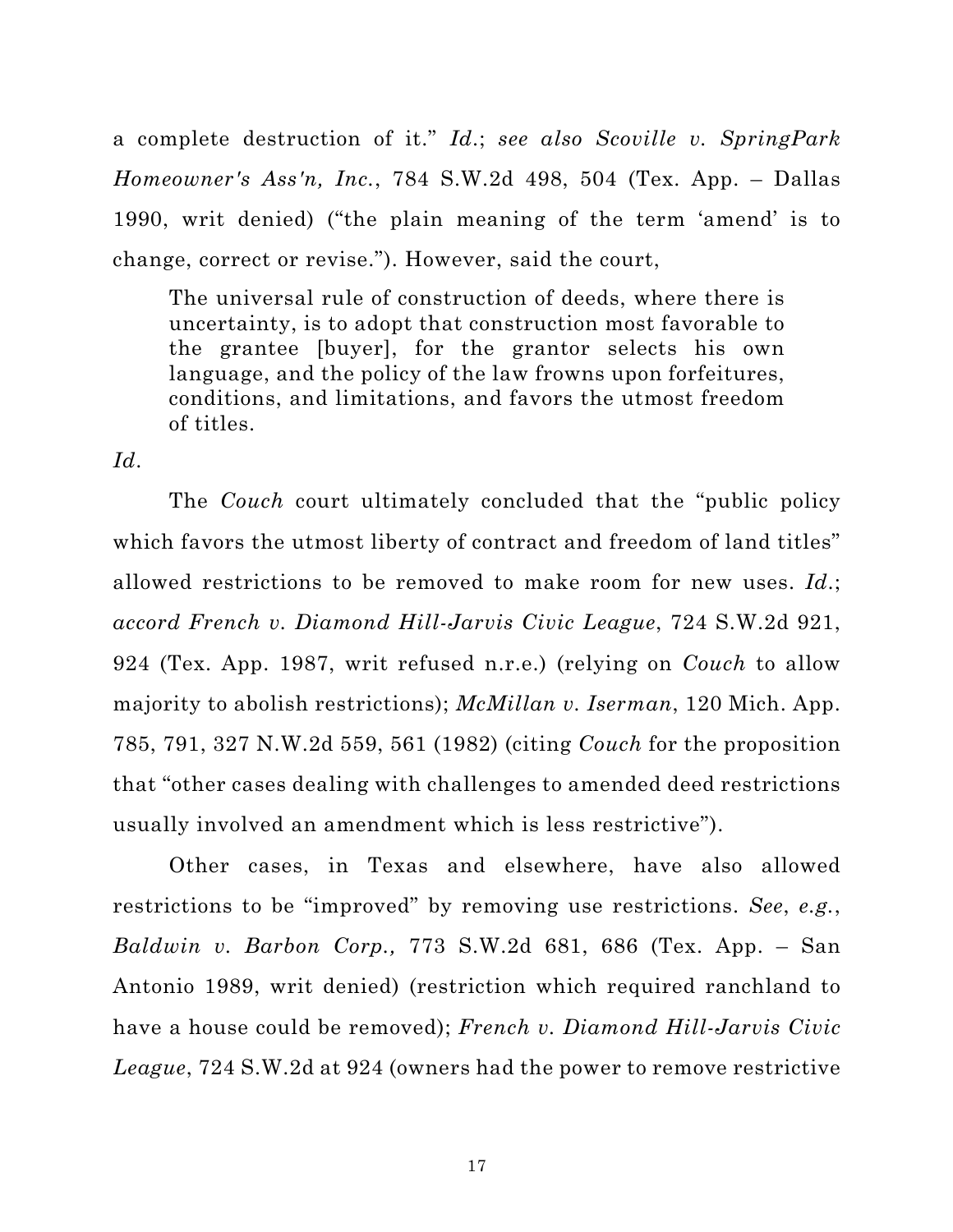<span id="page-26-0"></span>covenants); *Bryant v. Lake Highlands Dev. Co. of Texas*, 618 S.W.2d 921, 923 (Tex. Civ. App. – Fort Worth 1981, no pet.) (amendment removed undeveloped lots from subdivision, allowing the developer more rights); *Valdes v. Moore*, 476 S.W.2d 936, 938 (Tex. Civ. App. 1972, writ refused n.r.e.) (amendment removed prohibition on commercial uses for some properties and allowed multi-family homes for the rest); *see also, e.g.*, *Miller v. Miller's Landing, L.L.C.*, 29 So. 3d 228, 234 (Ala. Civ. App. 2009) (where original restrictions required large houses, resulting in deserted subdivision, amendment could remove onerous building restrictions); *Brockway v. Harkleroad*, 273 Ga. App. 339, 339, 615 S.E.2d 182, 183 (2005) (90% of owners voted to terminate restrictions).

## *2. An enforceable amendment is one which furthers the purposes of existing restrictions.*

Another line of Texas cases allows amendments which further the purposes of the original restrictions.

In *Winter v. Bean*, No. 01-00-00417-CV, 2002 WL 188832 (Tex. App. – Houston  $[1<sup>st</sup> Dist.]$  Feb. 7, 2002, no pet.), the court enforced an amendment which barred one owner from re-subdividing a lot originally platted by the developer. *Id*. at \*1-2.20 This is no surprise. The size of lots in a development is a central feature of the general

<sup>20</sup> When a developer plats a subdivision, an official plat gets approved by local authorities and then recorded in the county plat records.20 The plat shows the legal lots, and then the deed restrictions set out the rules for the use of those lots.20 If the lots were re-subdivided, the plat and the deed restrictions would then have to be amended and re-recorded to reflect the existence of new lots.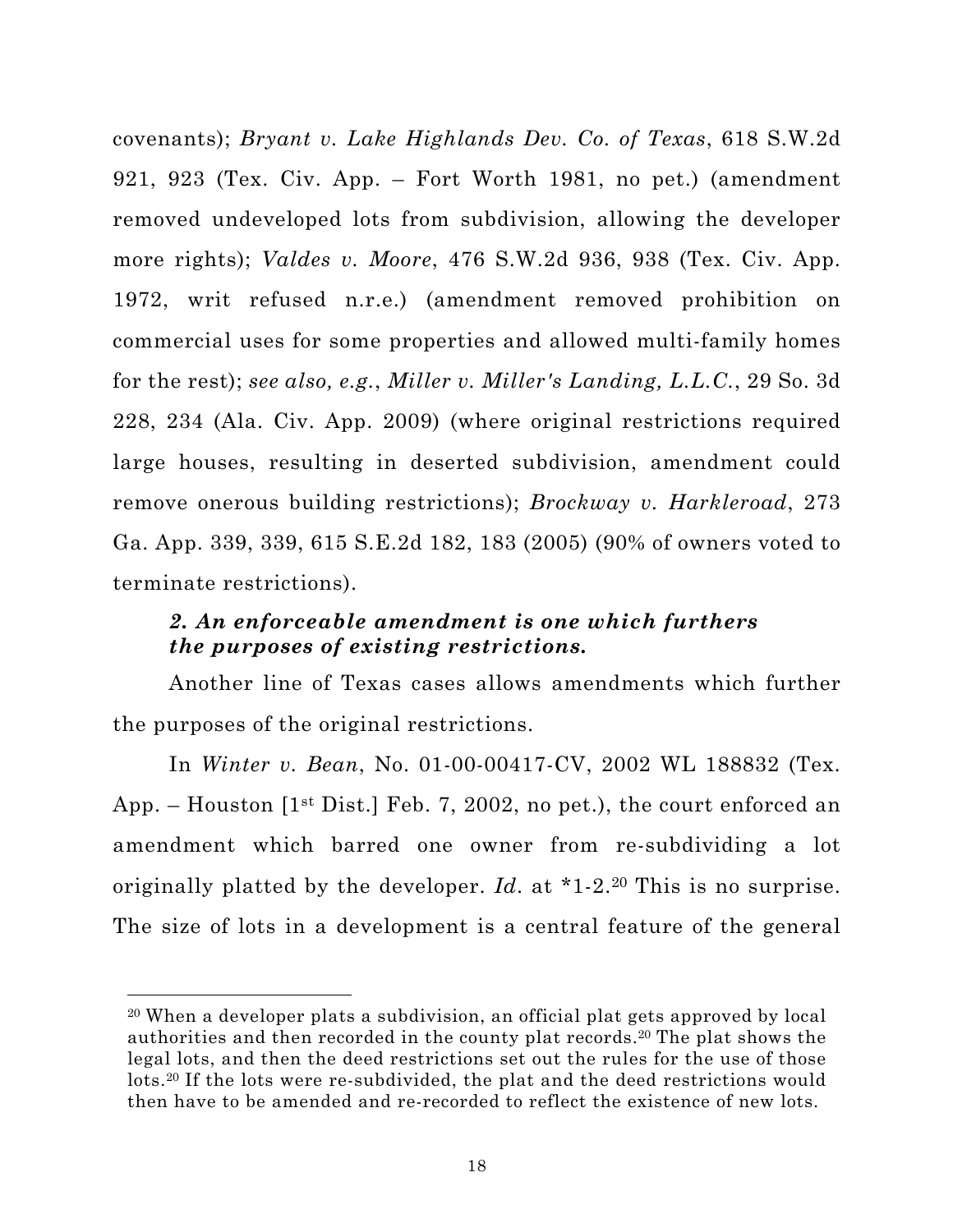<span id="page-27-0"></span>scheme or plan of development, indeed a *sine qua non* equivalent to a restriction. If owners willy-nilly began subdividing, the physical characteristics of the subdivision would change radically, to say nothing of the character. Obviously, the developer did not intend the platted lots to be smaller by half; that would be a different subdivision. The purchaser of a lot in a typical, platted residential subdivision cannot be surprised that cutting the lot in half to build two houses where only one was previously allowed would undermine the original scheme.21

In *Sunday Canyon Prop. Owners Ass'n v. Annett*, 978 S.W.2d 654, 656 (Tex. App. – Amarillo 1998, no pet.), the court allowed a majority of owners to force a minority to pay assessments to maintain common elements (including roads) which had fallen into severe disrepair, threatening everyone with the loss of vital services. Again, no surprise here. This is basically a tax protest. An owner who purchased in that subdivision could not reasonably have expected to avoid paying for the upkeep of the physical infrastructure. Everyone who bought relied on the existence of the roads and common elements for the perpetuation of the subdivision. *Accord Evergreen Highlands Ass'n v. West*, 73 P.3d 1 (Colo. 2003) (where owner purchased with notice that HOA owned a

 $21$  A subdivision with uniform lot sizes clearly expresses the developer's intent. Subdivisions with wild variation in lot size could present more difficulty, but in such subdivisions, developers typically address resubdivision – for example, a restriction which forbids any resubdivision which would reduce a lot size to below an acre. The developer in this case forbade resubdivision entirely. Appellants' Tab 3 at 2 (¶ 3).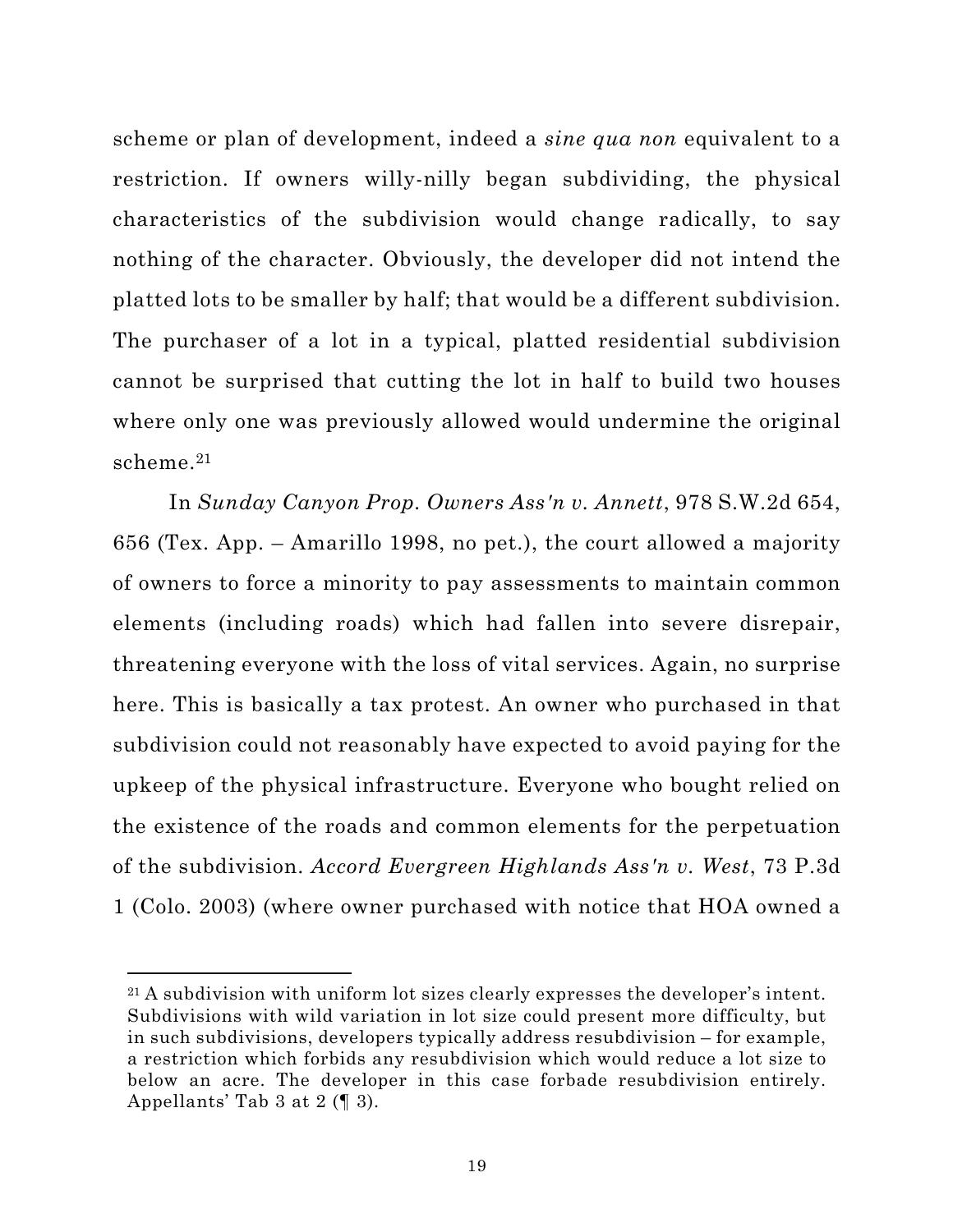<span id="page-28-0"></span>park and facilities, it was foreseeable that majority would adopt an amendment requiring mandatory assessments to pay property taxes, insurance, and upkeep; and there was also implicit authority for assessments already).

Finally, one Texas case allowed a majority to tinker with an existing restriction concerning the order in which improvements could be built so that the original conception of the subdivision could be preserved. In *Harrison v. Air Park Estates Zoning Comm.*, 533 S.W.2d 108 (Tex. Civ. App. – Dallas 1976, no writ), the subdivision was conceived as a residential community for people who loved airplanes. *Id*. at 110. The original restrictions allowed each owner's airplane hangar to be built before the home. The problem was, an owner might then avoid actually building a house, thwarting the express plan – "*homesites* for people who like airplanes." The challenged amendment, in order to further the original scheme, required the home to be built first, ensuring that owners did not shirk their obligation. That, concluded the court, was a reasonable extension of the original restrictions and was indeed necessary to carry out the clearly stated scheme of development.

In the present case, unlike any of the above cases, the original restrictions contemplated wide-open leasing and occupancy. *Free use and occupancy with wide-open leasing rights* was the original scheme. Ordinary purchasers of real estate do not believe that such important rights can be taken away summarily after purchase. The DeGons, for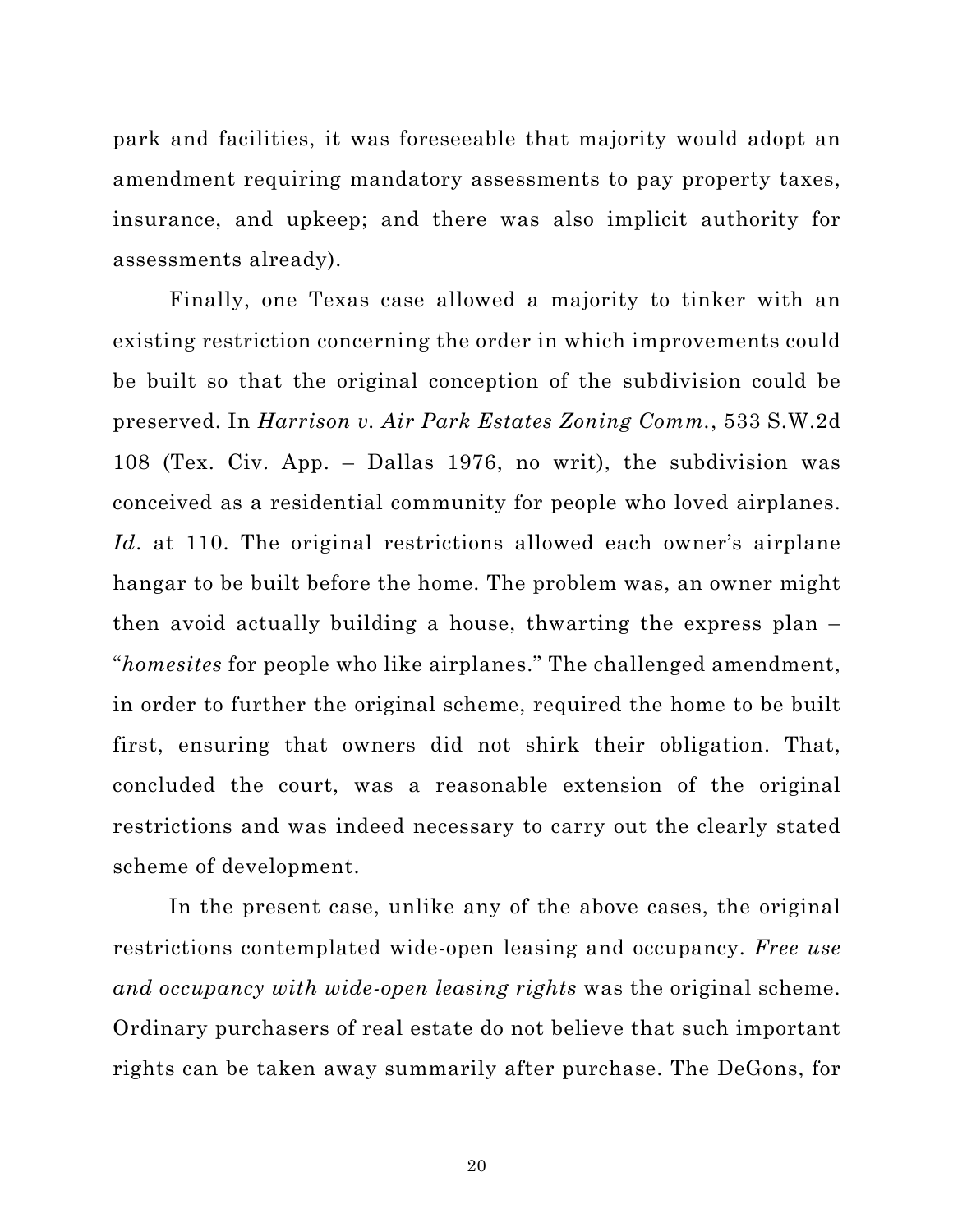<span id="page-29-0"></span>their part, and unlike the complainants in *Winter*, *Sunday Canyon*, and *Harrison*, have no wish to change the original plat, expand their original rights, or undermine the scheme of development. To the contrary, it is the HOA and a tyrannical majority which seek to do that, changing a community originally conceived as open to all tenants as a high-walled community closed to many.

### **B. Most states do not enforce new restrictions against existing owners.**

The great majority of cases in other states do not allow a new restriction to be enforced against owners who purchased under prior restrictions. Appellees' App. (updated table from CR45-47). These cases employ one variety or another of a fairness analysis which asks whether, when compared to the original restrictions, an amendment is new and unexpected. A trio of important cases from North Carolina, Washington, and Michigan represent the range of approaches for protecting the reasonable expectations of purchasers of real property.

#### *1. Armstrong (NC).*

In 2006, the North Carolina Supreme Court refused to enforce a new restriction imposing leasing restrictions and dues assessments where none had been imposed before. *See Armstrong v. Ledges Homeowners Assoc., Inc.*, 360 N.C. 547, 560, 633 S.E.2d 78, 88 (2006). There, new restrictions imposed –

substantially different covenants from the originally recorded Declaration, including a clause requiring Association membership, a clause restricting rentals to terms of six months or greater, and clauses conferring powers and duties on the Association which correspond to

21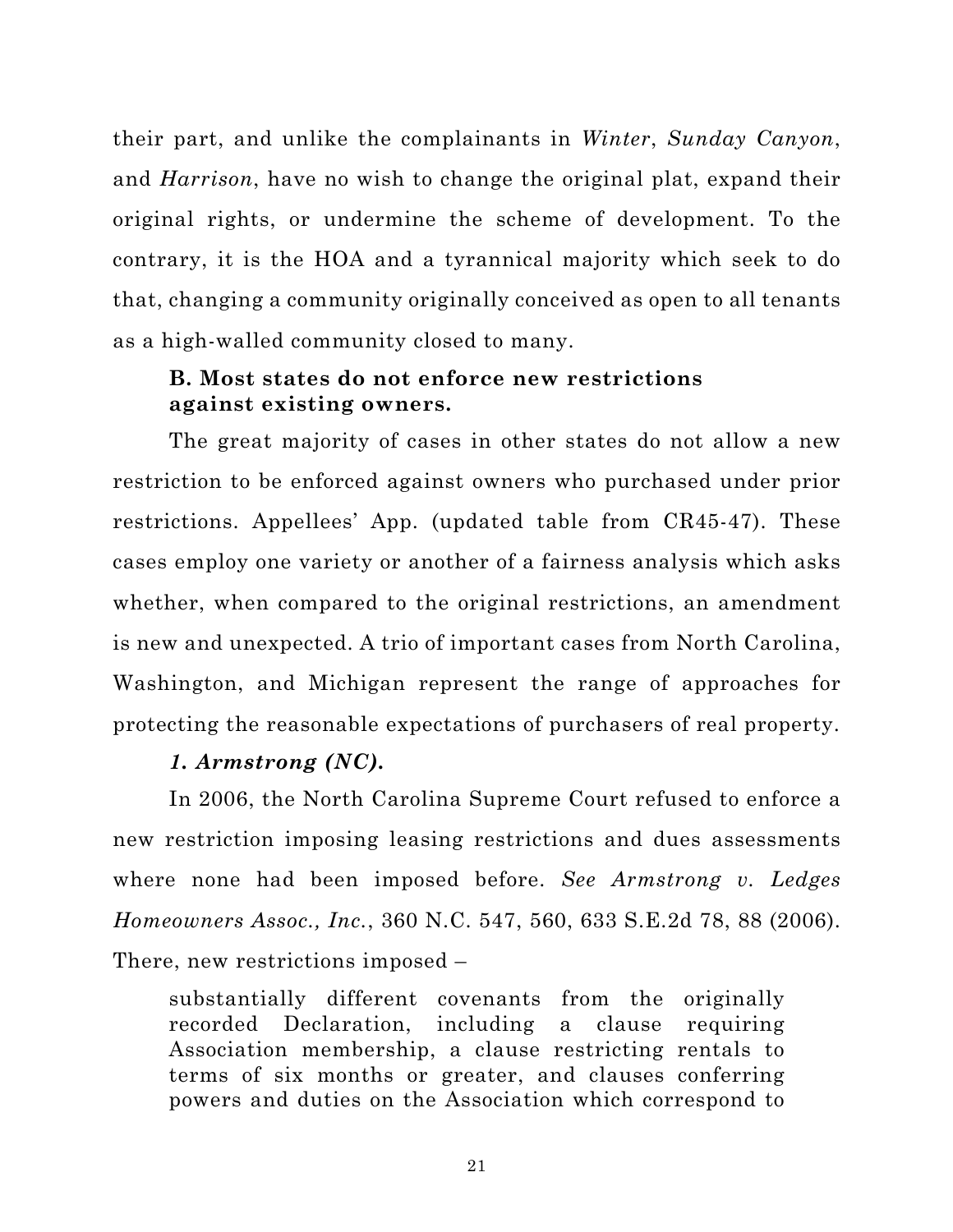the powers and duties previously adopted in the Association's amended by-laws.

*Id*. at 83.

In rejecting the amendment, the court protected the minority from unreasonable new restrictions, while allowing the community to change over time as new purchasers buy in. The decision merits quoting at length:

[R]estrictions are generally enforceable when clearly set forth in the original declaration. Thus, rentals may be prohibited by the original declaration. In this way, the declaration may prevent a simple majority of association members from turning established non-rental property into a rental complex, and vice-versa.

In all such cases, a court reviewing the disputed declaration amendment must consider both the legitimate needs of the homeowners' association and the legitimate expectations of lot owners. A court may determine that an amendment is unreasonable, and, therefore, invalid and unenforceable against existing owners who purchased their property before the amendment was passed; however, the same court may also find that the amendment is binding as to subsequent purchasers who buy their property with notice of a recorded amended declaration.

. . . Here, petitioners purchased lots in a small residential neighborhood with public roads, no common areas, and no amenities. The neighborhood consists simply of forty-nine private lots set out along two main roads and four *cul de sacs.* Given the nature of this community, it makes sense that the Declaration itself did not contain any affirmative covenants authorizing assessments . . . .

. . . [I]t is clear from the [governing documents] and the circumstances . . . that the parties did not intend . . . to confer *unlimited* powers of assessment on the Association

. . . For these reasons, we determine that the Association's amendment to the Declaration which authorizes broad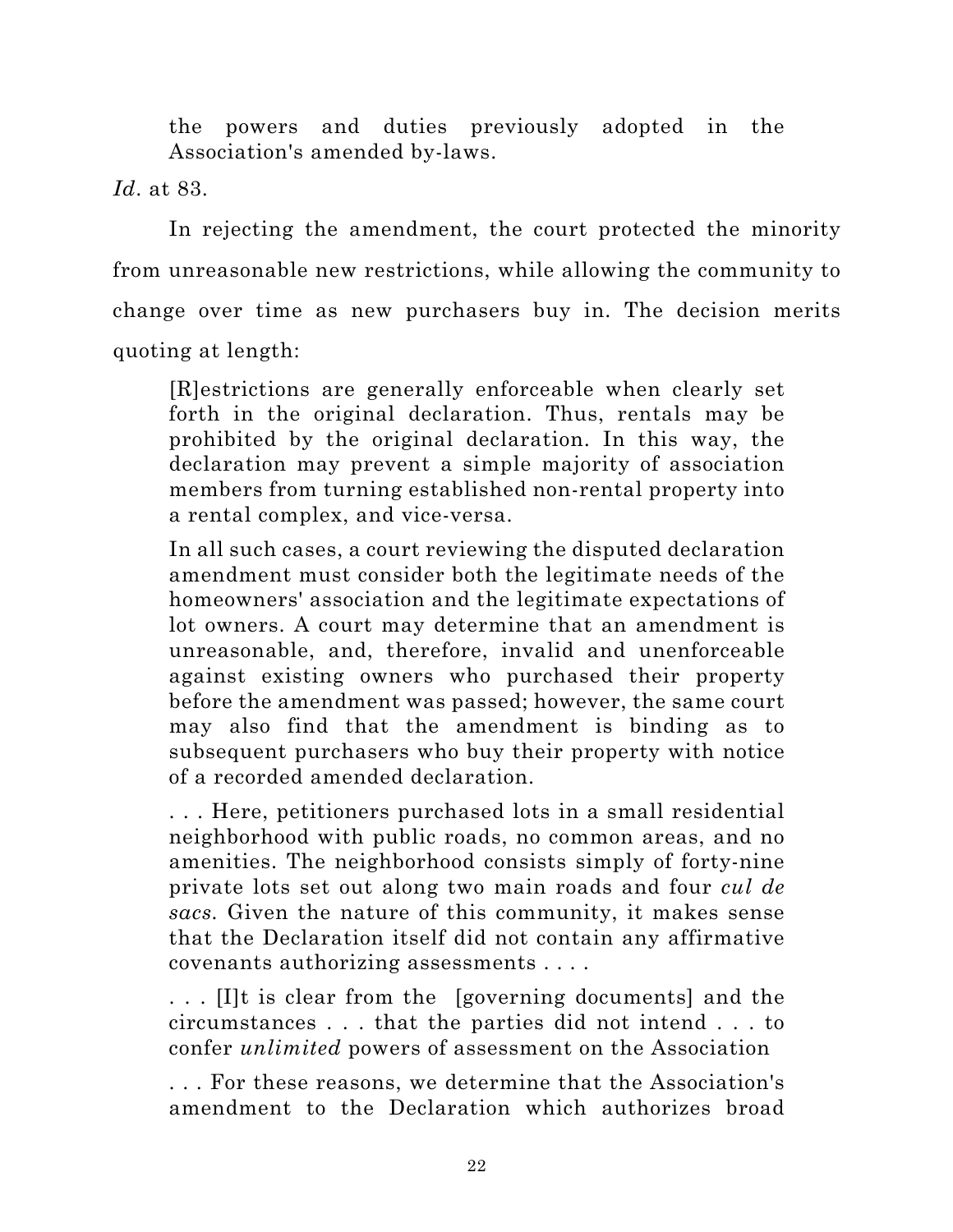<span id="page-31-0"></span>assessments "for the general purposes of promoting the safety, welfare, recreation, health, common benefit, and enjoyment of the residents of Lots in The Ledges as may be more specifically authorized from time to time by the Board" is unreasonable. The amendment grants the Association practically unlimited power to assess lot owners and is contrary to the original intent of the contracting parties.

. . . [W]e echo the rationale of the Supreme Court of Nebraska in *Boyles v. Hausmann,* 246 Neb. 181, 191, 517 N.W.2d 610, 617 (1994): "The law will not subject a minority of landowners to unlimited and unexpected restrictions on the use of their land merely because the covenant agreement permitted a majority to make changes in existing covenants." Here, petitioners purchased their lots without notice that they would be subjected to additional restrictions on use of the lots and responsible for additional affirmative monetary obligations imposed by a homeowners' association. This Court will not permit the Association to use the Declaration's amendment provision as a vehicle for imposing a new and different set of covenants, thereby substituting a new obligation for the original bargain of the covenanting parties.

*Id*. at 87-89; *see also Boyles v. Hausmann*, 246 Neb. 181, 190, 517 N.W.2d 610, 617 (1994) (not allowing "a majority to add new and different covenants" against the minority); *Caughlin Ranch Homeowners Ass'n v. Caughlin Club*, 109 Nev. 264, 267, 849 P.2d 310, 312 (1993) (not enforcing new covenant imposing assessments on commercial lot which had not been subject to restrictions previously).

#### *2. Wilkinson (WA).*

*Wilkinson v. Chiwawa Communities Ass'n*, 180 Wash. 2d 241, 255–57, 327 P.3d 614, 622 (2014). In this case, on all-fours with this case, the Supreme Court of Washington refused to enforce an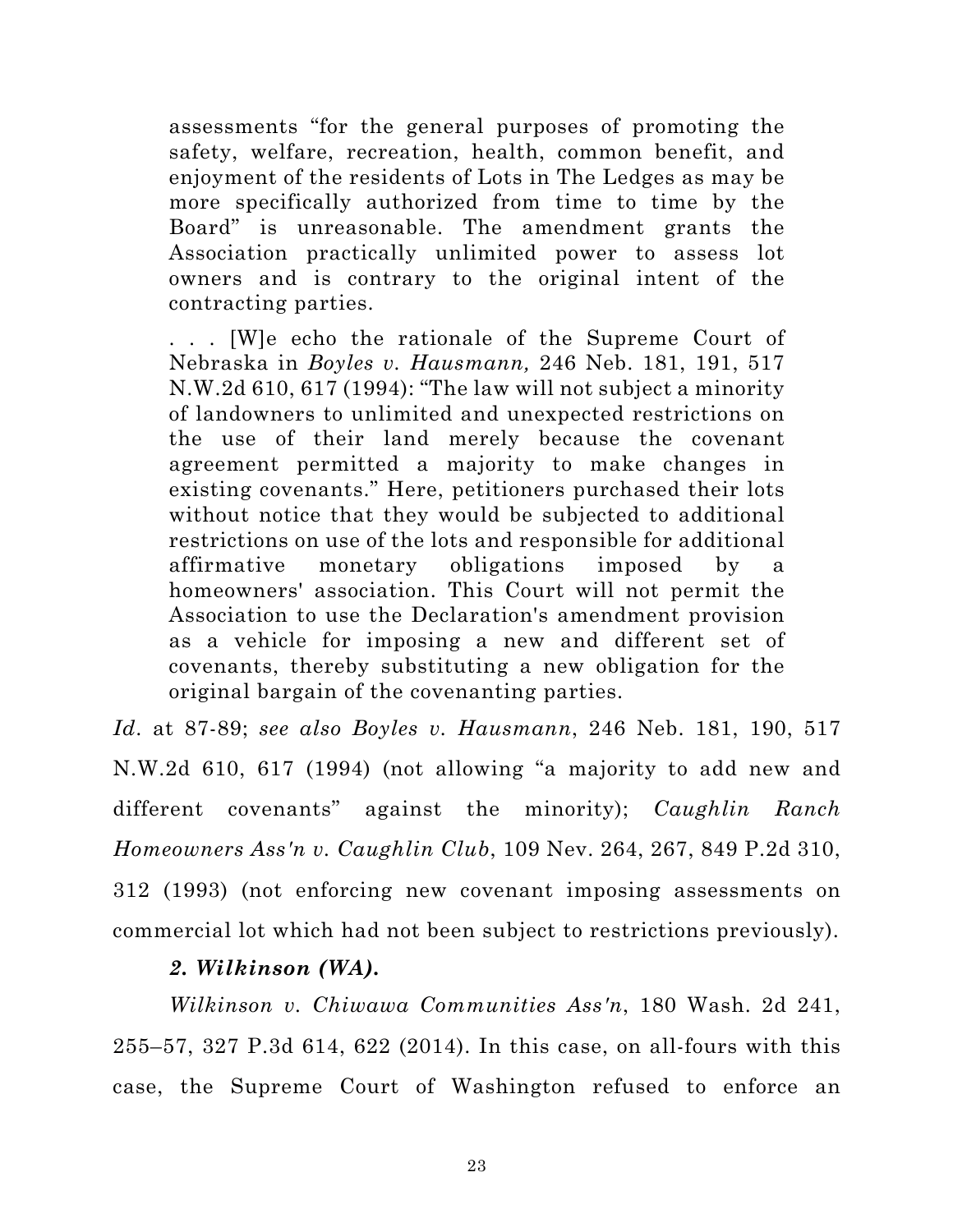<span id="page-32-0"></span>amendment prohibiting short-term rentals. The original deed restrictions, like those here and in *Tarr*, did not restrict leasing. The Washington court held as follows:

When the governing covenants authorize a majority of homeowners to *create* new restrictions unrelated to existing ones, majority rule prevails "provided that such power is exercised in a reasonable manner consistent with the general plan of the development." However, when the general plan of development permits a majority to *change* the covenants but not create new ones, a simple majority cannot add new restrictive covenants that are inconsistent with the general plan of development or have no relation to existing covenants. This rule protects the reasonable, settled expectation of landowners by giving them the power to block " 'new covenants which have no relation to existing ones' " and deprive them of their property rights. The law will not subject a minority of landowners to unlimited and unexpected restrictions on the use of their land.

. . .

[T]he Chiwawa general plan did not authorize a majority of owners to adopt new covenants. The Chiwawa general plan of development merely authorized a majority of owners "to change these protective restrictions and covenants in whole or in part." Thus, for amendments by majority vote to be valid in Chiwawa, such amendments must be consistent with the general plan of development *and* related to an existing covenant.

*Id*. (Cleaned up).

# *3. McMillan (MI)*

In *McMillan v. Iserman*, 120 Mich. App. 785, 792–93, 327 N.W.2d 559, 562 (1982), a majority tried to retroactively bar a group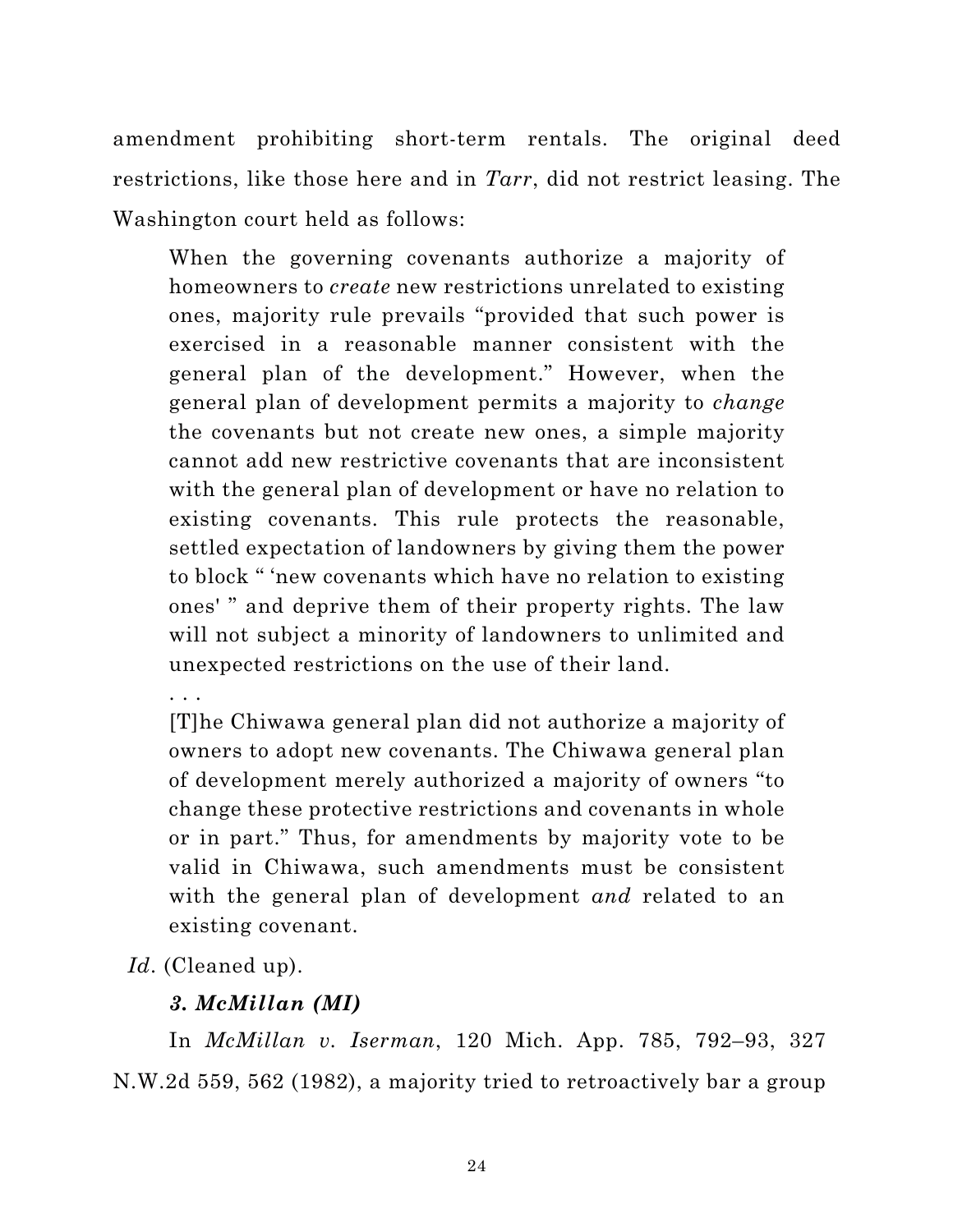home, and the court pushed back hard:

Here we have lot owners who, in the absence of a deed restriction to the contrary, bind themselves by contract to a particular use of their land. After making this commitment, they are suddenly faced with an amendment to the deed restrictions, passed after they had bound themselves by contract, prohibiting such use of their land. To comply with the amended restriction would force them to be in breach of contract. We find this result to be manifestly unfair. Even with the knowledge that deed restrictions can be amended, lot owners have a right to rely on those restrictions in effect at the time they embark on a particular course of action regarding the use of their land, and subsequent amended deed restrictions should not be able to frustrate such action already begun.

For example, it certainly would be manifestly unfair to permit a subsequent amended deed restriction to force a lot owner to modify a preexisting use or structure which does not conform to the amendment. If a lot owner builds a garage, a subsequent amended deed restriction prohibiting garages could not force the owner to tear down his or her garage, which had been built when the owner relied on the absence of any such deed restriction. We see only a difference in degree between an amendment which seeks to affect a lot owner with a completed garage, a partially completed garage, or a contract to build a garage. In each case the lot owner would have, without notice to the contrary, relied on existing deed restrictions when embarking on the particular course of action, and a subsequent amendment should not be permitted to impose a hardship on such reliance.

We thus hold that an amended deed restriction does not apply to a lot owner who has, prior to the amendment,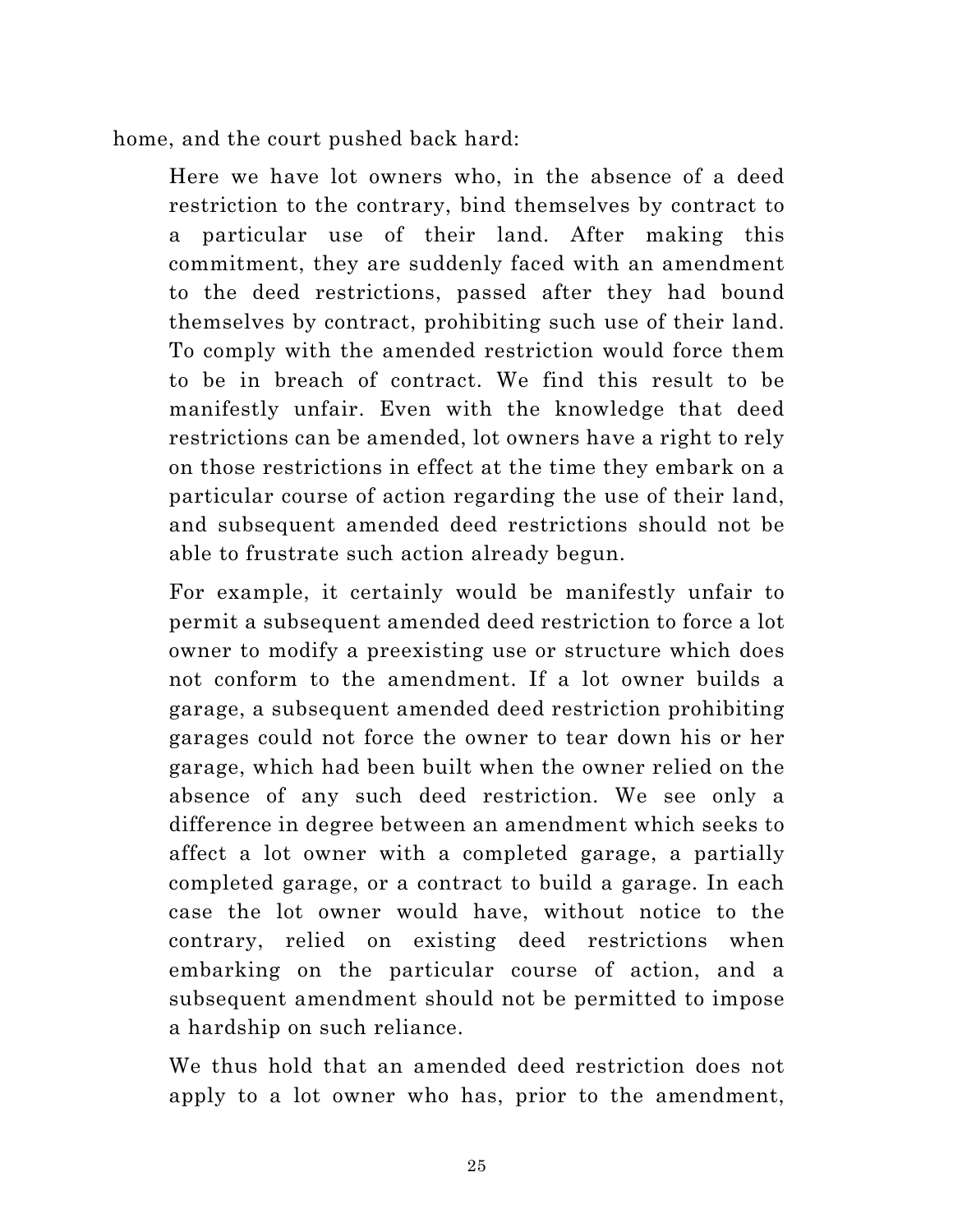<span id="page-34-0"></span>committed himself or herself to a certain land use which the amendment seeks to prohibit, providing: (1) the lot owner justifiably relied on the existing restrictions (*i.e.,* had no notice of the proposed amendment), and (2) the lot owner will be prejudiced if the amendment is enforced as to his or her lot. Since we find that defendants Iserman justifiably relied on existing deed restrictions when they contracted with defendant Alternate Living Programs and Health Assistance, Inc., and since to enforce the amended deed restriction would result in forcing defendants Iserman to breach that contract, we hold that plaintiffs are estopped from asserting that the amended deed restriction applies to the lot owned by defendants Iserman.

### *4. Other significant decisions.*

*Grace Fellowship Church, Inc. v. Harned,* 2013-Ohio-5852, ¶ 32, 5 N.E.3d 1108, 1115 (Ohio App. 2013). After a church bought unrestricted commercial property in a subdivision, a majority of the subdivision residents voted to forbid commercial uses and driveways. The court held the new and unexpected restriction unenforceable, and in the process echoed Texas cases which analogize the situation to unconstitutional takings:

Applying amendments to existing landowners could completely alter a landowner's ability to use his property for the purposes for which it was intended. This would be similar to a governmental taking by a private entity and is not an equitable policy.... [I]t was not clear from the 1989 restrictive covenants that they would allow for a major modification that would retroactively remove a landowner's right to use his property as intended, especially given that they provided only that the "covenants herein" could be changed or modified. If the appellants' interpretation was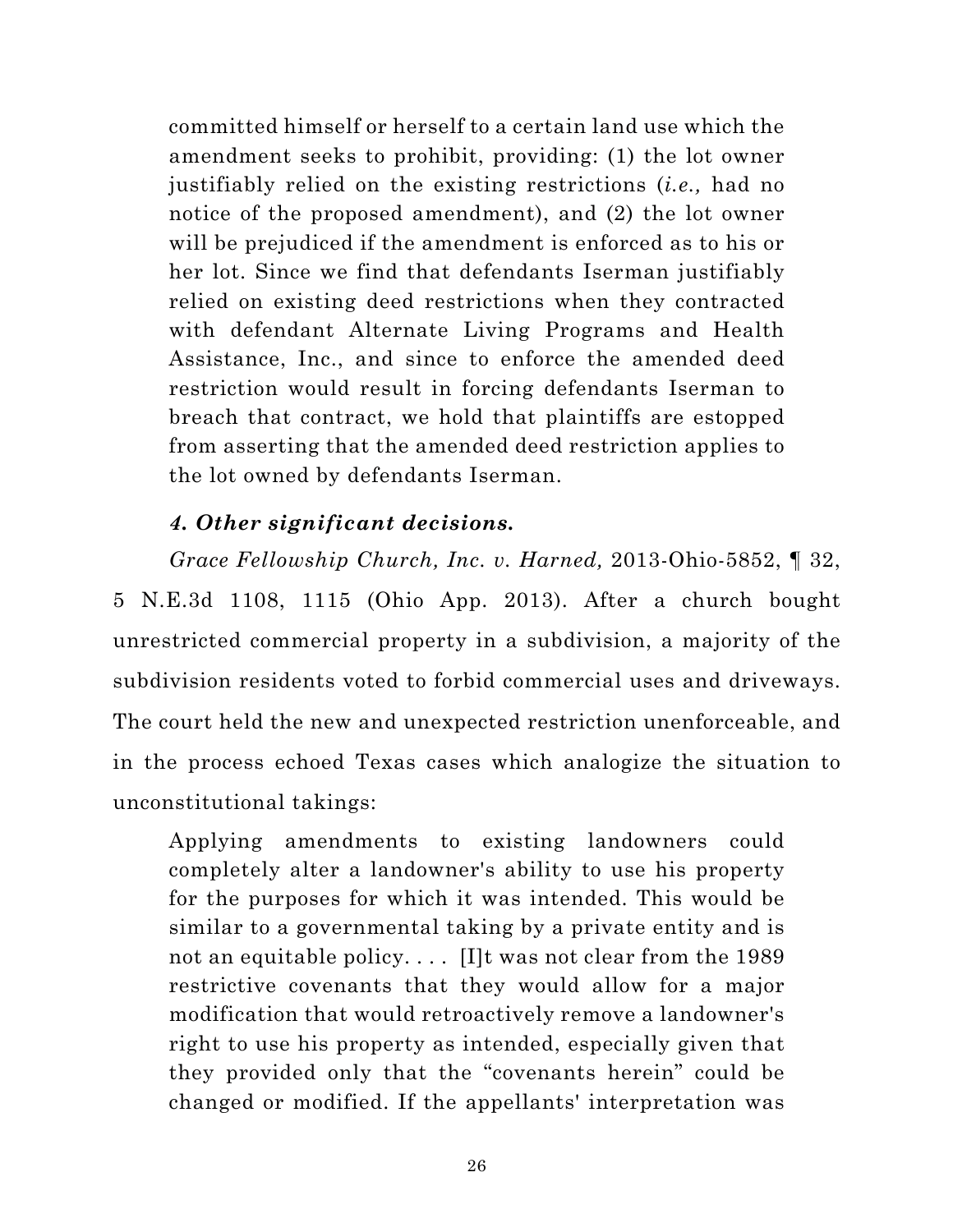<span id="page-35-0"></span>accepted, it would create complete uncertainty and buyers would not be able to purchase a property with existing covenants for fear of what changes may eventually be made.

This evokes deep property rights and liberty concerns. A recent decision by the Austin Court of Appeals similarly cited the *Tarr* holding, which concerned private restrictive covenants, in the course of declaring unconstitutional a city ordinance barring short-term rentals. *See Zaatari*, 615 S.W.3d at 189-91. From a property owners' perspective, there is little real difference between a new deed restriction which summarily cuts off property rights and a new ordinance which does the same thing.

*Lakeland Prop. Owners Ass'n v. Larson*, 121 Ill. App. 3d 805, 810, 459 N.E.2d 1164, 1169 (1984). The HOA tried to impose assessments without any rationale, a naked money-grab. The court disallowed it: "The provision permitting the change of covenants found in the instant deed clearly directs itself to changes of existing covenants, not the adding of new covenants which have no relation to existing ones."

*Caughlin Ranch Homeowners Association v. Caughlin Club,* 109 Nev. 264, 849 P.2d 310, 312 (1993). A subdivision's original covenants imposed assessments only on residential parcels. The amending clause provided for amendment of the rates. After a commercial club began operations on the property, the homeowners association amended the covenants to levy assessments against the commercial parcel. The Nevada Supreme Court disallowed the amendment because it was a "new [covenant] unrelated to the original covenants."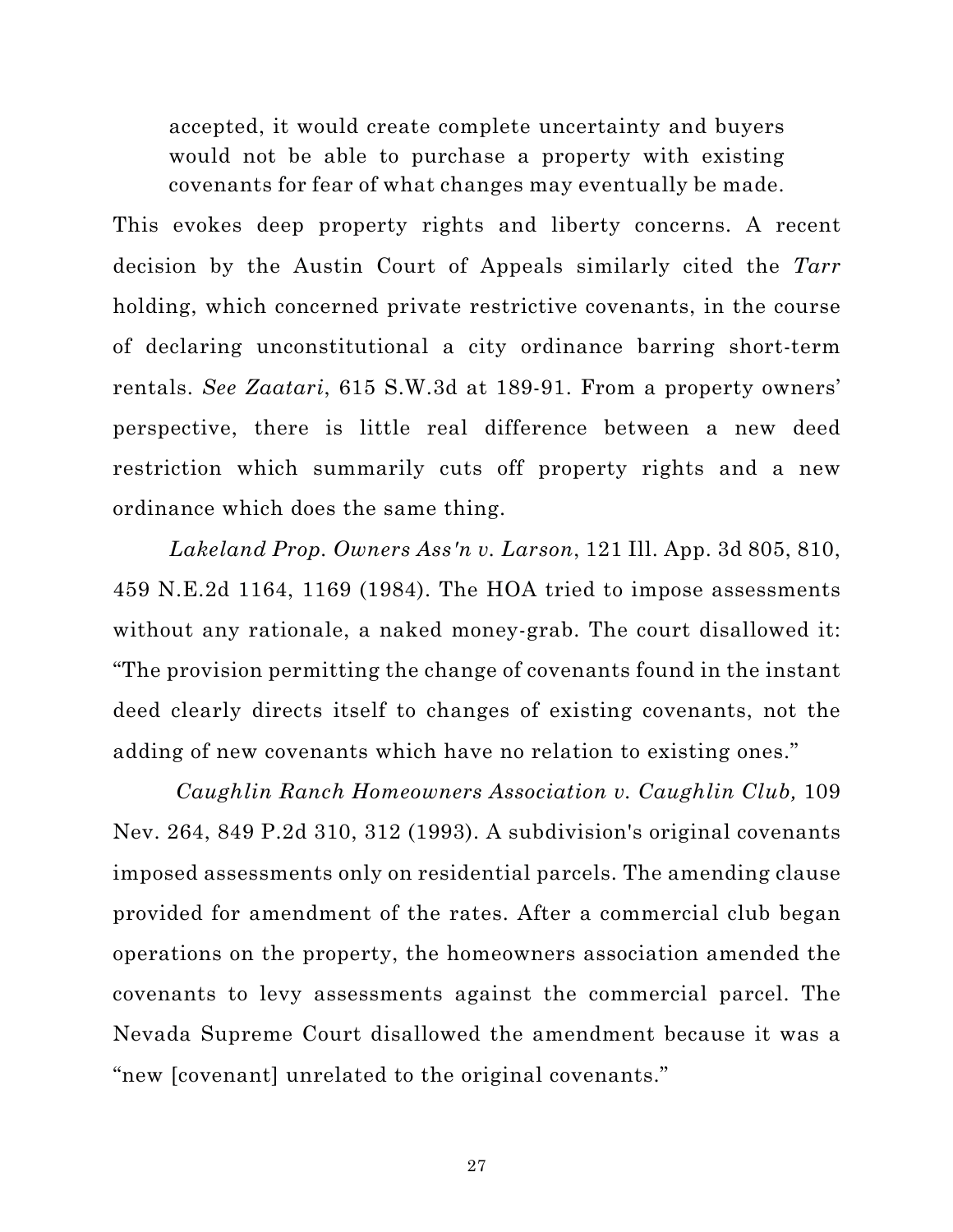<span id="page-36-0"></span>*Boyles v. Hausmann,* 246 Neb. 181, 517 N.W.2d 610, 616 (1994). A majority increased the building setback requirements, rendering plaintiffs' lot unbuildable. The amendment, being "new and different," could not be enforced against the plaintiff.

*Dreamland Villa Cmty. Club, Inc. v. Raimey*, 224 Ariz. 42, 51, 226 P.3d 411, 420 (Ariz. Ct. App. 2010). The court held that 51% of the lot owners could not force the other 49% to join a club or pay assessments to a homeowners' association, saying: "It is not reasonable to use the amendment provision to direct that one group of lot owners may, in effect, take the property of another group in order to fund activities that do not universally benefit each homeowner's property or areas owned in common by all." *Compare Kalway v. Calabria Ranch HOA, LLC*, No. 2 CA-CV 2019-0106, 2020 WL 1239831, at \*4 (Ariz. Ct. App. Mar. 13, 2020) (distinguishing *Dreamland Villa* because "[t]he definitions for "Dwelling," "Garage," and "Improvement" in the amended declaration add clarity to the provisions in the original, and they neither altered the nature of the covenant nor were unforeseen.").

*Stop & Shop Supermarket Co. v. Urstadt Biddle Props.*, 433 Mass. 285, 291 (2001) ("The Declaration is an encumbrance, and thus must be listed on the parties' certificates of title to be binding on them, as must any amendment to it").

## **C. Assessment (tax) protest cases do not inform this case.**

There are assessment-protest cases in other states similar to the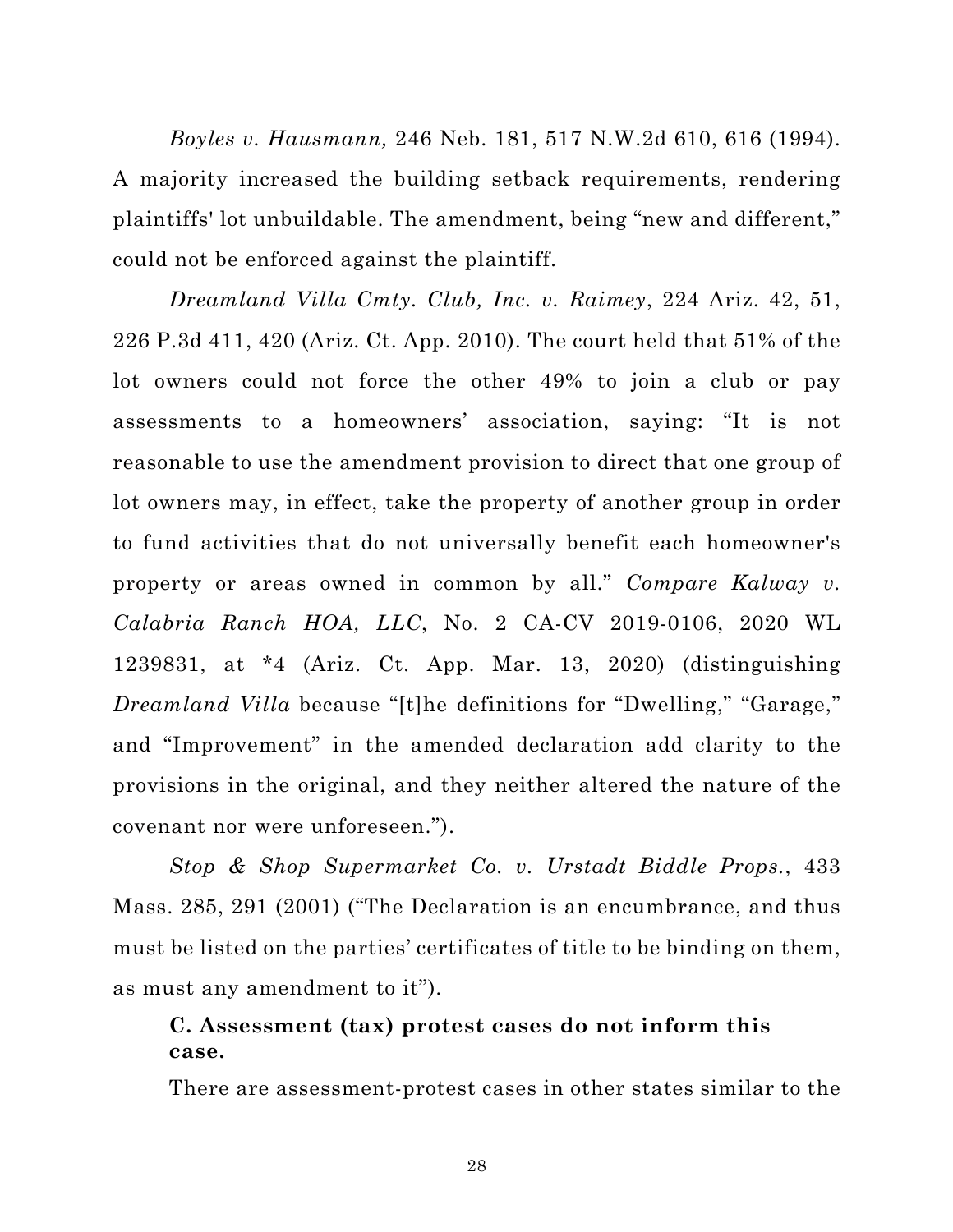<span id="page-37-0"></span>Texas *Sunday Canyon* case, where owners were required to pay for the upkeep of common elements they knew they were buying into and benefitting from. *See*, *e.g.*, *Zito v. Gerken,* 225 Ill.App.3d 79, 167 Ill.Dec. 433, 587 N.E.2d 1048, 1050 (1992); *Evergreen Highlands Ass'n v. West*, 73 P.3d 1, 4 (Colo. 2003). Such sour-grapes cases, about the need to pay what amount to local taxes to support infrastructure, do not inform this case.

## **D. The pure contract case are wrong, but also irrelevant in Texas.**

The HOA takes a pure contract approach to this case. Its contention is that the DeGons were on notice that the deed restrictions could be amended, so every amendment is immediately enforceable against all owners and no matter the impact on settled expectations. Three states agree with the HOA unequivocally:

*Hughes v. New Life Dev. Corp.*, 387 S.W.3d 453, 476 (Tenn. 2012). Said that court:

[C]ontract principles, applied in the context of a private residential development with covenants that are expressly subject to amendment without substantive limitation, yield the conclusion that a homeowner should not be heard to complain when, as anticipated by the recorded declaration of covenants, the homeowners' association amends the declaration. When a purchaser buys into such a community, the purchaser buys not only subject to the express covenants in the declaration, but also subject to the amendment provisions of the declaration. And, of course, a potential homeowner concerned about community association governance has the option to purchase a home not subject to association governance. As one commentator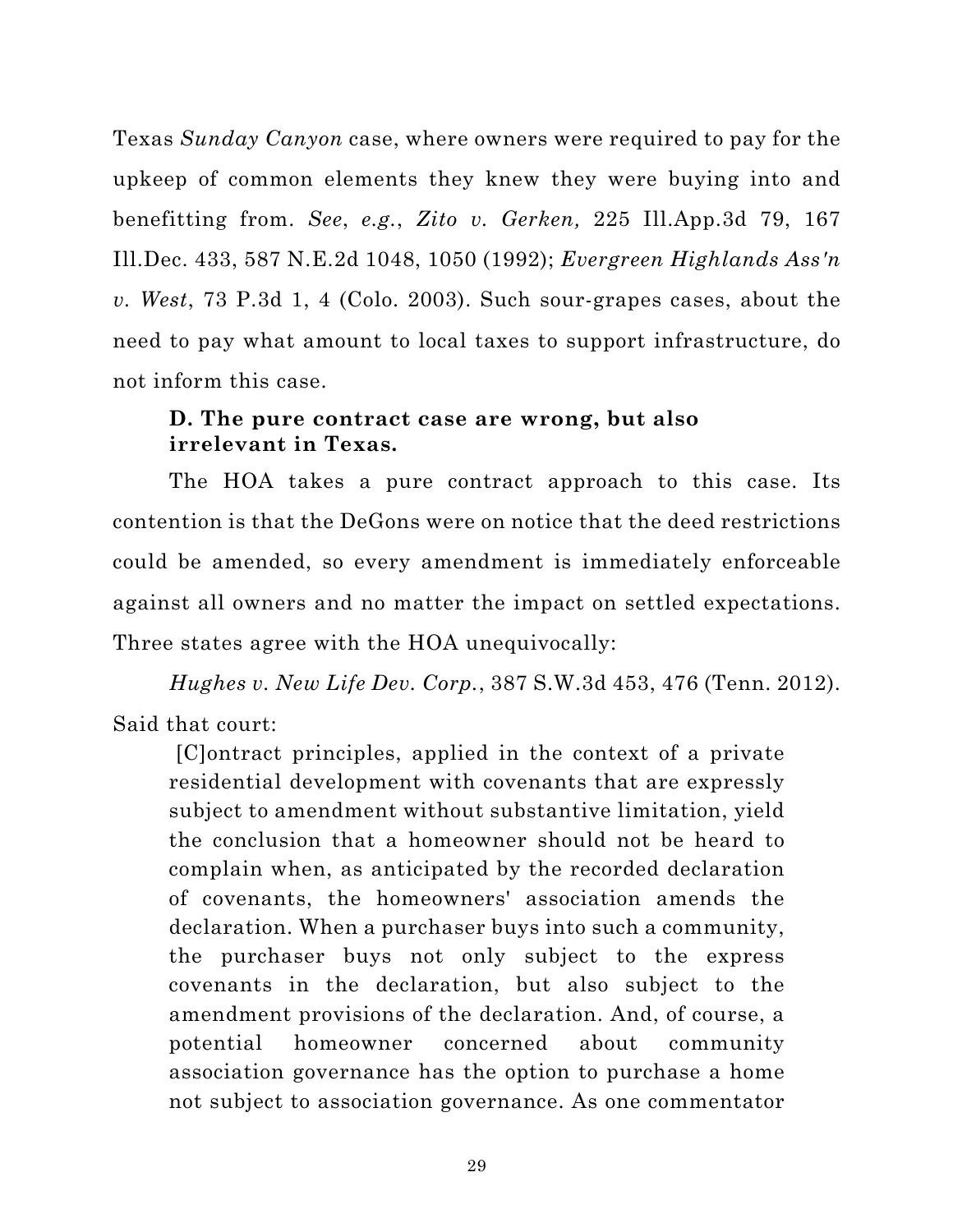<span id="page-38-0"></span>has noted, people who live in private developments "are not just opting for private ordering in the form of covenants, but also are opting for a privatized form of collective decision making that can undo, replace, modify, or augment the private ordering already achieved."

For this reason, we decline to subject the amendments to the Declaration in this case, adopted by the requisite 75% super-majority, to the "reasonableness" test as announced by the Court of Appeals. We acknowledge that a homeowner's Lockean exchange of personal rights for the advantages afforded by private residential communities does not operate to wholly preclude judicial review of the majority's decision. However, because of the respect Tennessee law affords private contracting parties, we are reticent to inject the courts too deeply into the affairs of a majoritarian association that parties freely choose to enter.

(internal cites omitted).

*Adams v. Kimberley One Townhouse Owner's Ass'n, Inc.*, 158 Idaho 770, 774, 352 P.3d 492, 496-98 (2015). The court enforced a detailed new regime of lease restrictions, including a ban on shortterm leasing, reasoning:

Under the 1980 Declaration, ten percent of the homeowners could be bound by an amendment they did not want if the majority had the requisite ninety percent of the vote to support the change. This fact is obvious and unambiguous on the face of the agreement, and if Adams was not willing to agree to the amendment term, he was free to walk away from the transaction.

*Trustees of Clayton Terrace Subdivision v. 6 Clayton Terrace, LLC*, 585 S.W.3d 269, 282 (Mo. 2019). So long as the procedures for amendment were followed, "[w]hen a contract unambiguously permits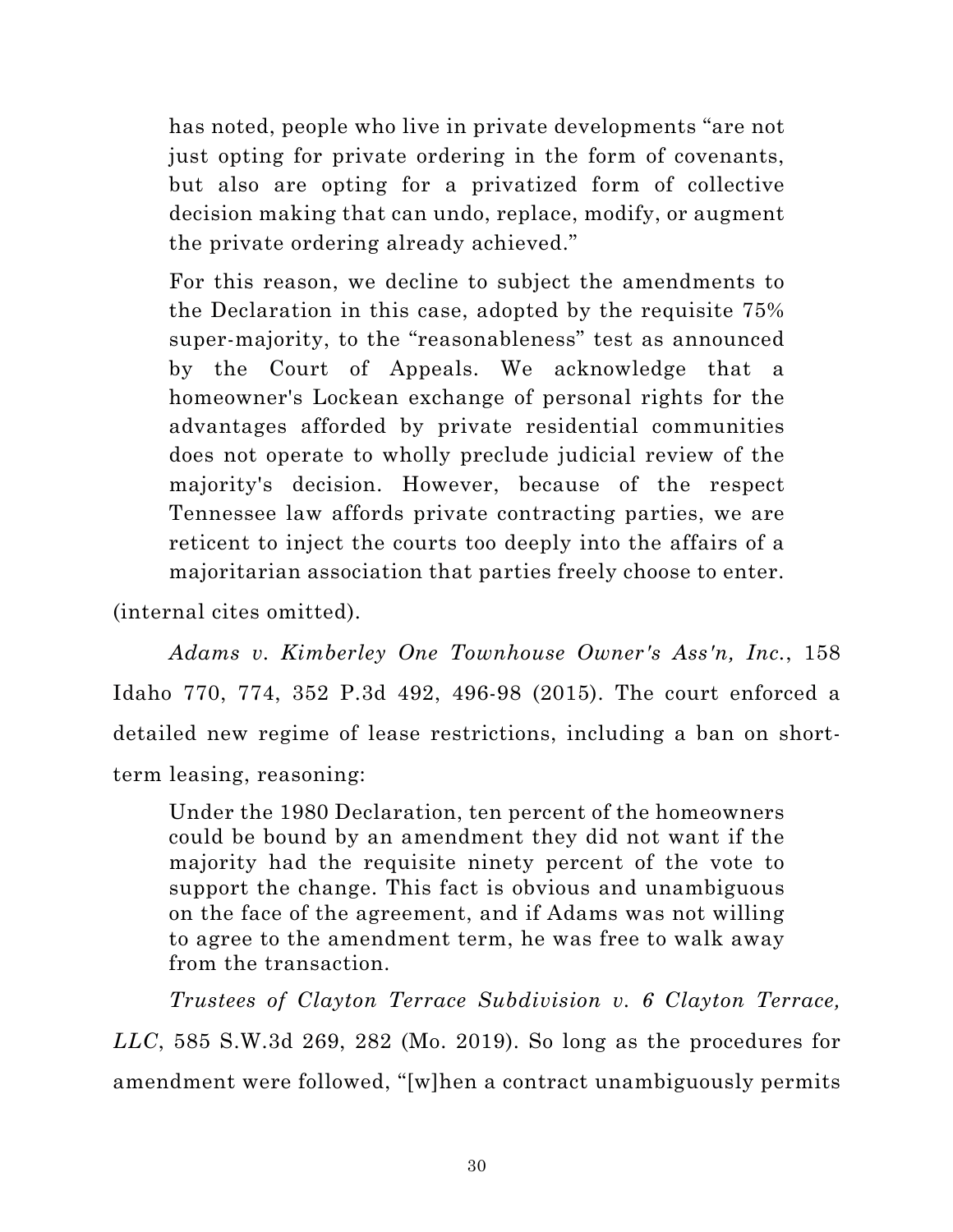<span id="page-39-0"></span>amendment or alteration, there is nothing to construe; the contract may be altered or amended."

The pure-contract approach fails in this case for three reasons:

#### *1. No Texas case supports a pure-contract approach.*

No Texas case has held that all amendments are enforceable, nor that a new restriction can be enforced against an owner who purchased a prior bundle of rights. The HOA points to the *Winter* and *Harrison* cases, but those are distinguishable as already discussed. Other, nonamendment cases relied on by the HOA, being too far afield, are discussed in a separate section, below.

#### *2. Buyers in Texas do not have a choice.*

Buyers in Texas do not have a meaningful choice whether to avoid restrictions subject to amendment. Chapter 209 imposes an amendment procedure in subdivisions like the DeGons', which is a majority of subdivisions in Texas. But even before that was adopted in 2015, most buyers had little choice but to buy into deed restrictions with an amending clause since such clauses were the rule, not the exception. *See* Cagle § 11.1.

Furthermore, a home buyer has no power to negotiate away restrictive covenants; it's take-it-or-leave-it. The idyll of a pure free market in property rights, where the buyer has a choice between, say, restricted and unrestricted properties, or restrictive covenants with an amending clause or restrictive covenants without, does not exist for the vast majority of home buyers.

In any event, typical buyers of real estate do not believe that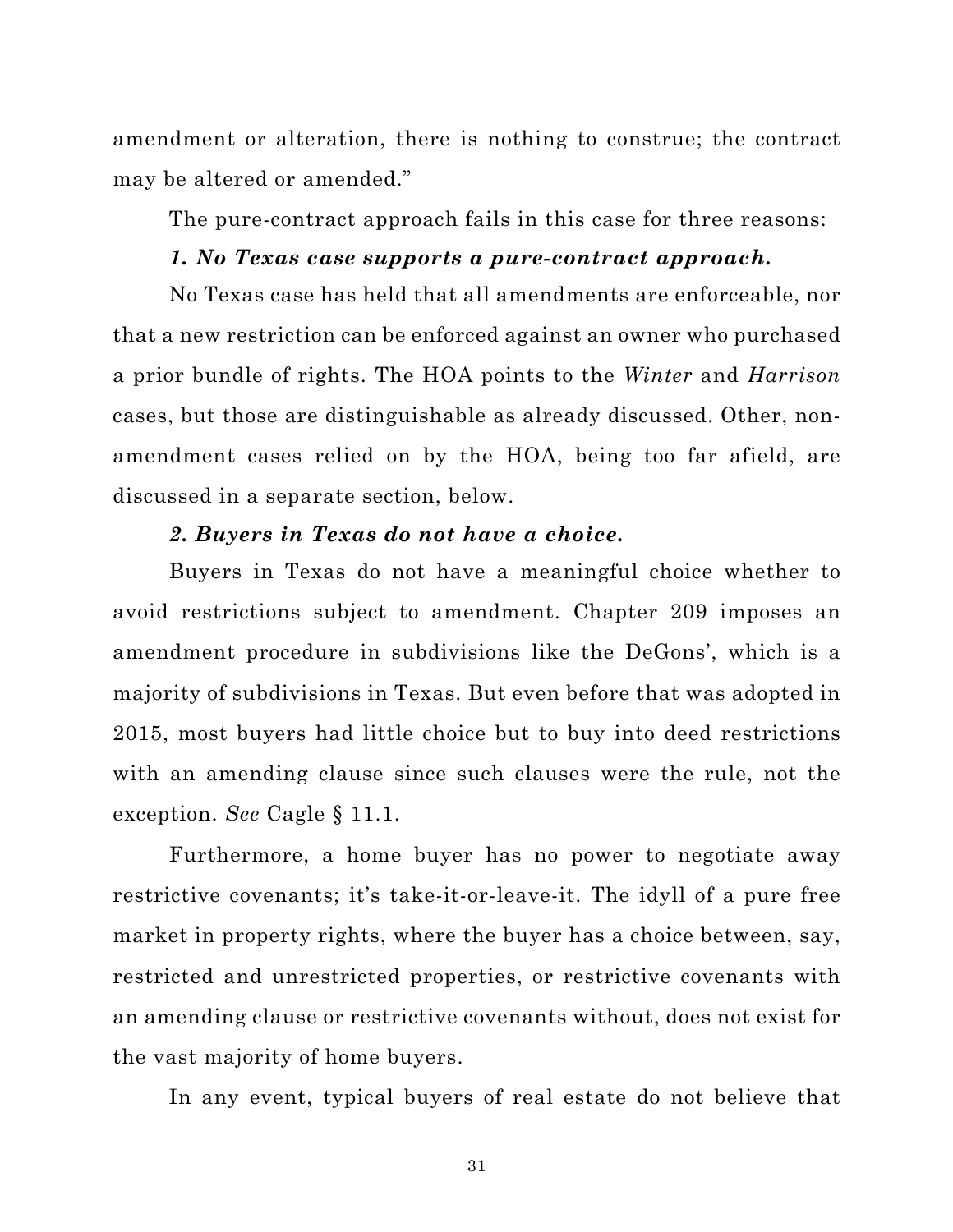<span id="page-40-0"></span>"amendment" means "my property rights can be taken away summarily by my neighbors." Why would they? No Texas case has ever said that.

The pure contract approach, if adopted by the court in this case, will have broader repercussions than just banning short-term leasing. Today it's leasing, but tomorrow it will be some other property right. If the historically-sacrosanct and vital right to lease is not safe, then nothing is. The HOA has no answer to this except to say "the contract says it." But of course, the contract does not say it, not in the way ordinary people would understand it. People believe, quite reasonably, that they get to keep the bundle of rights they bought even if the next buyer buys a different bundle of rights. That, in a nutshell, is the majority view in the common law jurisprudence in the United States.

# **IV. The HOA's case authorities are unpersuasive.**

#### **A. JBrice is not analogous and is wrongly decided.**

The recent *JBrice Holdings* case relied on by the HOA (Brief of Appellants at 10, 13) has no bearing on this case for several reasons:

- 1. The case does not involve an amendment to deed restrictions, but mere rulemaking by an HOA board. The court expressly *declined* to construe the deed restrictions.
- 2. The holding turns entirely on a statute authorizing HOA board rulemaking which only applies in the Houston area.<sup>22</sup>

<sup>&</sup>lt;sup>22</sup> 2020 WL 4759947, at \*4-5 (relying on Tex. Prop. Code § 204.010, applicable to the Houston area by virtue of § 204.002 (counties with a population of 3.3 million or more and counties surrounding same).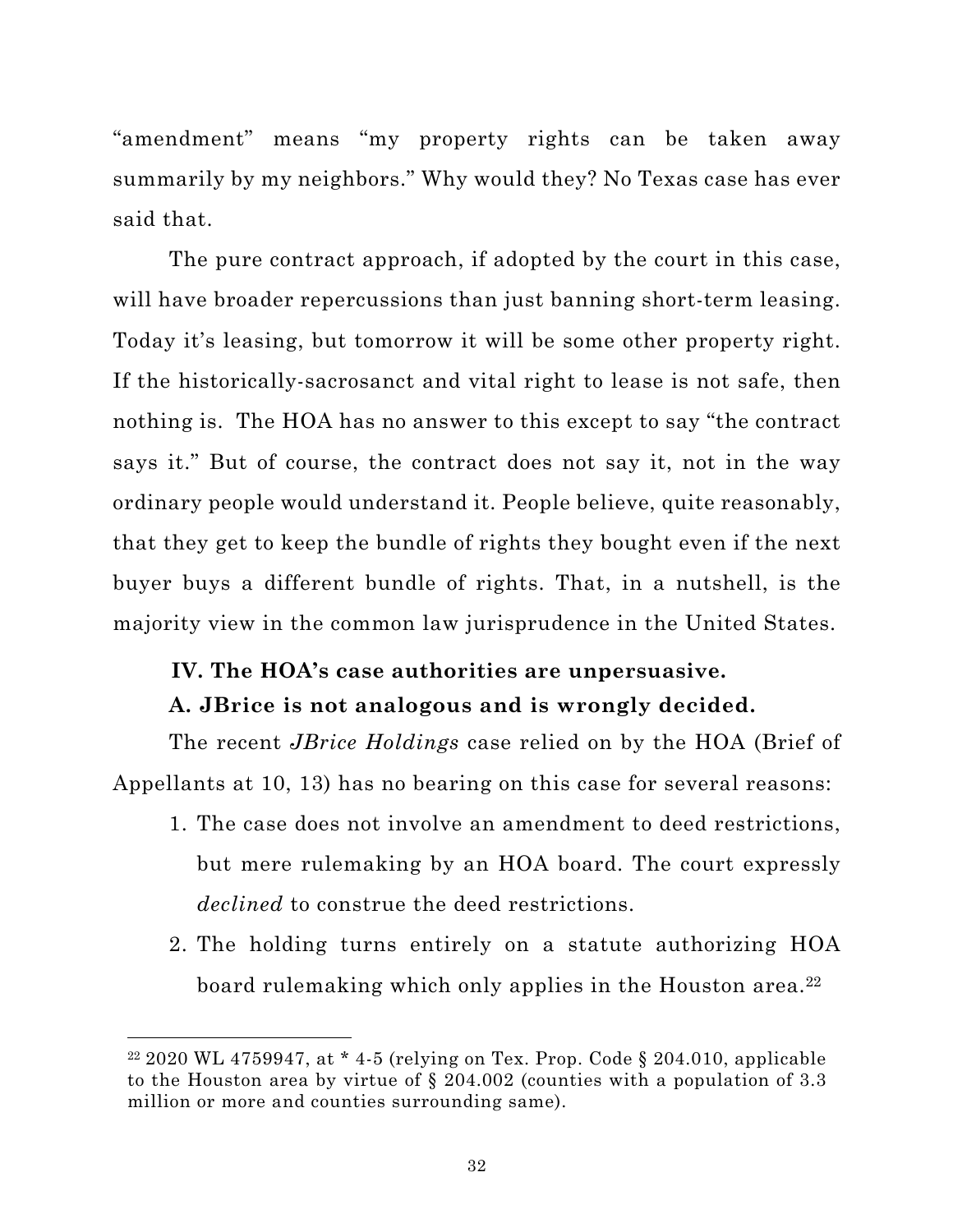- 3. The case is wrongly decided. Review is being sought in the Texas Supreme Court.
- 4. The 14th Court's decision is not controlling on this court.

A thumbnail sketch shows why *JBrice* has no bearing on this case and is grievously in error. An investor bought two townhomes. The deed restrictions, which were never amended, provided that *"there shall be no restriction on an owner's right to lease."* The HOA argued, in defiance of *Tarr*, that short-term rentals are not a residential use, so the broad grant of leasing rights was irrelevant. The trial court agreed and declared that "transient" leases for less than seven days were barred by the "residential use only" requirement. Later still, the HOA's board adopted new leasing rules providing that any "use" which triggered payment of the Texas Hotel Tax was barred, in effect a ban on short-term rentals.

The court of appeals affirmed the trial court without addressing the unrestricted right to lease. Instead, the court addressed the HOA board's new rules adopted after the HOA obtained a summary judgment declaring that leasing was restricted to seven days or more.23 The court of appeals reasoned that since an HOA board in the Houston area, by special statute, has broad rulemaking power, the "right to lease without restriction" did not prevent the HOA's board from restricting leasing by duration, particularly since, that court

<sup>&</sup>lt;sup>23</sup> The trial court never explained its basis for settling on 7 days as a "residential use." No authority extant references that number as relevant to anything.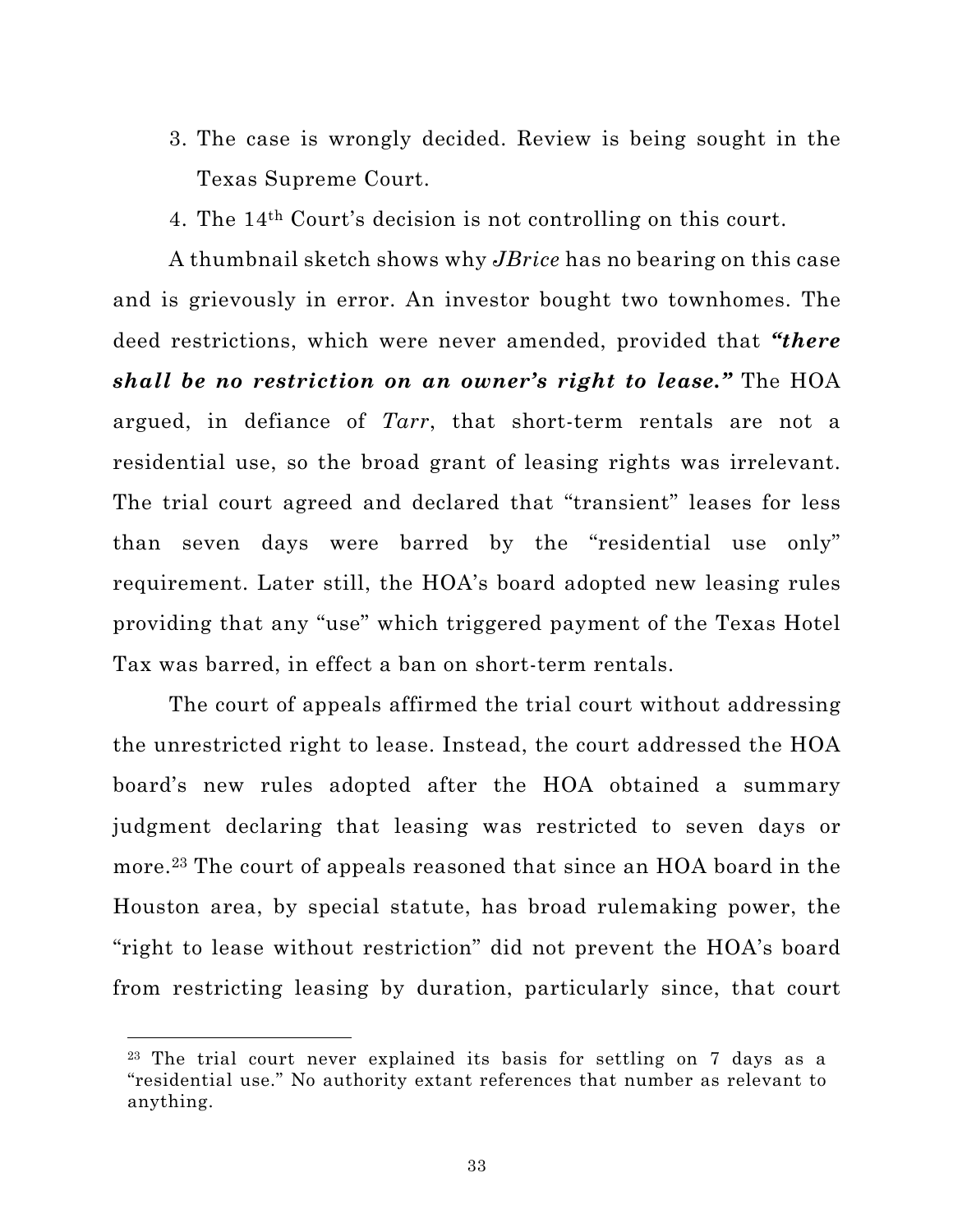<span id="page-42-0"></span>concluded, the board's new rules defined what was barred as "transient" use. Said the court, "transient" use is not encompassed within the original restrictions' requirement of "residential" use.

Setting aside the *JBrice* decision's obvious but unacknowledged conflict with *Tarr*, Section 204.010 of the Texas Property Code, upon which the *JBrice* case turns, does not apply to this case. No statutory authority exists for the appellants in this case to make any rules, much less ones which conflict with the deed restrictions. In addition, the deed restrictions in this case do not endow the appellants (HOA or ACC) with the power to adopt rules in the first place. Nothing less than an amendment to the 1987 restrictions could alter the leasing rights granted by the restrictions.

The issue in this case is whether an amendment can take away existing rights. Were this court to follow *JBrice*, it would have to hold that the 1987 restrictions already barred short-term leasing. If that were the holding, then the restrictions adopted in 2019 would not be new at all. But such a result would defy *Tarr*, and besides which, this court held short-term leasing to be a residential use years before *Tarr* did. *See Zgabay v. NBRC Prop. Owners Ass'n*, No. 03-14-00660-CV, 2015 WL 5097116, at \*2 (Tex. App. – Austin Aug. 28, 2015, pet. denied).

# **B. Condominium cases do not inform subdivision cases.**

The HOA also relies on a case involving an amendment to a condominium declaration (Brief of Appellants at 10, 13-14) but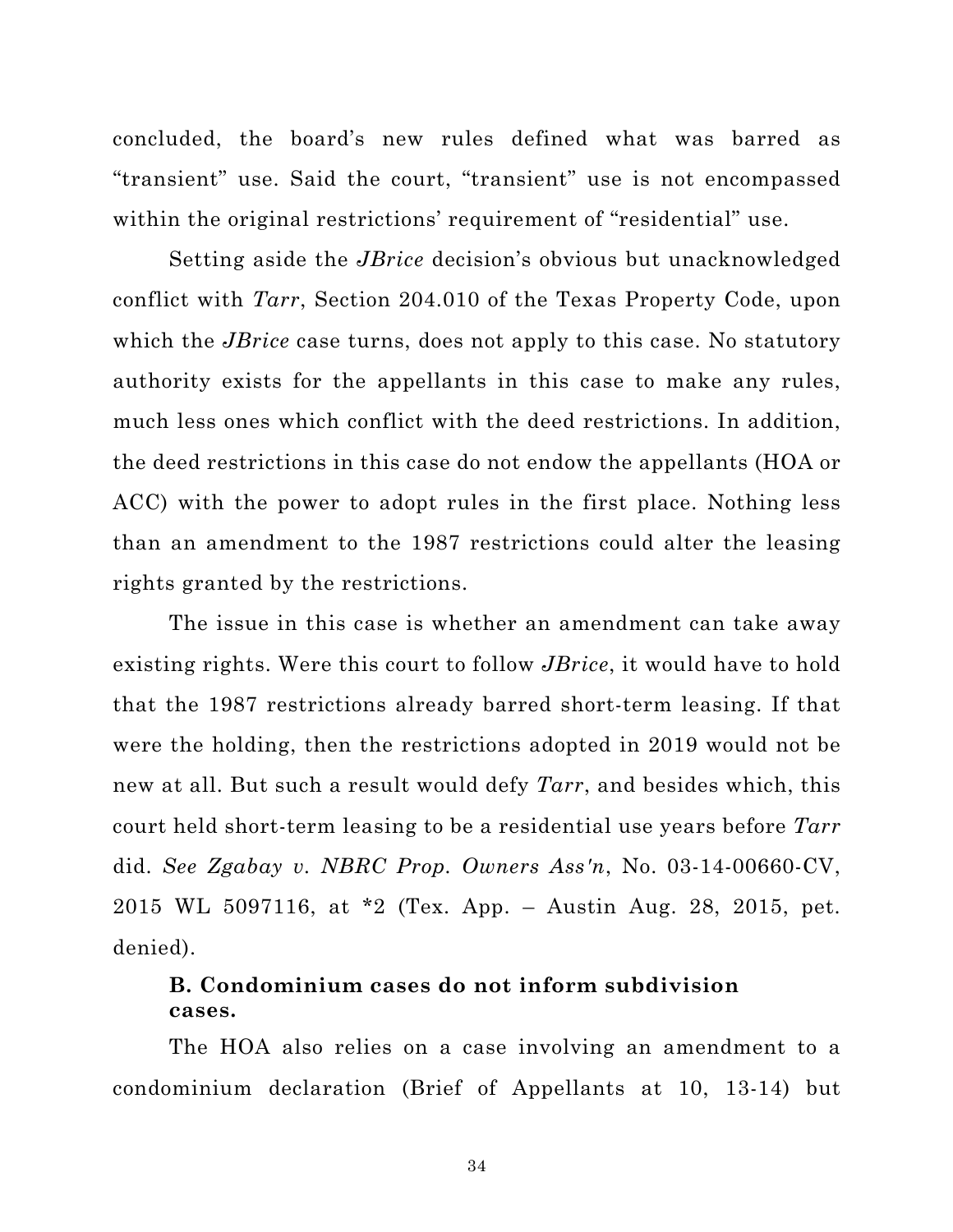<span id="page-43-0"></span>condominium law does not control or inform the law for subdivisions. *See Board of Directors of By the Sea Council of Co-Owners, Inc. v. Sondock*, 644 S.W.2d 774, 776 (Tex. App.—Corpus Christi 1982, writ ref'd n.r.e.); *Allan v. Nersesova*, 307 S.W.3d 564, 570 (Tex. App. – Dallas 2010, no pet.) (condo owner could not rely on law pertaining to subdivisions). "The concept of the condominium comes not from the common law but is a statutory creation." *Id*. As noted in *Sondock*, condominiums are subject to detailed statutory regimes. *Id*. at 780 (because condos have "unique problems" and require "greater degree of control," amendments can be broader in scope). The very case relied on by the HOA quotes *Sondock* for the same point. *Cavazos v. Board of Governors of the Council of Co-Owners of the Summit Condominiums,* No. 13-12-00524-CV, 2013 WL 5305237, at \*3 (Tex. App. – Corpus Christi-Edinburg Sept. 19, 2013, no pet.) (mem. op.).

While *Sondock*, declaring the inapplicability of condominium law to subdivisions, was decided under the older Texas Condominium Act (Tex. Prop. Code Ch. 81), the newer Uniform Condominium Act provides even less support for the HOA's position and, if anything, supports the DeGons. For all condominiums created after 1994, a 100% vote of the owners is necessary to change use restrictions such as leasing restrictions. *See* Tex. Prop. Code § 82.067(e). Thus, in an area where modern statutory law, rather than common law, defines reciprocal property rights and obligations, a majority of owners cannot take away fundamental property rights from an objecting minority.

35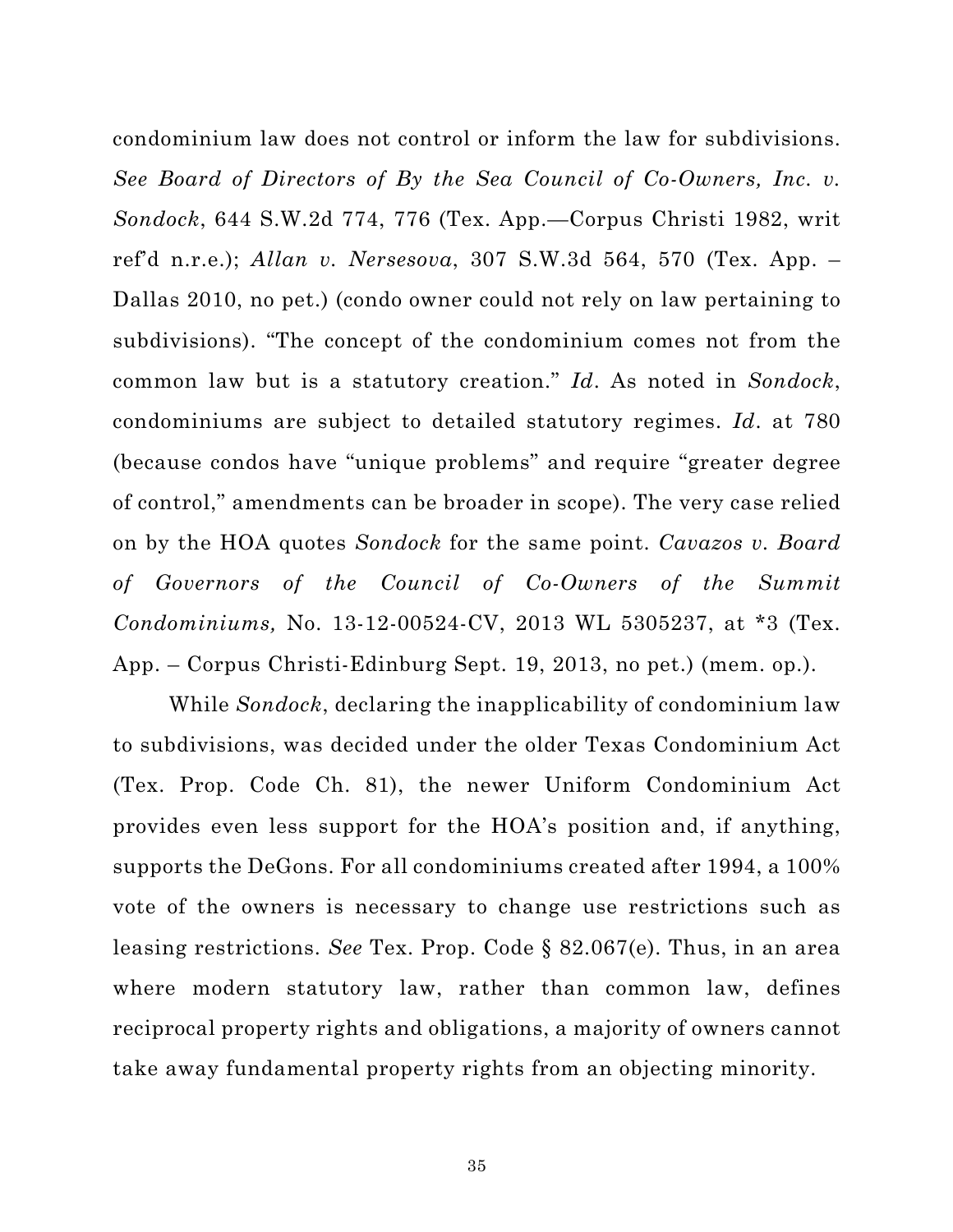<span id="page-44-0"></span>There is another, related problem with the HOA's reliance on the *Cavazos* condominium case. Precisely because it is a case governed by a detailed statutory regime, the homeowner there could not – and in fact did not – argue the common-law rights relied upon by the DeGons in this case and upheld in most other states. The contentions made here were never raised or addressed in *Cavazos*.

## **V. The DeGons never agreed to unknowable future amendments.**

The HOA misreads the deed restrictions to construct an argument that the DeGons agreed to any new restrictions which might get imposed after purchase. In fact, the provision relied on by the HOA supports the DeGons since it dictates *exactly* what they were on notice of when they purchased.

The HOA relies on the following language of the restrictions:

Deeds of conveyance to any lot may contain the provisions, restrictions, covenants and conditions herein by reference to this Declaration; however, whether reference is made in any or all of said deeds, by acceptance of a deed to a lot in Poole Point each Owner for himself, his heirs, personal representatives, successors and assigns, binds himself and such heirs, personal representatives, successors and assigns to all the terms and provisions of this Declaration and any amendments thereto.

# Appellants' Tab 3 at 5 (¶ 7).

This provision says nothing about new restrictions recorded after someone purchases. It describes what happens at the time of purchase if a deed does not itself recite the restrictive covenants: the declaration and any amendments thereto still bind the buyer because they are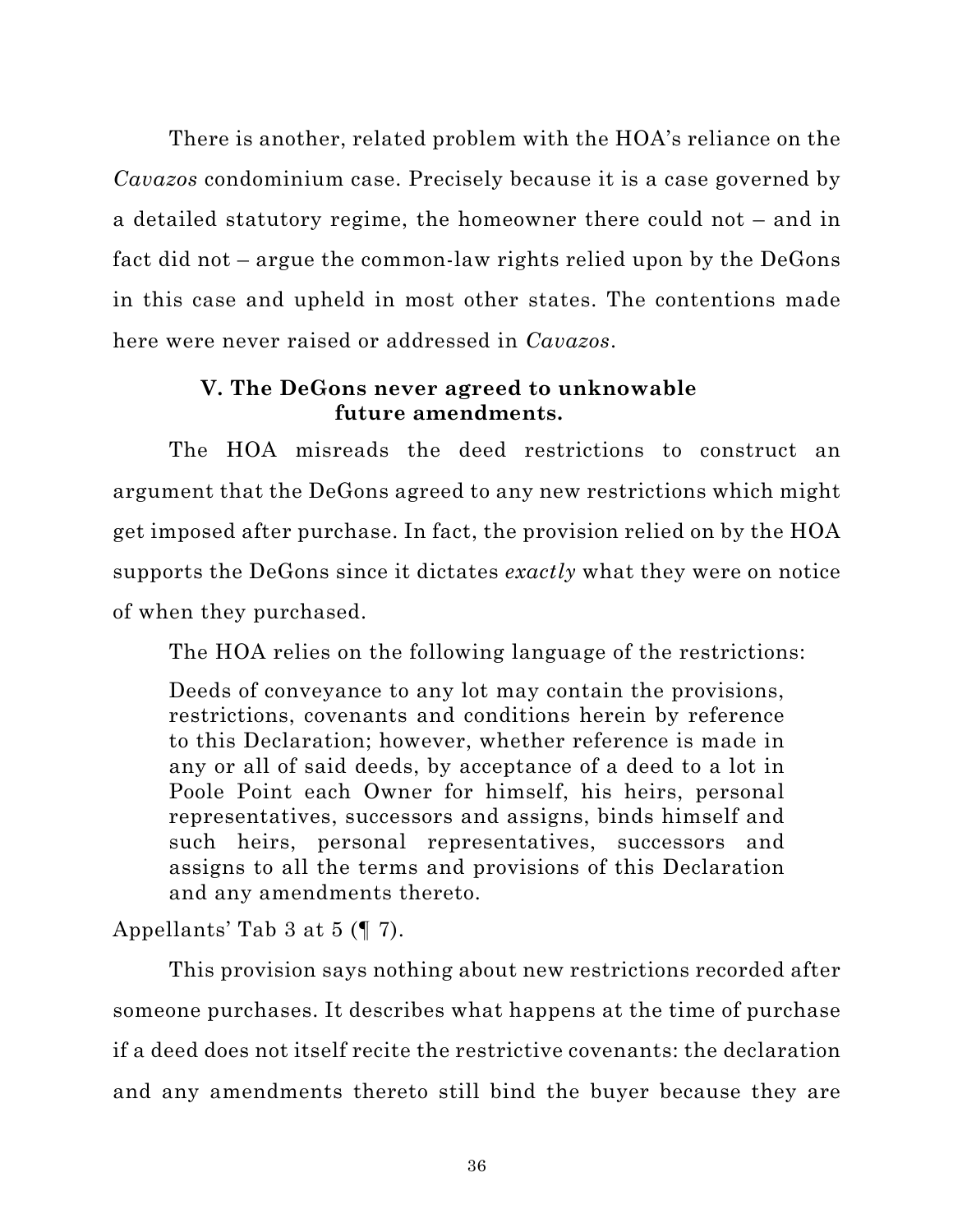<span id="page-45-0"></span>recorded instruments in the chain of title. The drafter used "acceptance" and "binds" in the present-simple tense to refer to the act of purchase, at which time the buyer "binds himself" to "this Declaration and any amendments thereto." Everything is in the same tense and describes a moment in time. This provision makes clear that the purchaser takes with notice of all recorded restrictions as of the purchase date.

The DeGons agree wholeheartedly. When they purchased their home in 2013, they were legally on notice that they were buying a home in a subdivision with wide-open leasing rights. That was the basis of the bargain with their new neighbors. The shared understanding at the time was that the subdivision welcomed tenants for all durations. The DeGons, therefore, by operation of this paragraph, purchased with notice of the 1987 restrictive covenants and all the rights and obligations accorded them thereunder. It was not they who sought to change the tenor of the place; it was their neighbors who did.

#### **VI. The HOA's real contention is more insidious.**

#### **A. The new restrictions destroy the original scheme.**

The deeper motivations behind the new restrictions can be discerned from the HOA's swipes at tenants. The HOA's brief dehumanizes and demonizes people who rent homes for short terms. The HOA insinuates that faceless "others" who do not permanently reside in a subdivision cannot qualify as residents, that they are not

37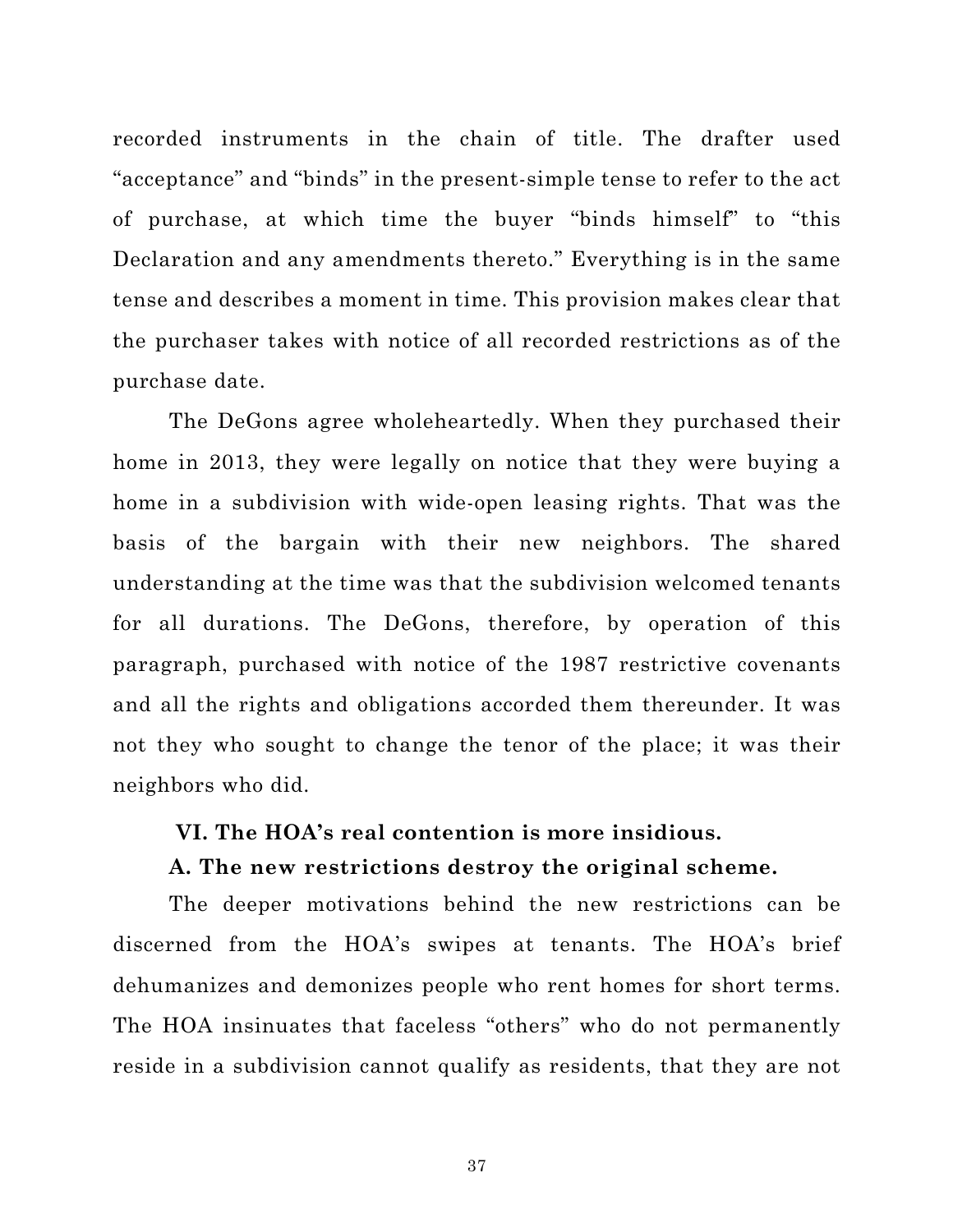wholesome "single families," that they hurt home values by their mere presence, that they wreck the community and its "quality of life." Appellants' Brief at iii, viii, 2, 5-6, 8, 9, 11, 12 n. 7. The implication is that the DeGons should be vilified for doing exactly what the developer intended.

The HOA's position, and the seeming motivation behind the 2019 restrictions, is that some people – particularly those who save up to afford a vacation rental but perhaps cannot afford to buy a vacation home of their own – do not belong in Poole Pointe. Some people do not deserve to share in the subdivision's "quality of life and residential atmosphere" even if they pay for leasehold interest to get it. Appellants' Brief at 6. Life in the subdivision, and the use and enjoyment of its situation on the lake, is restricted to (1) owners and their friends, who get all the intermittent-use privileges they want, and (2) tenants who can prove they'll hunker down for six months straight. Owners who do rent out to "weekend" tenants deserve to have their property rights taken away, and their investment ruined. Appellants' Brief at viii. In these expressions of fear and exclusion can be discerned animus against faceless "others," against people who are not from here, against people seeking refuge, respite, shelter, or ease.

This case, no matter the outcome, cannot remedy political and economic schisms. But it can make clear that exclusion is not the principle on which the Poole Pointe subdivision was founded. It is not the principle enshrined in the deed restrictions effective when the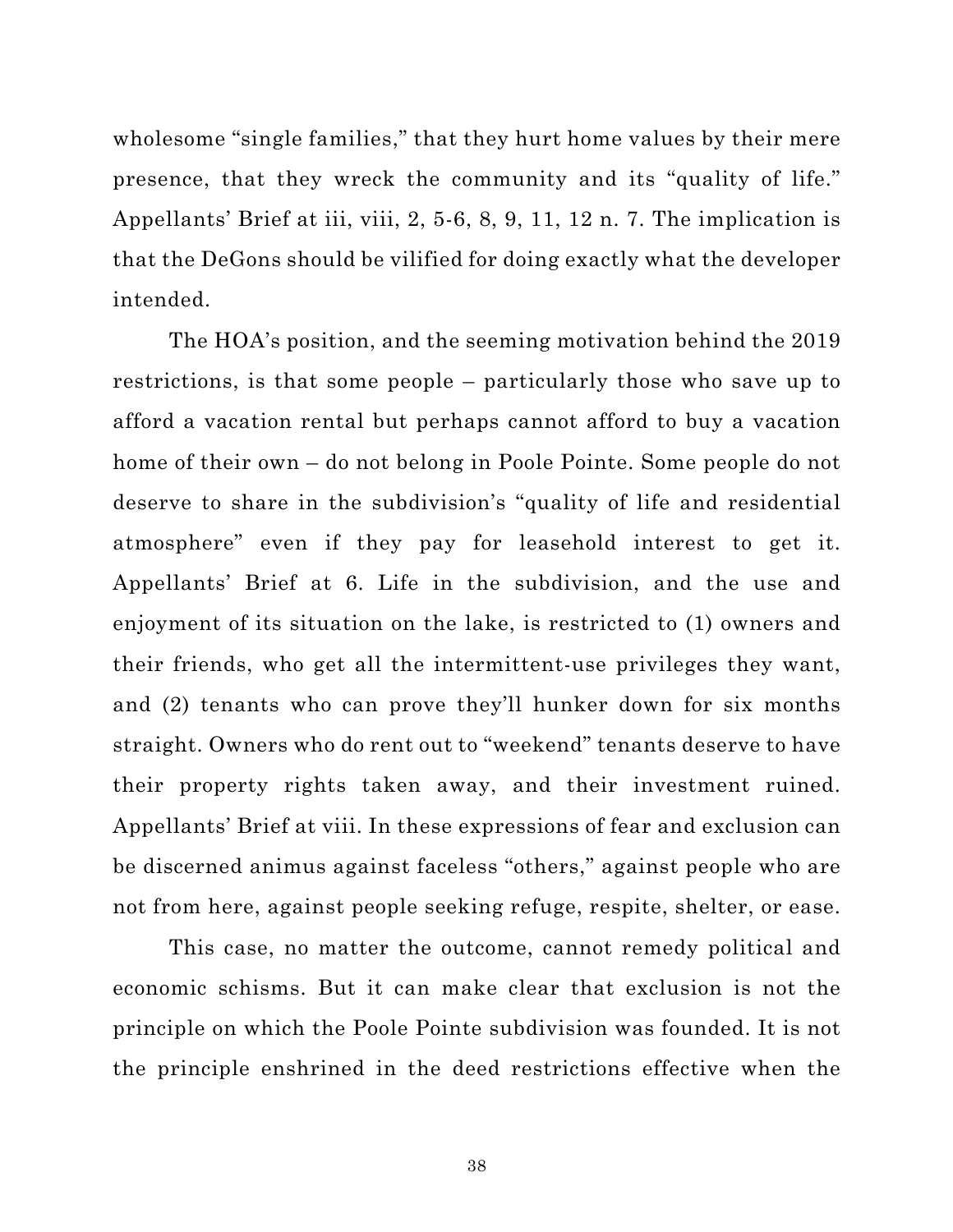<span id="page-47-0"></span>DeGons bought. It is, precisely, the new restrictions adopted in 2019 which would destroy the assumptions on which the Poole Pointe subdivision was founded. A majority in Poole Pointe seek to create a different kind of subdivision, one where owners enjoy freedoms but tenants do not. It would be a new regime imposed abruptly, without orderly transition from a historically wide-open community to one closed to classes of persons whom the majority wishes to keep out. The HOA, in essence, argues that a form of residential use and occupancy deemed normal and unremarkable for centuries – residential leasing for short terms – is now a grievous wrong which must be summarily righted at the expense of property owners like the DeGons.

### **B. The HOA's specific rationales for the new restrictions are baseless.**

The ways in which the HOA contends the new restrictions further the old ones are baseless. To take a few examples:

*Short-term use and occupancy is and always has been bad.* The subdivision sits on a lake. The DeGons' house is a lake house. The DeGons themselves use the home intermittently. Appellants' Brief Tab 5 (Stips. ¶ 6). People buy second homes as vacation homes all the time, and they use them as they see fit. The developer obviously understood and intended as much when allowing temporary occupancy of the house. Tellingly, the HOA does not suggest that *owners* who stay only intermittently – the definition of a vacation home, after all – pose a threat to the community. According to the HOA, it's *tenants* who pose a threat and who must, therefore, pass a litmus test as neighbors by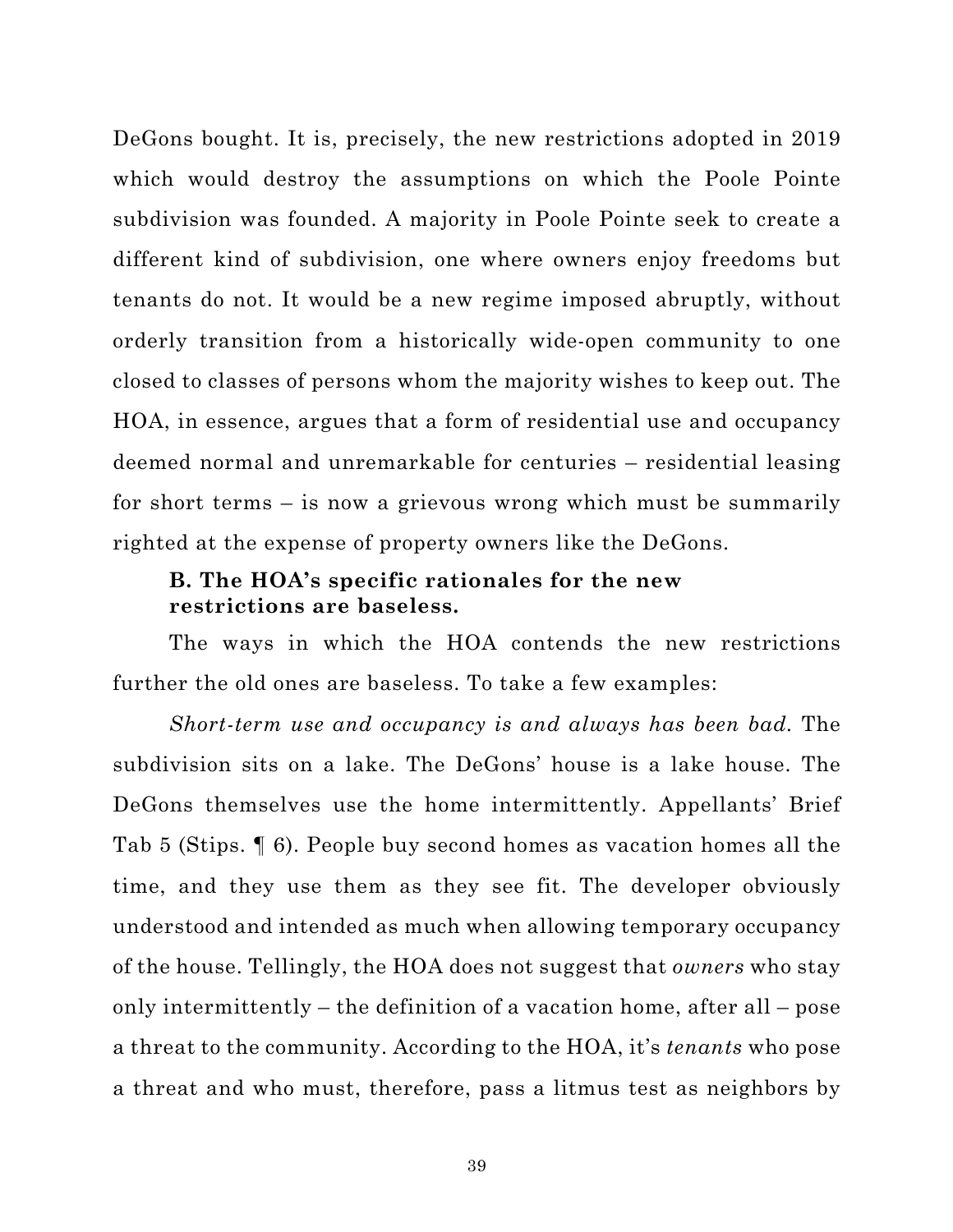<span id="page-48-0"></span>physically and continuously residing in the subdivision for at least 6 months.

*Short-term tenants behave badly.* Another troublesome argument is that because short-term tenants sometimes behave badly,<sup>24</sup> owners should lose the right to lease for short terms. By the same logic, because some shirt-makers have bad labor practices, shirt-making should be banned. *See generally Cox v. State*, 497 S.W.3d 42, 50 (Tex. App. – Fort Worth 2016, pet. ref'd) ("The infamous Triangle Shirtwaist Factory fire of 1911 resulted in a nationwide push toward adopting and enforcing strict building codes.")*.* But there are tailored remedies less onerous than confiscation for people (and shirt-makers) behaving badly, and indeed nuisance is its own, separate breach of the restrictive covenants at issue here, with ordinary remedies for breach. Appellants' Tab 3 at 2 (Restricts. ¶ 9), 4-5 (Gen. Provs. ¶ 2). The HOA's contention that short-term rentals are capable of threatening the peace and should therefore be banned retroactively on those already invested in them was rejected by this court in *Zaatari*. The City of Austin in that case could muster no evidence at all that short-term tenants behaved worse than anyone else, and this court refused to allow settled rights to be summarily taken away from existing property owners. 615 S.W.3d at 189-91 (no evidence of ill effects from STR's, ban unconstitutionally retroactive).

*Short-term tenants are not residents.* This canard was rejected in

<sup>24</sup> There are no such allegations in this case.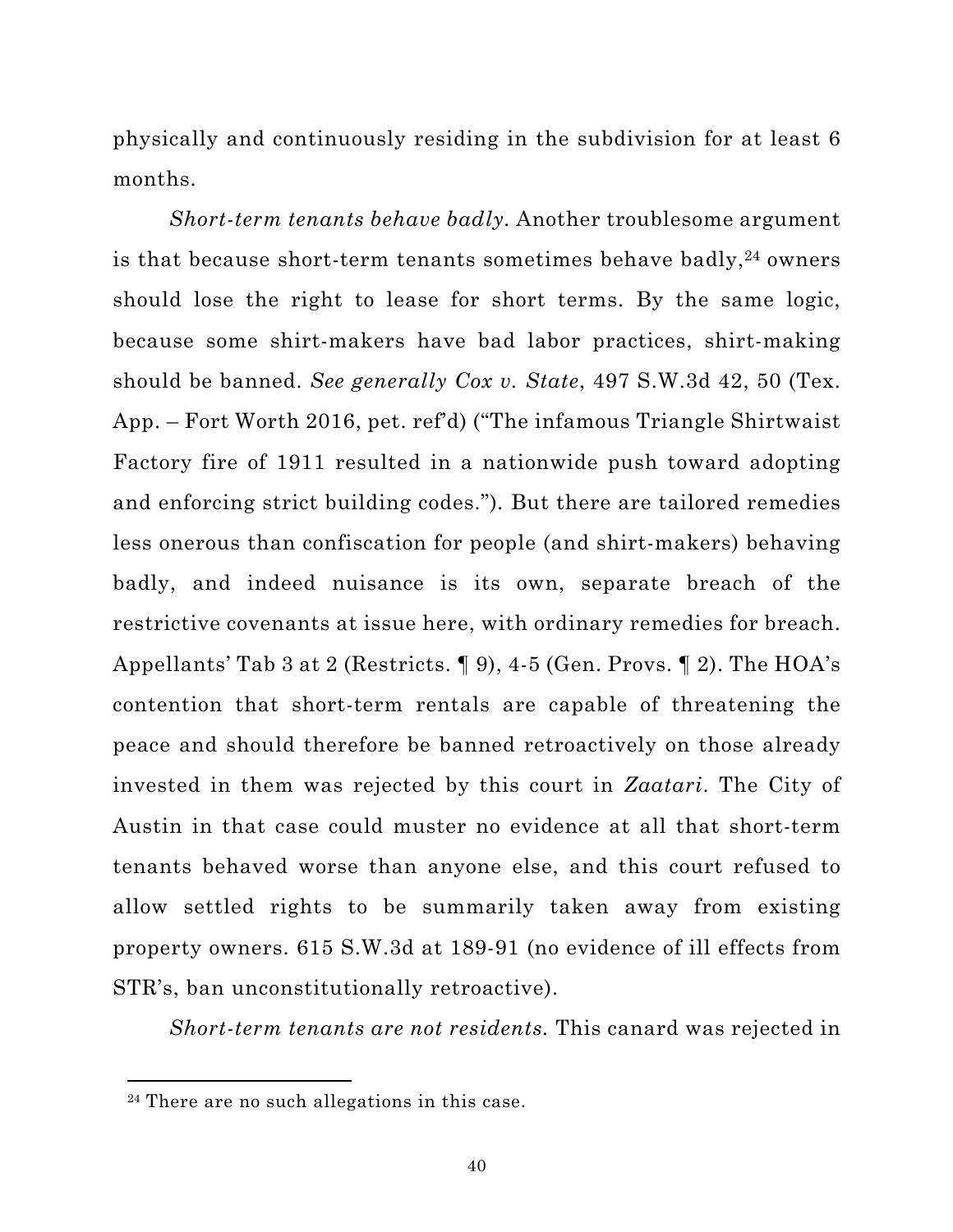<span id="page-49-0"></span>*Tarr*, and for good reason. The duration of a lease has nothing to do with how human beings use a home. Tenants come and go, live and love, like anyone else who uses and occupies a home. The HOA insinuates that tenants must qualify to be residents by staying in a home long enough, and continuously enough, to be accepted as legitimate. Stated another way, tenants must limit their travel and lifestyle to suit those who can afford to buy properties in Poole Pointe.

*Only "single families" are allowed.* The HOA uses the requirement of "single family use" to smear short-term tenants as somehow not neighborly, unwholesome, and thus excluded from residency by the original scheme of development. This is obviously false because:(1) short-term use was always contemplated; (2) shortterm leasing has been going on for a long time; (3) the duration of a lease and the relationships among tenants have nothing to do with one another; (4) the new restrictions say nothing at all to the single-family requirement.

The point is, the HOA's effort to characterize the DeGons, their tenants, and the short-term use of the property as inconsistent with the original scheme of development is not only false, but pernicious. It is the new restrictions which would upend the assumptions on which the subdivision was founded and which would deny basic property rights and freedoms to owners and tenants.

### **VII. The 2019 Amendment's physical, continuous occupancy requirement violates public policy.**

Short-term rentals are a historically allowable and ordinary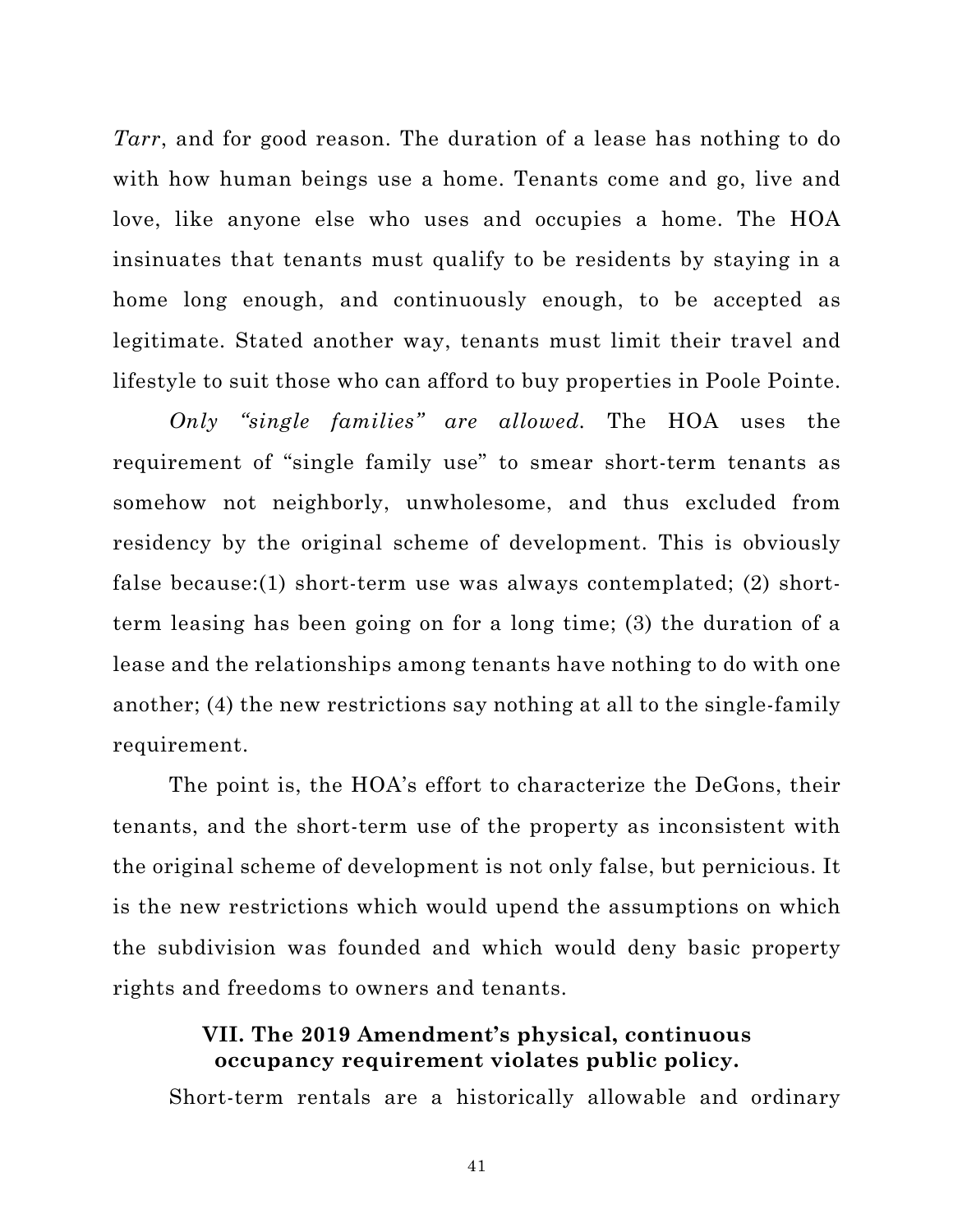<span id="page-50-0"></span>residential use, denial of which rises to the level of a constitutional infirmity. *Zaatari*, 615 S.W.3d at 191. Likewise, denying tenants the right to assemble on the property they rent, or regulating the hours during which they may be present or celebrate birthdays or stand in the yard, is likewise unconstitutional. *Id*. at \*10. It is constitutionally suspect for a city to impose a mandatory, physical occupancy requirement on a tenant. *Cf. Anding v. City of Austin*, No. 03-18- 00307-CV, 2020 WL 2048255, at \*6 (Tex. App. – Austin Apr. 29, 2020, no pet.) (court stressed that it avoided finding short-term rental ordinance unconstitutional by holding that, as written, it did not require physical occupancy).

The 2019 Amendment goes all-in and requires a tenant to actually, physically occupy a home, and moreover to declare the home a permanent residence:

[T]he lessee or lessees under any such rental [of 180 days or more] must use the property as the lessee's residence, and must intend to occupy the property as their place of abode for the duration of the 180 consecutive days.

This is analogous to the conduct banned by the City of Austin in *Zaatari*. It implicates the question the *Anding* court sidestepped but found troublesome. It deprives ordinary people – tenants with the possessory leasehold right – of the right to decide their own comings and goings. It forces tenants to declare a permanent home. It forces owners to monitor and surveil tenants. Military servicemembers, snowbirds, members of Congress, airline employees, and anyone who

42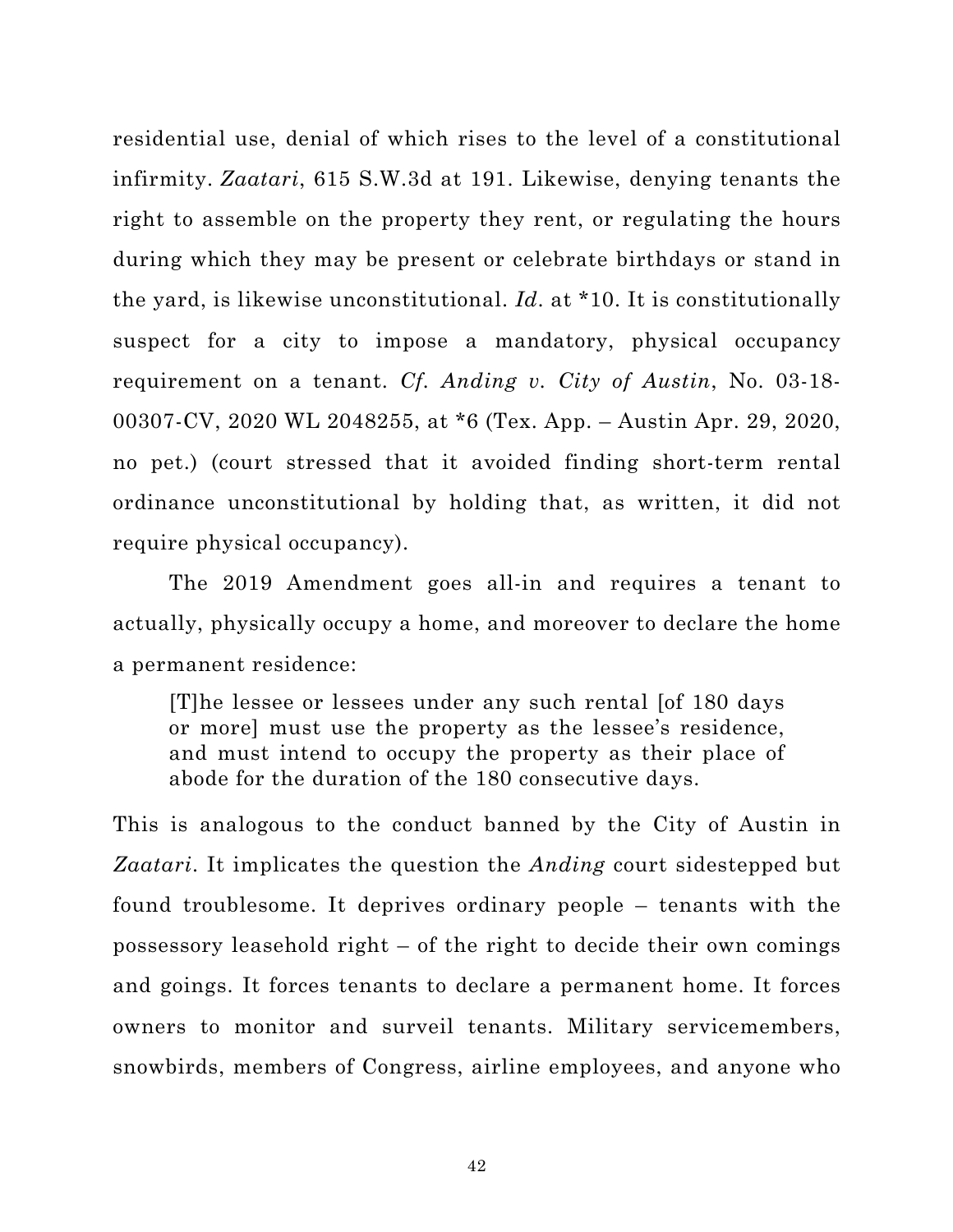<span id="page-51-0"></span>regularly stays in different places would have their privacy invaded and housing denied merely for disclosing their whereabouts. This tramples liberty. The occupancy requirements in the 2019 Amendment violate fundamental, constitutional rights and privacy of tenants and imposes a harsh and unfair burden on landlords. The 2019 Amendment's physical, continuous occupancy requirements therefore violate public policy and should be declared void and unenforceable.

#### **VIII. The HOA waived the contention that the DeGons should have sought a variance.**

After entering into a Rule 11 agreement for an agreed case under Rule 263 and stipulating to the relevant facts for purposes of deciding the central issue in contention, the HOA now, for the first time in this appeal, suggests that the DeGons cannot seek relief because they did not seek a variance from the HOA. Appellants' Brief at 3 n. 2, 6.

This issue has been waived. *See* Tex. R. App. P. 33.1(a); *Carrizales v. Texas Dep't of Protective & Regulatory Servs.*, 5 S.W.3d 922, 925 (Tex. App. – Austin 1999, pet. denied). The HOA didn't argue this below, and its proposed judgment, required by the Rule 11 agreement, said nothing about denying relief to the DeGons based on the possibility they could obtain a variance. CR66, 74-75. Had this been raised below, the DeGons could have either (1) mooted it by seeking the variance while the case was pending; or (2) demonstrated, based on the HOA's take-no-prisoners cease-and-desist demands, that seeking a variance was futile. It is both too late and unfair for this issue to be raised on appeal.

43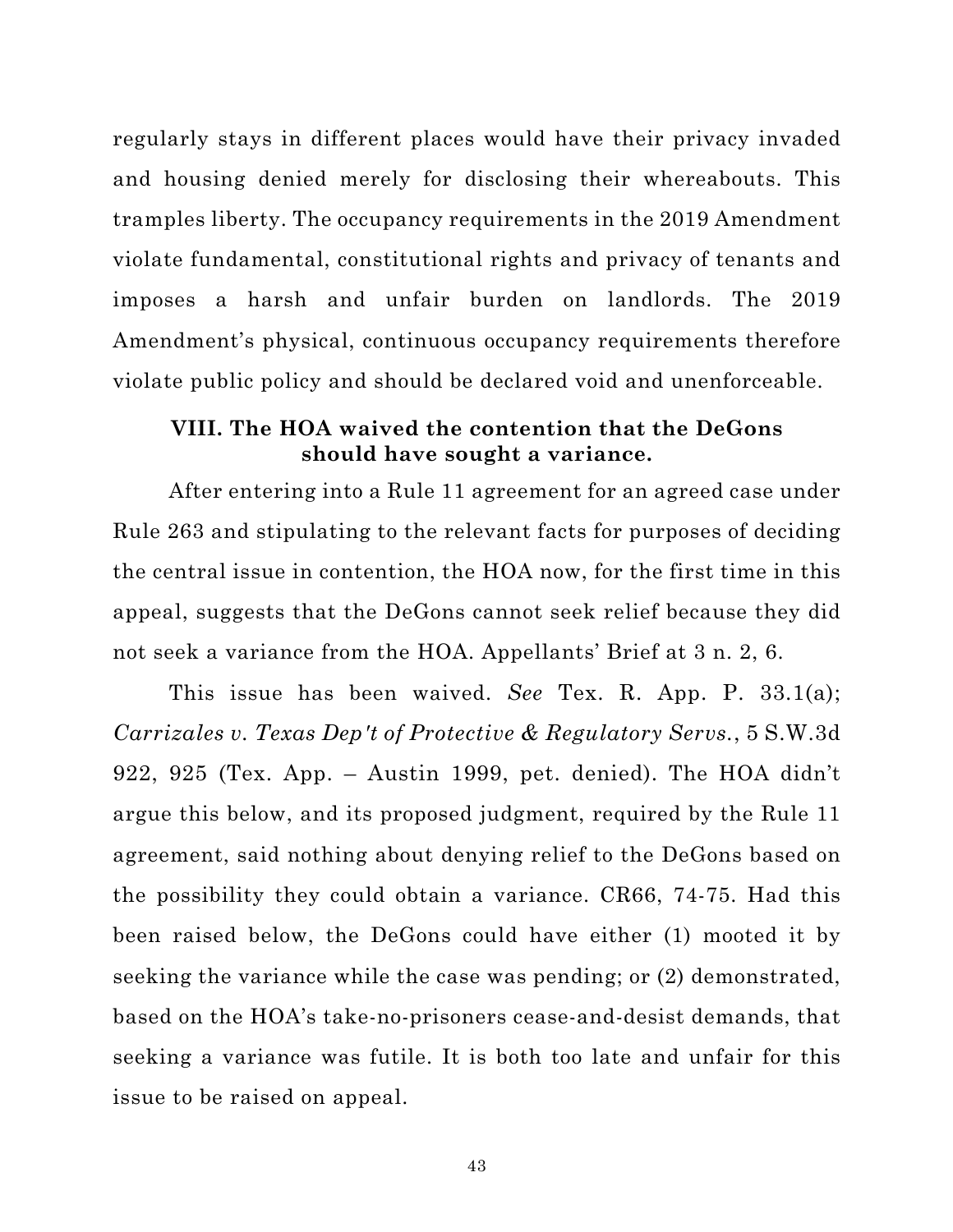#### **IX. The attorney fee award should be upheld.**

<span id="page-52-0"></span>The HOA challenges the trial court's attorney-fee award based on the DeGons having prevailed, not on the amount awarded. The parties stipulated to "reasonable and necessary." Therefore, should the DeGons prevail on appeal, the trial court's attorney-fee award should be affirmed.

#### **PRAYER FOR RELIEF**

The judgment of the trial court should be affirmed in all respects.

Respectfully submitted, */s/ J. Patrick Sutton* J. Patrick Sutton Texas Bar No. 24058143 1706 W. 10th Street Austin Texas 78703 Tel. (512) 417-5903 *jpatricksutton@ jpatricksuttonlaw.com* Attorney for Appellant

### **CERTIFICATE OF SERVICE**

I certify that on April 8, 2021, per T.R.A.P. 6.3(b), a true and correct copy of this brief was served by efiling on J. Bruce Bennett, *jbb.chblaw@me.com*.

/s/ *J. Patrick Sutton*

### **CERTIFICATE OF COMPLIANCE**

This document complies with the typeface requirements of Tex. R. App. P. 9.4(e), being in Century Schoolbook 14-point for text and 12-point for footnotes. Spacing is expanded by .5 point. This document complies with the word-count limitations of Tex. R. App. P. 9.4(i) because it contains **11,015** words, excluding any parts exempted by Tex. R. App. P. 9.4(i)(1).

/s/ *J. Patrick Sutton*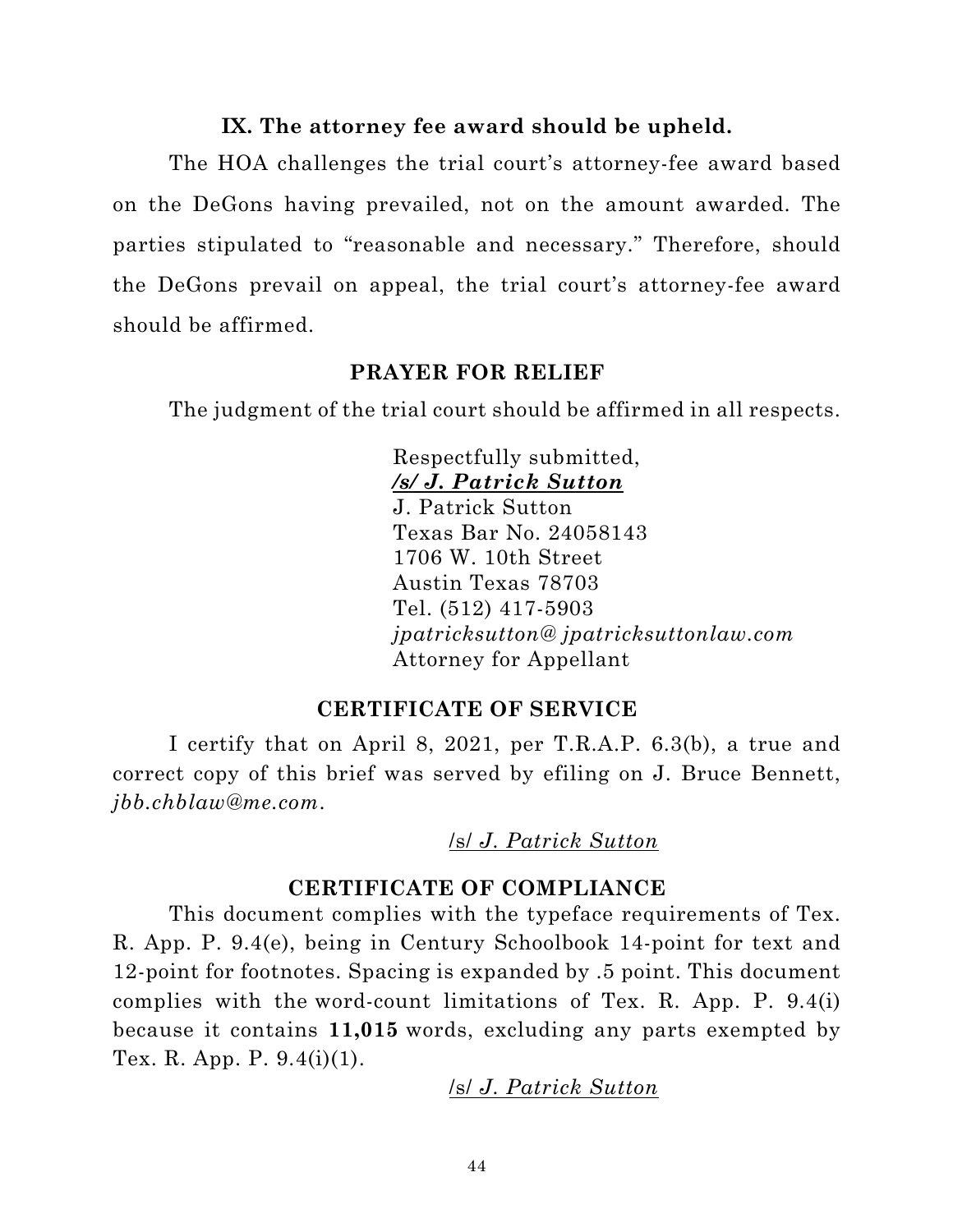## No. 03-20-00618-CV

# <span id="page-53-0"></span>IN THE COURT OF APPEALS FOR THE THIRD DISTRICT OF TEXAS AT AUSTIN

# POOLE POINT SUBDIVISION HOMEOWNERS' ASSOCIATION AND POOLE POINT ARCHITECTURAL CONTROL COMMITTEE,

Appellants,

v.

SEAN DEGON AND ERIE DEGON,

Appellees.

On Appeal from the County Court at Law No. 2, Travis County, Texas Trial Court Cause No. C-1-CV-19-009597

### **APPENDIX: TABLE OF CASES**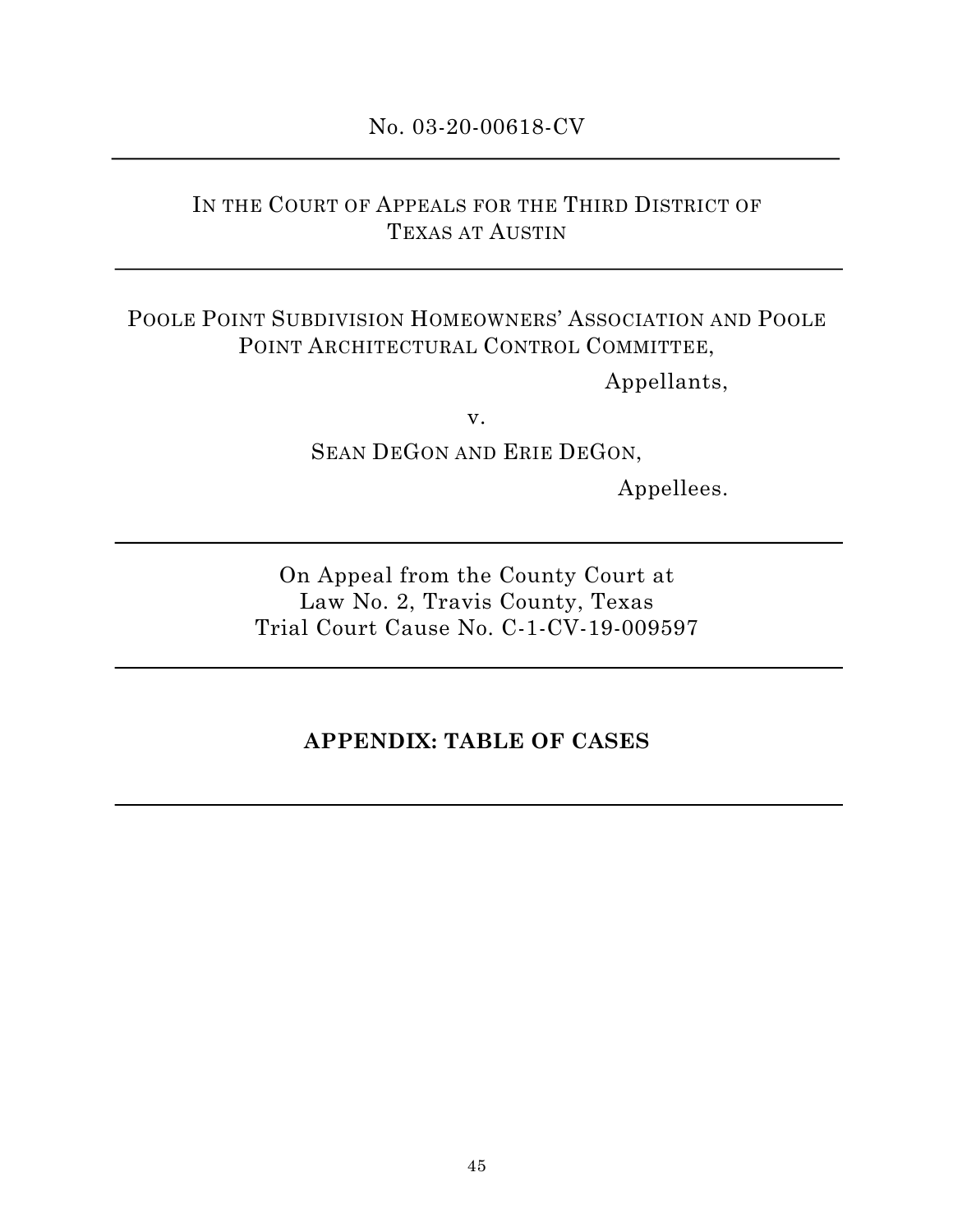| Case                                                                                                                                  |           | <b>State   Amending Clause</b>                      | Holding                                                                                                                      | Comments                                                                                    |
|---------------------------------------------------------------------------------------------------------------------------------------|-----------|-----------------------------------------------------|------------------------------------------------------------------------------------------------------------------------------|---------------------------------------------------------------------------------------------|
| Baldwin v. Barbon<br>Corp., 773 S.W.2d<br>681, 686 (Tex. App. -<br>San Antonio 1989,<br>writ denied)                                  | <b>TX</b> | "Amend or alter these<br>restrictions."             | The requirement that each lot<br>have a house could be removed.                                                              | Consistent with the rule in<br>Couch because restrictions<br>were loosened.                 |
| Bryant v. Lake<br>Highlands Dev. Co.<br>of Texas, 618 S.W.2d<br>921, 923 (Tex. Civ.<br>App. – Fort Worth<br>1981, no pet.)            | <b>TX</b> | Unclear, but<br>apparently<br>"amendment."          | Majority of owners could remove<br>some properties from the<br>restrictions.                                                 | Consistent with the rule in<br>Couch because restrictions<br>were loosened.                 |
| Couch v. S.<br>Methodist Univ., 10<br>S.W.2d 973, 974<br>(Tex. Comm'n App.<br>$1928$ , judgm't<br>adopted)                            | <b>TX</b> | "Any of the above<br>conditions may be<br>amended." | The requirement of "residential<br>use only" for some properties in<br>the subdivision could be removed<br>by majority vote. | Seminal Texas case on scope<br>of permissible amendment.                                    |
| French v. Diamond<br>Hill-Jarvis Civic<br>$League, 724$ S.W.2d<br>921, 924 (Tex. App. $-$<br>Fort Worth 1987,<br>writ refused n.r.e.) | <b>TX</b> | "Change said<br>covenants in whole or<br>in part."  | Majority of owners could remove<br>all restrictions.                                                                         | Consistent with the rule in<br>Couch because restrictions<br>were loosened.                 |
| Harrison v. Air Park<br>Estates Zoning<br>$Comm.$ , 533 $S.W.2d$<br>108, 111 (Tex. Civ.<br>App. - Dallas 1976,<br>no writ)            | <b>TX</b> | "Modified."                                         | Majority of owners could reverse<br>sequence in which certain<br>improvements were done.                                     | Consistent with the rule in<br>Couch because change<br>"improved" existing<br>restrictions. |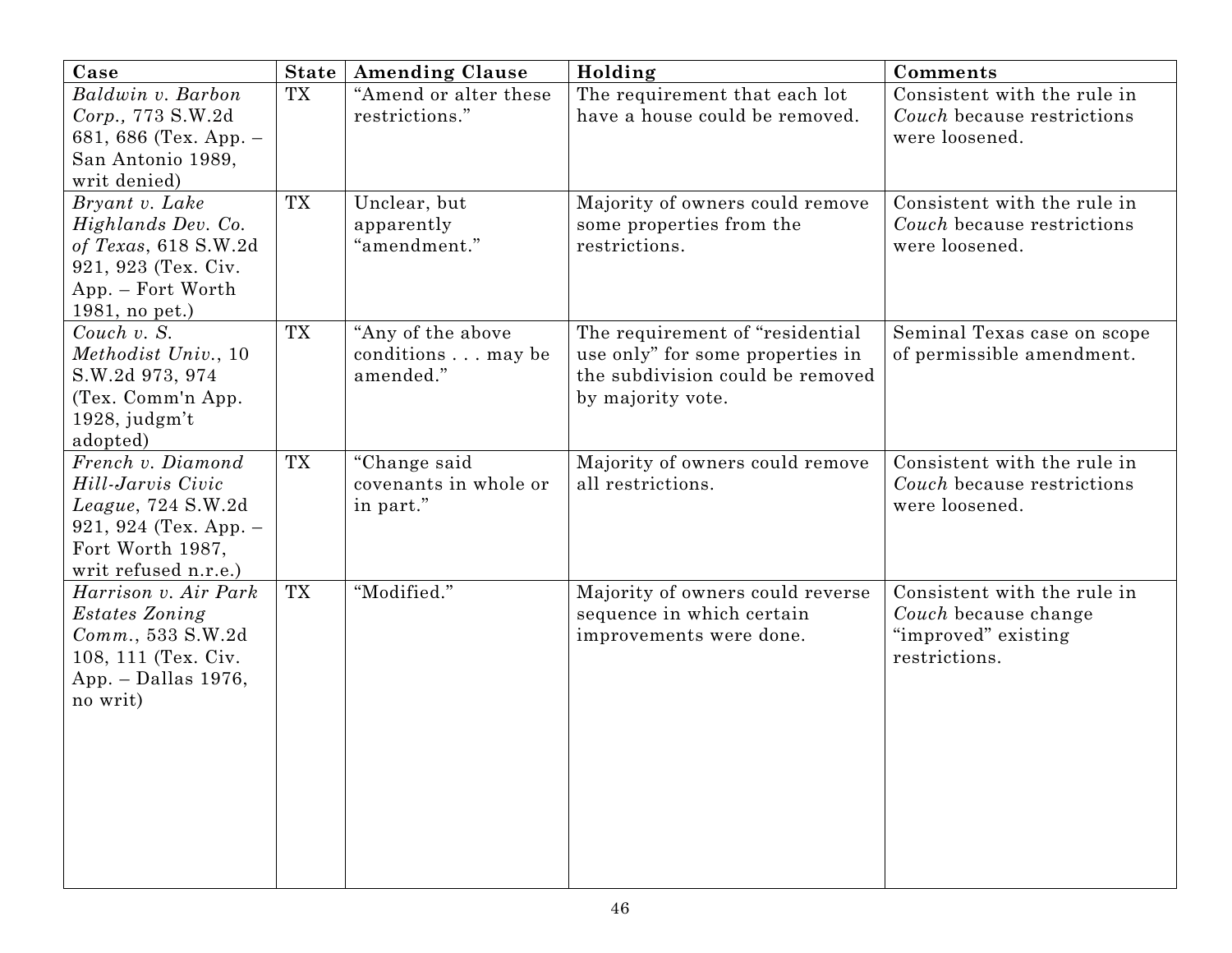| Case                                                                                                                                 |           | State   Amending Clause                                                                         | Holding                                                                                                                                  | Comments                                                                                                                                                                                   |
|--------------------------------------------------------------------------------------------------------------------------------------|-----------|-------------------------------------------------------------------------------------------------|------------------------------------------------------------------------------------------------------------------------------------------|--------------------------------------------------------------------------------------------------------------------------------------------------------------------------------------------|
| Sunday Canyon Prop.<br>Owners Ass'n v.                                                                                               | <b>TX</b> | "Waived, abandoned,<br>terminated, modified,                                                    | Majority of owners could add<br>requirement that all owners pay<br>assessments to maintain and                                           | Consistent with DeGon's<br>position because all owners<br>knew there were common                                                                                                           |
| Annett, 978 S.W.2d<br>654, 656 (Tex. App. $-$<br>Amarillo 1998, no<br>pet.)                                                          |           | altered or changed as<br>to the whole of said<br>tract or any portion<br>thereof, at any time." | repair common areas and<br>facilities.                                                                                                   | elements which someone had<br>to pay to repair and maintain.                                                                                                                               |
| Winter v. Bean, No.<br>01-00-00417-CV,<br>2002 WL 188832, at<br>*1 (Tex. App. $-$<br>Houston $[1st Dist.]$<br>Feb. 7, 2002, no pet.) | TX        | "Changed, modified,<br>or omitted."                                                             | Majority of owners could bar<br>subdivision of existing lots.                                                                            | Consistent with the rule in<br>Couch because subdividing<br>existing lots to cram in more<br>houses on smaller plots<br>obviously conflicts with the<br>original scheme of<br>development. |
| Dreamland Villa                                                                                                                      | AZ        | "Changed in whole or                                                                            | Majority of owners could not                                                                                                             |                                                                                                                                                                                            |
| $C$ mty. $Club$ , Inc. v.                                                                                                            |           | in part or revoked in                                                                           | require assessments or restrict                                                                                                          |                                                                                                                                                                                            |
| Raimey, 224 Ariz. 42,<br>51, 226 P.3d 411, 420                                                                                       |           | their entirety."                                                                                | leasing where there were no<br>common areas to maintain or                                                                               |                                                                                                                                                                                            |
| (Ariz. Ct. App. 2010)                                                                                                                |           |                                                                                                 | repair.                                                                                                                                  |                                                                                                                                                                                            |
| Evergreen Highlands<br>Ass'n v. West, $73$<br>P.3d 1 (Colo. 2003)                                                                    | CO        | "Released, changed, or<br>modified."                                                            | Majority of owners could add<br>requirement that all owners pay<br>assessments to maintain and<br>repair common areas and<br>facilities. | Consistent with DeGon's<br>position because all owners<br>knew there were common<br>elements which someone had<br>to pay to repair and maintain.                                           |
| Lakeland Prop.                                                                                                                       | IL        | "Change in whole or in                                                                          | "Change" does include "the                                                                                                               |                                                                                                                                                                                            |
| Owners Ass'n v.                                                                                                                      |           | part."                                                                                          | adding of new covenants which                                                                                                            |                                                                                                                                                                                            |
| Larson, 121 Ill. App.<br>3d 805, 810, 459                                                                                            |           |                                                                                                 | have no relation to the existing<br>ones."                                                                                               |                                                                                                                                                                                            |
| N.E.2d 1164, 1169                                                                                                                    |           |                                                                                                 |                                                                                                                                          |                                                                                                                                                                                            |
| (1984)                                                                                                                               |           |                                                                                                 |                                                                                                                                          |                                                                                                                                                                                            |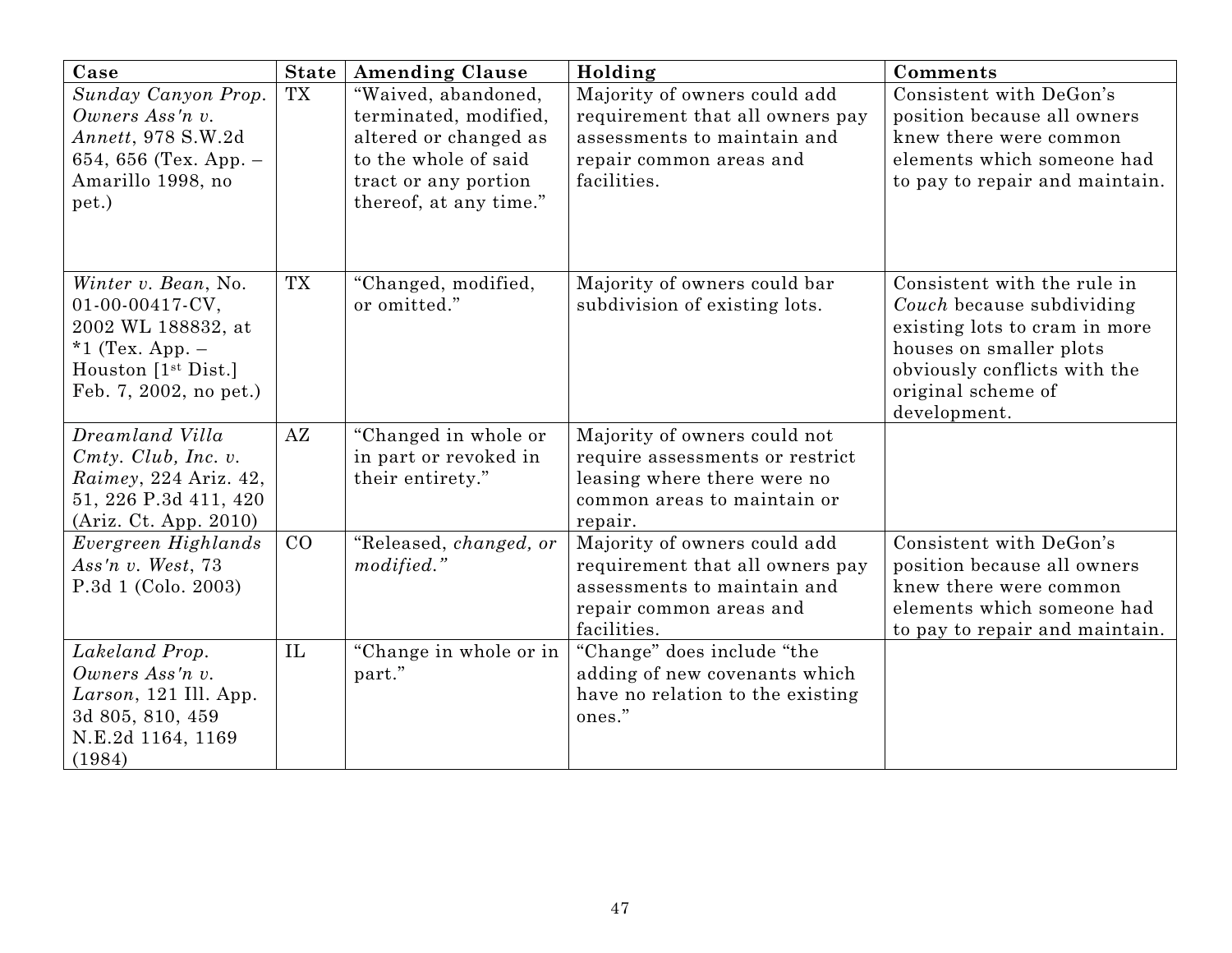| Case                                   |           | <b>State   Amending Clause</b> | Holding                                 | Comments                                                  |
|----------------------------------------|-----------|--------------------------------|-----------------------------------------|-----------------------------------------------------------|
| McMillan v. Iserman,                   | MI        | Unclear, probably              | Amendment did not apply to a            | "Although imposing a harsher                              |
| 120 Mich. App. 785,                    |           | "amend."                       | lot owner "who has, prior to the        | restriction by amendment in                               |
| 792-93, 327 N.W.2d                     |           |                                | amendment, committed herself            | and of itself does not trouble                            |
| 559, 562 (1982)                        |           |                                | to a certain land use which the         | us, we are concerned with                                 |
|                                        |           |                                | amendment seeks to prohibit,            | such an amendment when it                                 |
|                                        |           |                                | providing: (1) the lot owner            | seeks to affect a lot owner                               |
|                                        |           |                                | justifiably relied on the existing      | who has detrimentally relied                              |
|                                        |           |                                | restrictions $(i.e., had no notice of)$ | on the absence of any such                                |
|                                        |           |                                | the proposed amendment), and            | restriction."                                             |
|                                        |           |                                | (2) the lot owner will be               |                                                           |
|                                        |           |                                | prejudiced if the amendment is          |                                                           |
|                                        |           |                                | enforced as to his or her lot."         |                                                           |
| Windemere                              | <b>MT</b> | "Waived, abandoned,            | Majority of owners could add            | Dicta: Amending clause                                    |
| Homeowners Ass'n                       |           | terminated, modified,          | requirement that all owners pay         | "authorized the creation of                               |
| Inc. v. McCue, 1999                    |           | altered or changed as          | assessments to maintain and             | new or unexpected                                         |
| MT 292, 1 20, 297                      |           | to the whole of the            | repair common areas and                 | restrictions not contained or                             |
| Mont. 77, 82, 990                      |           | said real property or          | facilities.                             | contemplated in the original                              |
| P.2d 769, 773 (Mont.                   |           | any portion thereof."          |                                         | covenants."                                               |
| 1999)                                  |           |                                |                                         |                                                           |
| Se. Jurisdictional                     | <b>NC</b> | "Amendment."                   | Majority of owners could add            | Consistent with DeGon's                                   |
| Admin. Council, Inc.                   |           |                                | requirement that all owners pay         | position because all owners<br>knew there were common     |
| v. Emerson, 363 N.C.                   |           |                                | assessments to maintain and             | elements which someone had                                |
| 590, 598, 683 S.E.2d                   |           |                                | repair common areas and<br>facilities.  |                                                           |
| 366, 371 (2009)<br>Armstrong v. Ledges | NC        | "Amended."                     | Majority of owners could not            | to pay to repair and maintain.<br>Consistent with DeGon's |
| Homeowners Assoc.,                     |           |                                | require assessments or restrict         | position because all owners                               |
| Inc., 360 N.C. 547,                    |           |                                | leasing where there were no             | knew there were common                                    |
| 560, 633 S.E.2d 78,                    |           |                                | common areas to maintain or             | elements which someone had                                |
| 88 (2006)                              |           |                                | repair.                                 | to pay to repair and maintain.                            |
| Boyles v. Hausmann,                    | <b>NE</b> | "Change in whole or in         | Majority of owners could not            |                                                           |
| 246 Neb. 181, 190,                     |           | part."                         | impose "new and different"              |                                                           |
| 517 N.W.2d 610, 617                    |           |                                | restrictions which increased            |                                                           |
| (1994)                                 |           |                                | building setback lines.                 |                                                           |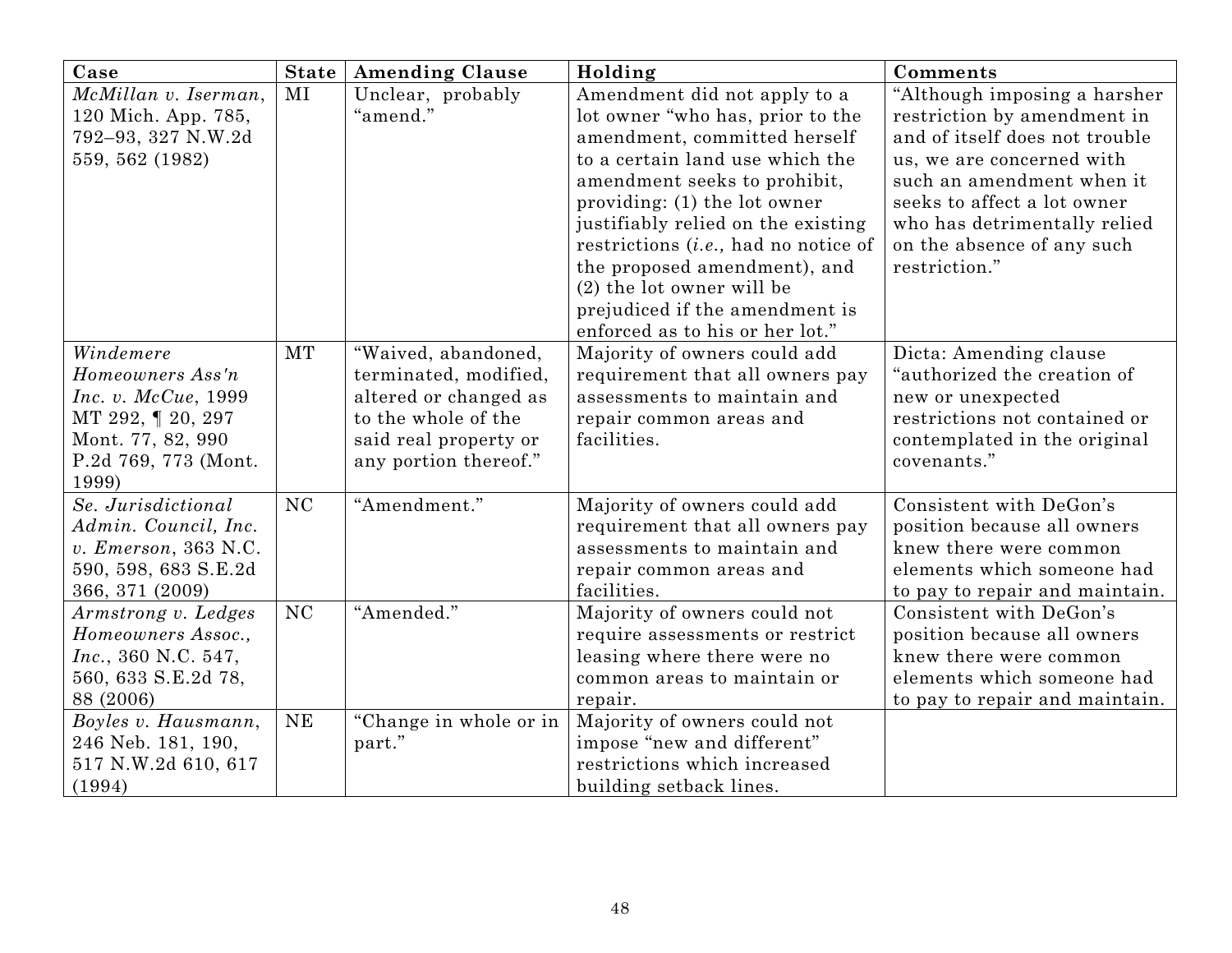| Case                    |           | <b>State   Amending Clause</b> | Holding                           | Comments                  |
|-------------------------|-----------|--------------------------------|-----------------------------------|---------------------------|
| Caughlin Ranch          | <b>NV</b> | Unclear, probably              | Majority of owners of residential |                           |
| Homeowners Ass'n v.     |           | "amend."                       | lots could not force assessments  |                           |
| $Caughlin$ $Club$ , 109 |           |                                | on commercial lot which had       |                           |
| Nev. 264, 267, 849      |           |                                | never been subject to any of the  |                           |
| P.2d 310, 312 (1993)    |           |                                | restrictions.                     |                           |
| Grace Fellowship        | <b>OH</b> | "Modified or changed."         | Majority could not take away      | Analogizes situation to a |
| Church, Inc. v.         |           |                                | commercial development rights     | governmental taking.      |
| Harned, 2013-Ohio-      |           |                                | from buyer of commercial lot.     |                           |
| 5852, 1 32, 5 N.E.3d    |           |                                |                                   |                           |
| 1108, 1115 (Ohio        |           |                                |                                   |                           |
| App. 2013)              |           |                                |                                   |                           |
| Wilkinson v.            | <b>WA</b> | "Change in whole or in         | Majority of owners could not bar  | On all fours with DeGon's |
| Chiwawa                 |           | part."                         | short-term rentals because such   | case.                     |
| Communities Ass'n,      |           |                                | a restriction was new and         |                           |
| 180 Wash. 2d 241,       |           |                                | unexpected.                       |                           |
| 255-57, 327 P.3d        |           |                                |                                   |                           |
| 614, 622 (2014)         |           |                                |                                   |                           |
| Adams v. Kimberley      | ID        | "Declaration may be            | New restrictions on leasing       | Pure contract theory.     |
| One Townhouse           |           | amended  by an                 | adopted under amendment           | Amendments enforced.      |
| Owner's Ass'n, Inc.,    |           | instrument signed by           | clauses are enforceable.          |                           |
| 158 Idaho 770, 774,     |           | not less than ninety           |                                   |                           |
| 352 P.3d 492, 496-98    |           | percent (90%) of the           |                                   |                           |
| (2015)                  |           | Lot Owners."                   |                                   |                           |
| Trustees of Clayton     | <b>MO</b> | "Amended or extended           | New restrictions adopted under    | Pure contract theory.     |
| Terrace Subdivision     |           | by two-thirds of the           | amendment clauses are             | Amendments enforced.      |
| v. 6 Clayton Terrace,   |           | lot owners."                   | enforceable.                      |                           |
| LLC, 585 S.W.3d         |           |                                |                                   |                           |
| 269, 282 (Mo. 2019)     |           |                                |                                   |                           |
| Hughes v. New Life      | TN        | Unclear, probably just         | New restrictions adopted under    | Pure contract theory.     |
| Dev. Corp., 387         |           | "amend."                       | amendment clauses are             | Amendments enforced.      |
| S.W.3d 453, 476         |           |                                | enforceable.                      |                           |
| (Tenn. 2012)            |           |                                |                                   |                           |